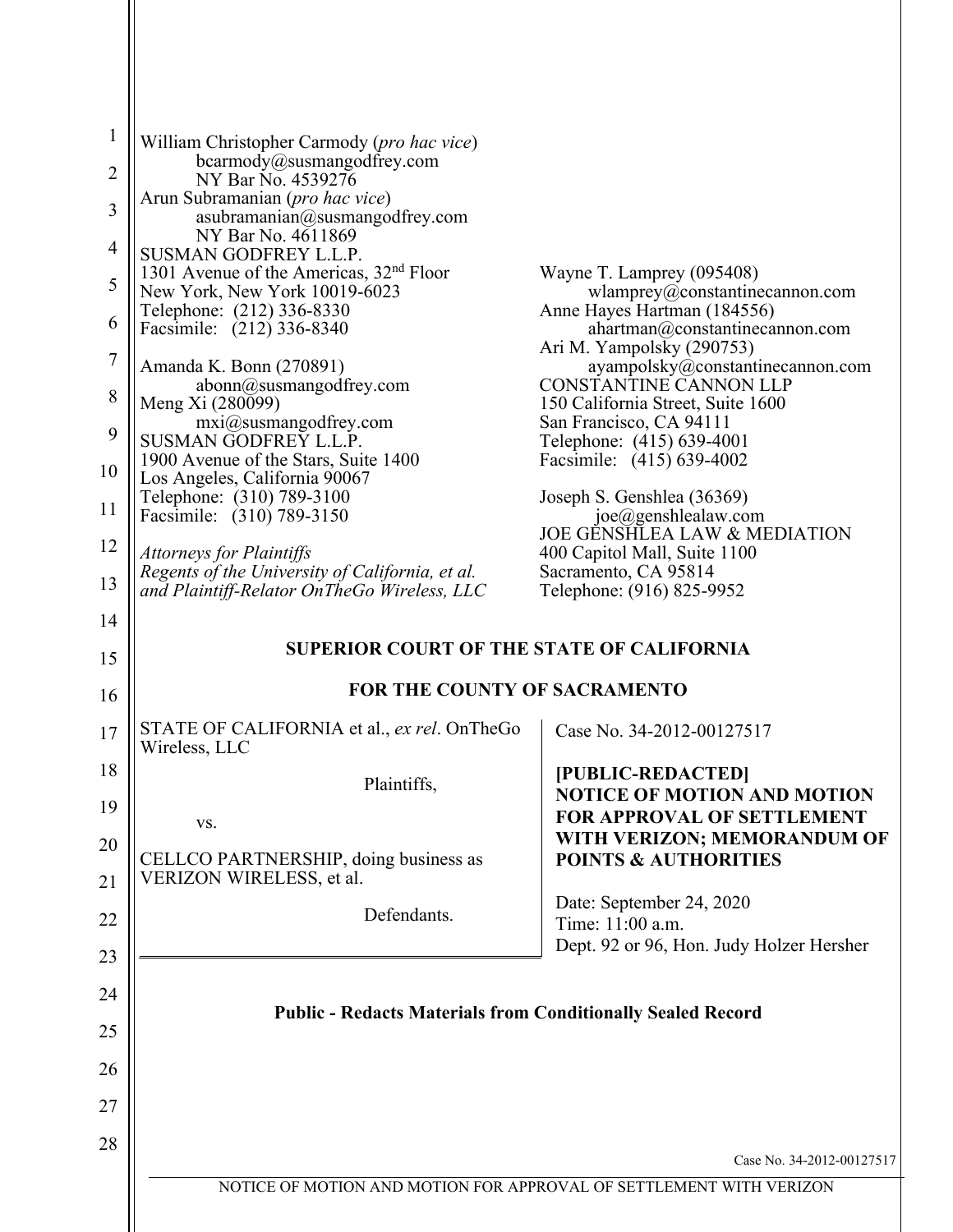# **NOTICE OF MOTION AND MOTION**

# **TO ALL PARTIES AND REAL PARTIES IN INTEREST:**

**PLEASE TAKE NOTICE THAT** on Thursday, September 24, 2020 at 11:00 a.m.., or as soon thereafter as the matter may be heard, in Department 92 or 96 of the above-captioned court, located at 9605 Kiefer Boulevard in Sacramento, California, Plaintiff-Relator OnTheGo Wireless, LLC ("the Relator" or "OTG") and intervening parties the Regents of the University of California, City of Chino, City of Corona, City of Fortuna, City of Fresno, City of Long Beach, City of Oxnard, City of Rancho Cucamonga, City of Ripon, City of Riverside, City of Sacramento, City of San Bernardino, City of San Mateo, City of Santa Rosa, City of Vernon, Los Angeles County, Marin County, Orange County, Riverside County, Sacramento County, San Bernardino County, Santa Cruz County, Sonoma County, Stanislaus County, Yuba County, San Diego Unified School District, Santa Ana Unified School District, Sonoma County Water Agency, Woodbridge Fire District, and the Board of Trustees of the California State University ("Intervenors," and, collectively with Relator, "Plaintiffs") will and hereby do move for an order approving a) the settlement with Cellco Partnership d/b/a Verizon Wireless ("Verizon"), pursuant to a settlement agreement between the parties and California Government Code section  $12652(c)(1)$ ; and b) the settlement amounts, and bases for those settlement amounts, allocated among the Intervenors, the Non-Intervenors, the Relator, and the Relator's counsel.

This motion is based on this Notice of Motion and Motion, the Memorandum of Points and Authorities, and the Declarations of Amanda Bonn, Steven M. Shepard, Ari Yampolsky, and Phillip Kline submitted herewith.

DATED: June 12, 2020 WILLIAM CHRISTOPHER CARMOD**Y**  ARUN SUBRAMANIAN STEVEN SHEPARD AMANDA K. BONN MENG XI NICHOLAS N. SPEAR ARI S. RUBEN JESSE-JUSTIN CUEVAS SUSMAN GODFREY L.L.P.

Case No. 34-2012-00127517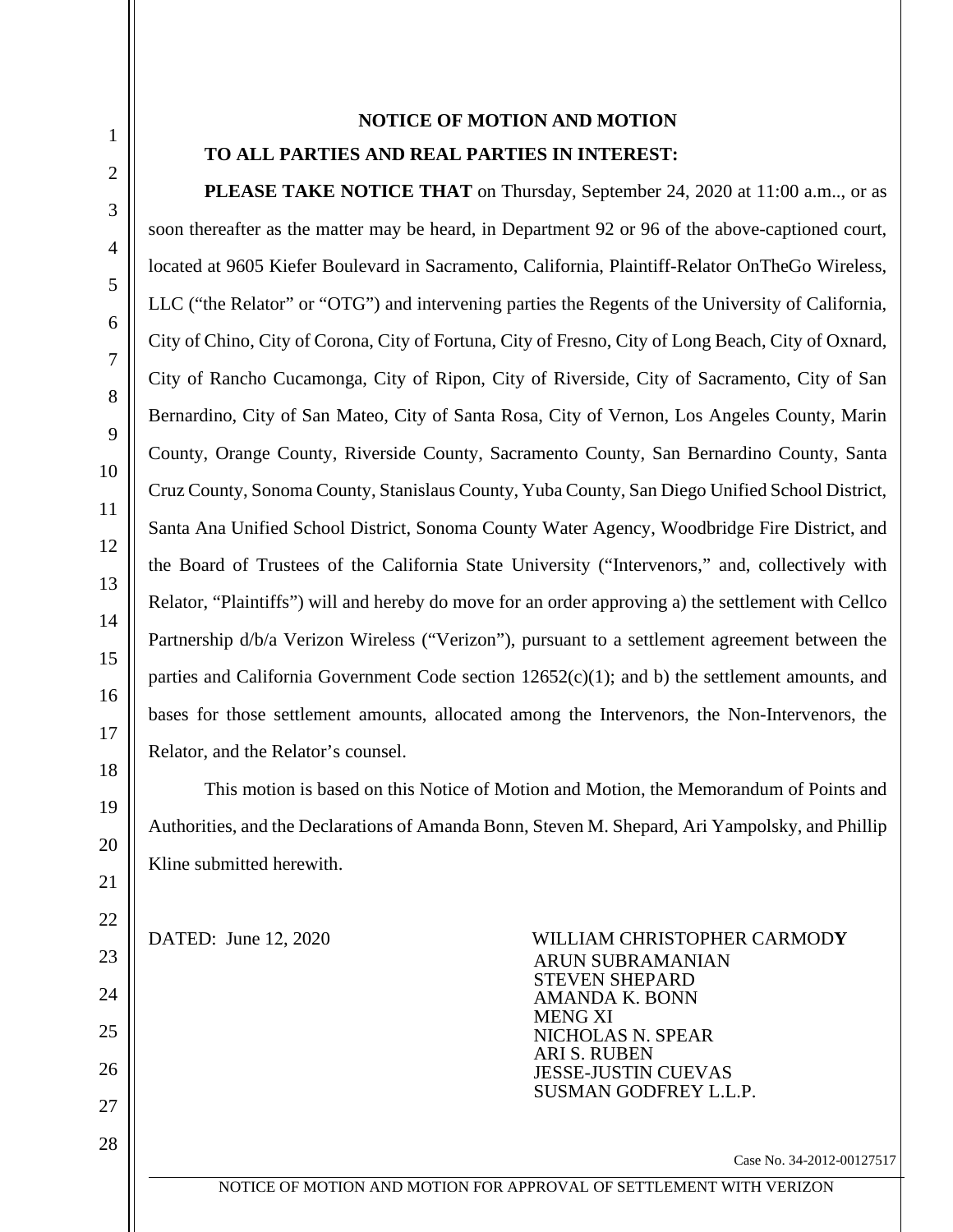|                | <b>JORDAN W. CONNORS (Pro Hac Vice)</b>                                         |
|----------------|---------------------------------------------------------------------------------|
| $\mathbf{1}$   | jconnors@susmangodfrey.com<br>WA Bar No. 41649                                  |
| $\overline{c}$ | RACHEL S. BLACK (Pro Hac Vice)<br>rblack@susmangodfrey.com                      |
| 3              | WA Bar No. 32204<br>SUSMAN GODFREY L.L.P.                                       |
| 4              | 1201 Third Avenue, Suite 3800<br>Seattle, WA 98101                              |
| 5              | Telephone: (206) 516-3880<br>Facsimile: (206) 516-3883                          |
| 6              | <b>WAYNE T. LAMPREY</b>                                                         |
| 7              | ANNE HAYES HARTMAN<br>ARI M. YAMPOLSKY                                          |
| 8<br>9         | <b>CONSTANTINE CANNON LLP</b>                                                   |
|                | <b>JOSEPH S. GENSHLEA</b><br>JOE GENSHLEA LAW & MEDIATION                       |
| 10<br>11       |                                                                                 |
| 12             | By:<br>andalkan                                                                 |
| 13             | Amanda K. Bonn                                                                  |
| 14             | Attorneys for Plaintiffs Regents of the                                         |
| 15             | University of California, et al. and<br>Plaintiff-Relator OnTheGo Wireless, LLC |
| 16             |                                                                                 |
| 17             |                                                                                 |
| 18             |                                                                                 |
| 19             |                                                                                 |
| 20             |                                                                                 |
| 21             |                                                                                 |
| 22             |                                                                                 |
| 23             |                                                                                 |
| 24             |                                                                                 |
| 25             |                                                                                 |
| 26             |                                                                                 |
| 27             |                                                                                 |
| 28             | Case No. 34-2012-00127517                                                       |
|                | NOTICE OF MOTION AND MOTION FOR APPROVAL OF SETTLEMENT WITH VERIZON             |
|                |                                                                                 |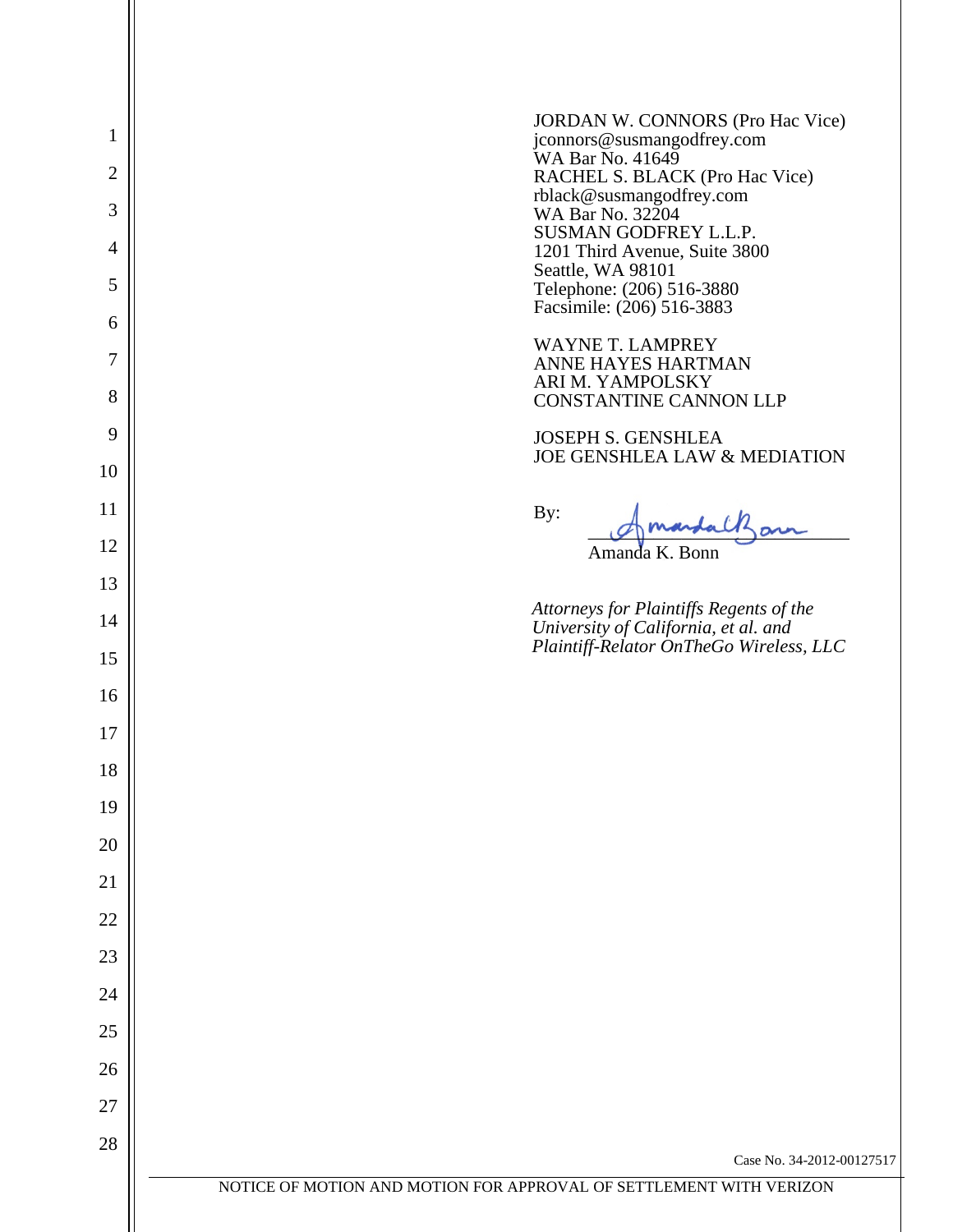|                 |                 | <b>TABLE OF CONTENTS</b>                                                                                                                      |  |
|-----------------|-----------------|-----------------------------------------------------------------------------------------------------------------------------------------------|--|
| I.              |                 |                                                                                                                                               |  |
| $\mathbf{II}$ . |                 |                                                                                                                                               |  |
|                 | A.              |                                                                                                                                               |  |
|                 | <b>B.</b>       |                                                                                                                                               |  |
|                 |                 | 1.                                                                                                                                            |  |
|                 |                 | 2.                                                                                                                                            |  |
|                 |                 | 3.                                                                                                                                            |  |
|                 | $\mathcal{C}$ . |                                                                                                                                               |  |
|                 | D.              | Proposed Preliminary Allocation of Verizon Settlement Proceeds  11                                                                            |  |
|                 | E.              | Proposed Process for Obtaining Consent to the Verizon California Settlement  13                                                               |  |
|                 | F.              | Scope of Release by Consenting and Non-Consenting Non-Intervenors 14                                                                          |  |
| III.            |                 |                                                                                                                                               |  |
| IV.             |                 | THE SETTLEMENT IS FAIR, REASONABLE, AND IN THE BEST INTERESTS                                                                                 |  |
|                 | A.              |                                                                                                                                               |  |
|                 | <b>B.</b>       |                                                                                                                                               |  |
|                 |                 | The Settlement Is Fair in Comparison to the Prior Sprint Settlement  17<br>1.                                                                 |  |
|                 |                 | 2.<br>The Settlement Is Fair Given the Risks Associated with Further                                                                          |  |
|                 |                 | 3.<br>The Settlement Is Fair Given the Extent of Discovery, the Stage of<br>Proceedings, and the Expense, Complexity, and Duration of Further |  |
|                 | $\mathbf{C}$ .  | The Scope of Release and Settlement Allocation Plan Are Fair and                                                                              |  |
| V.              |                 | RELATOR'S REQUEST FOR A 43% SHARE OF NON-INTERVENOR                                                                                           |  |
|                 | A.              | A 43% Share Is Appropriate Because of the Extraordinary Results Relator                                                                       |  |
|                 | <b>B.</b>       | A 43% Share Is Appropriate Because of Relator's Extraordinary Efforts and                                                                     |  |
|                 |                 | Case No. 34-2012-00127517<br>$\mathbf{1}$                                                                                                     |  |
|                 |                 | <b>TABLE OF CONTENTS</b>                                                                                                                      |  |

 $\mathsf{I}$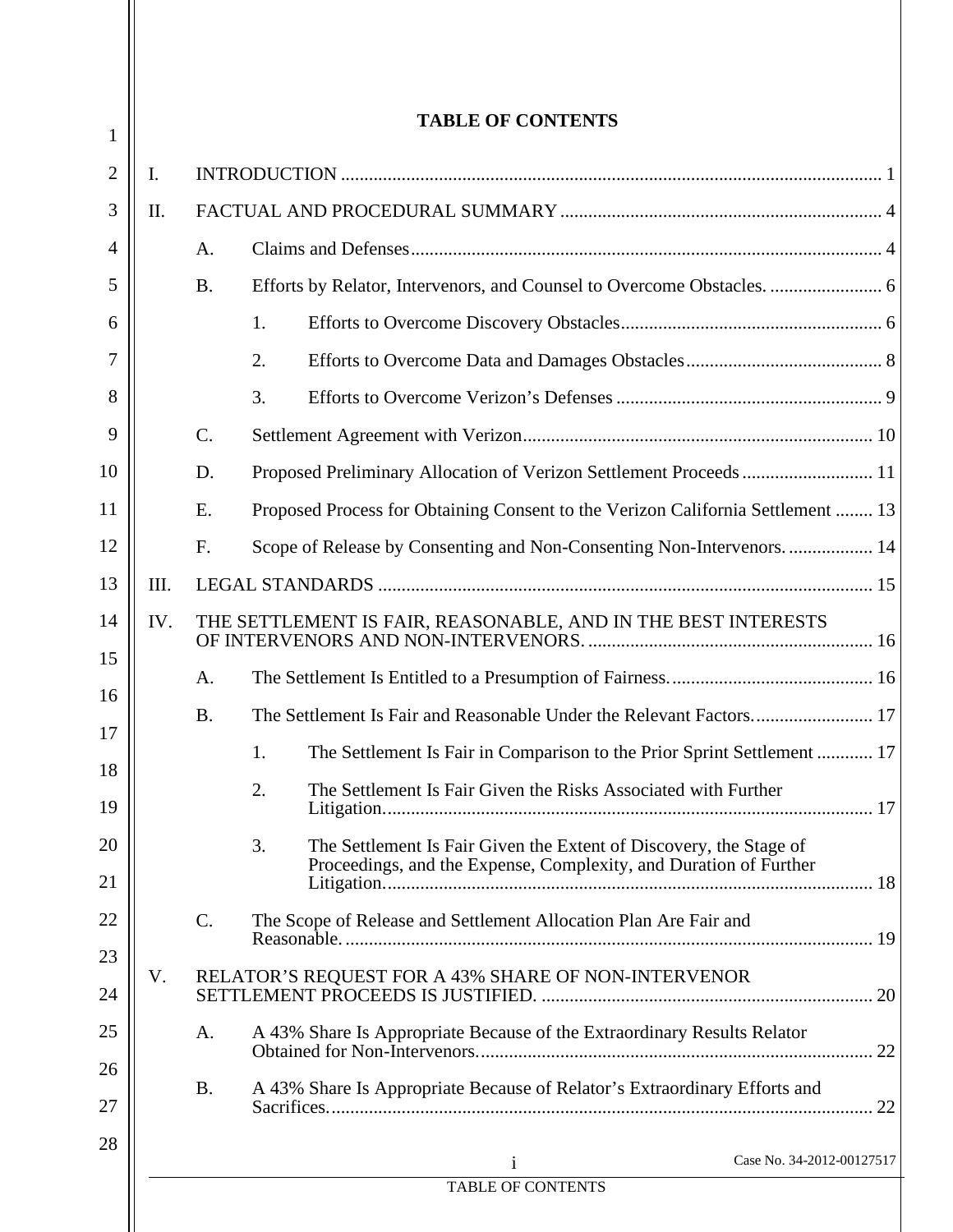| $\mathbf{1}$        |      | $\mathcal{C}$ .<br>The Relator's Share Treats Intervenors and Non-Intervenors Fairly 24 |  |
|---------------------|------|-----------------------------------------------------------------------------------------|--|
| $\overline{2}$      | VI.  | IF ANY NON-INTERVENOR OBJECTS, THE COURT SHOULD FIND THAT                               |  |
| 3<br>$\overline{4}$ |      | Plaintiffs' Counsel Have Incurred \$41,727,612.55 in As-Yet Unreimbursed<br>A.          |  |
| 5                   |      | \$23,450,000 in Attorneys' Fees and Costs from Verizon Is Reasonable.  27<br><b>B.</b>  |  |
| 6                   | VII. |                                                                                         |  |
| 7                   |      |                                                                                         |  |
| 8                   |      |                                                                                         |  |
| 9                   |      |                                                                                         |  |
| 10                  |      |                                                                                         |  |
| 11                  |      |                                                                                         |  |
| 12                  |      |                                                                                         |  |
| 13                  |      |                                                                                         |  |
| 14                  |      |                                                                                         |  |
| 15                  |      |                                                                                         |  |
| 16                  |      |                                                                                         |  |
| 17                  |      |                                                                                         |  |
| 18                  |      |                                                                                         |  |
| 19                  |      |                                                                                         |  |
| 20                  |      |                                                                                         |  |
| 21                  |      |                                                                                         |  |
| 22                  |      |                                                                                         |  |
| 23                  |      |                                                                                         |  |
| 24                  |      |                                                                                         |  |
| 25                  |      |                                                                                         |  |
| 26<br>27            |      |                                                                                         |  |
| 28                  |      |                                                                                         |  |
|                     |      | Case No. 34-2012-00127517<br>$\ddot{\mathbf{i}}$                                        |  |
|                     |      | TABLE OF CONTENTS                                                                       |  |
|                     |      |                                                                                         |  |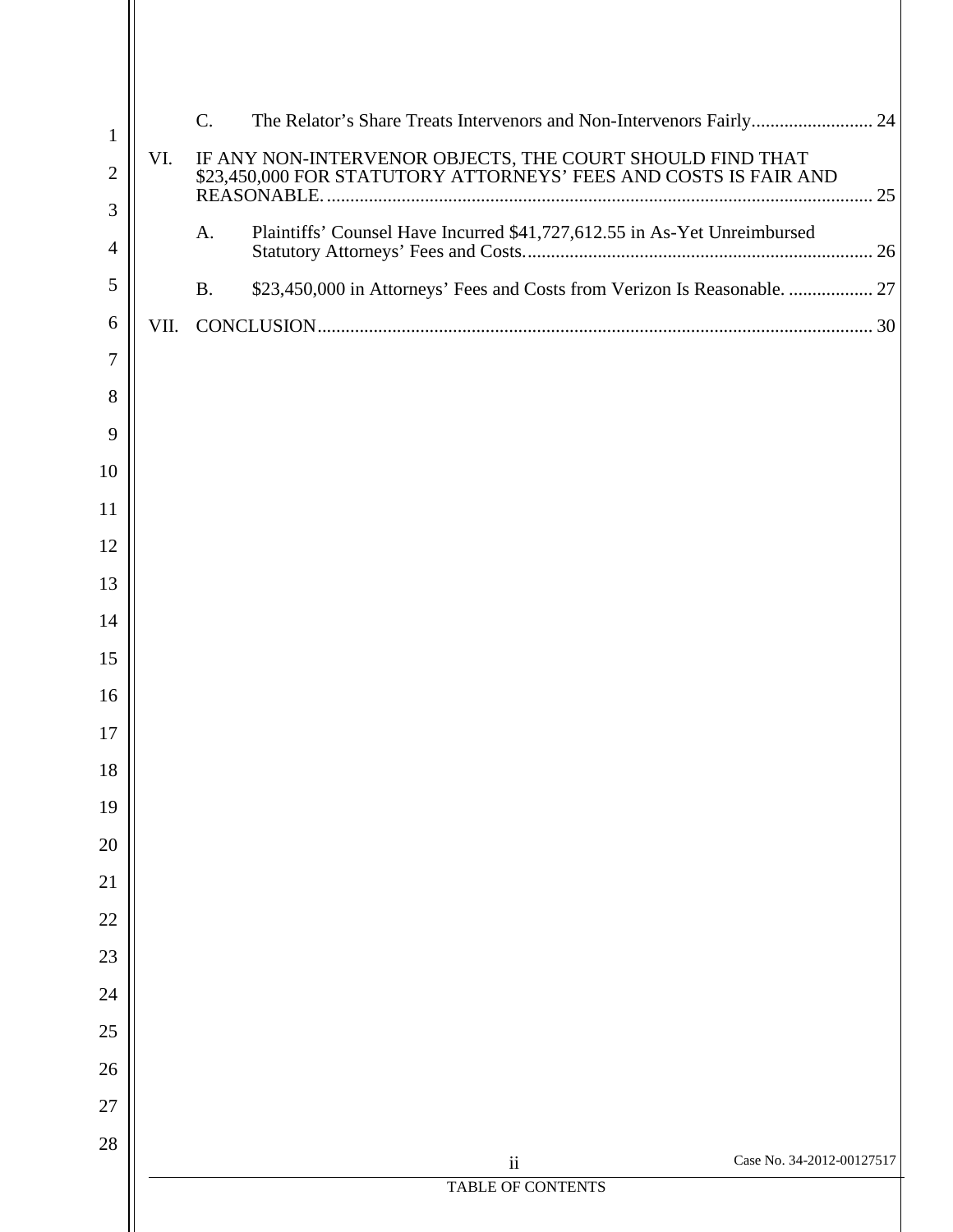| $\mathbf{1}$   | <b>TABLE OF AUTHORITIES</b>                                       |
|----------------|-------------------------------------------------------------------|
| $\overline{2}$ | Page(s)                                                           |
| 3              | <b>Cases</b>                                                      |
| 4              | United States ex rel. Alderson v. Quorum Health Grp.,             |
| 5<br>6         | Am. Contract Servs. v. Allied Mold & Die, Inc.,                   |
| 7<br>8         | Blackwell v. Foley,                                               |
| 9              | State of California ex rel. Bowen v. Bank of Am. Corp.,           |
| 10<br>11       | Christian Research Inst. v. Alnor,                                |
| 12<br>13       | U.S. ex rel. De Pace v. Cooper Health Sys.,                       |
| 14             | Envtl. Prot. Inf. Ctr. v. Dep't of Forestry & Fire Prot.,         |
| 15<br>16       | United States ex rel. Johnson-Pochardt v. Rapid City Reg'l Hosp., |
| 17<br>18       | Ketchum v. Moses,                                                 |
| 19             | United States ex rel. Killingsworth v. Northrop Corp.,            |
| 20<br>21       | In re Microsoft I-V Cases,                                        |
| 22             | Missouri v. Jenkins,                                              |
| 23<br>24       | United States ex rel. Pratt v. Alliant Techsystems,               |
| 25<br>26       | Raining Data Corp. v. Barrenechea,                                |
| 27             | United States ex rel. Rille v. Hewlett-Packard Co.,               |
| 28             | Case No. 34-2012-00127517<br>i                                    |
|                | TABLE OF AUTHORITIES                                              |
|                |                                                                   |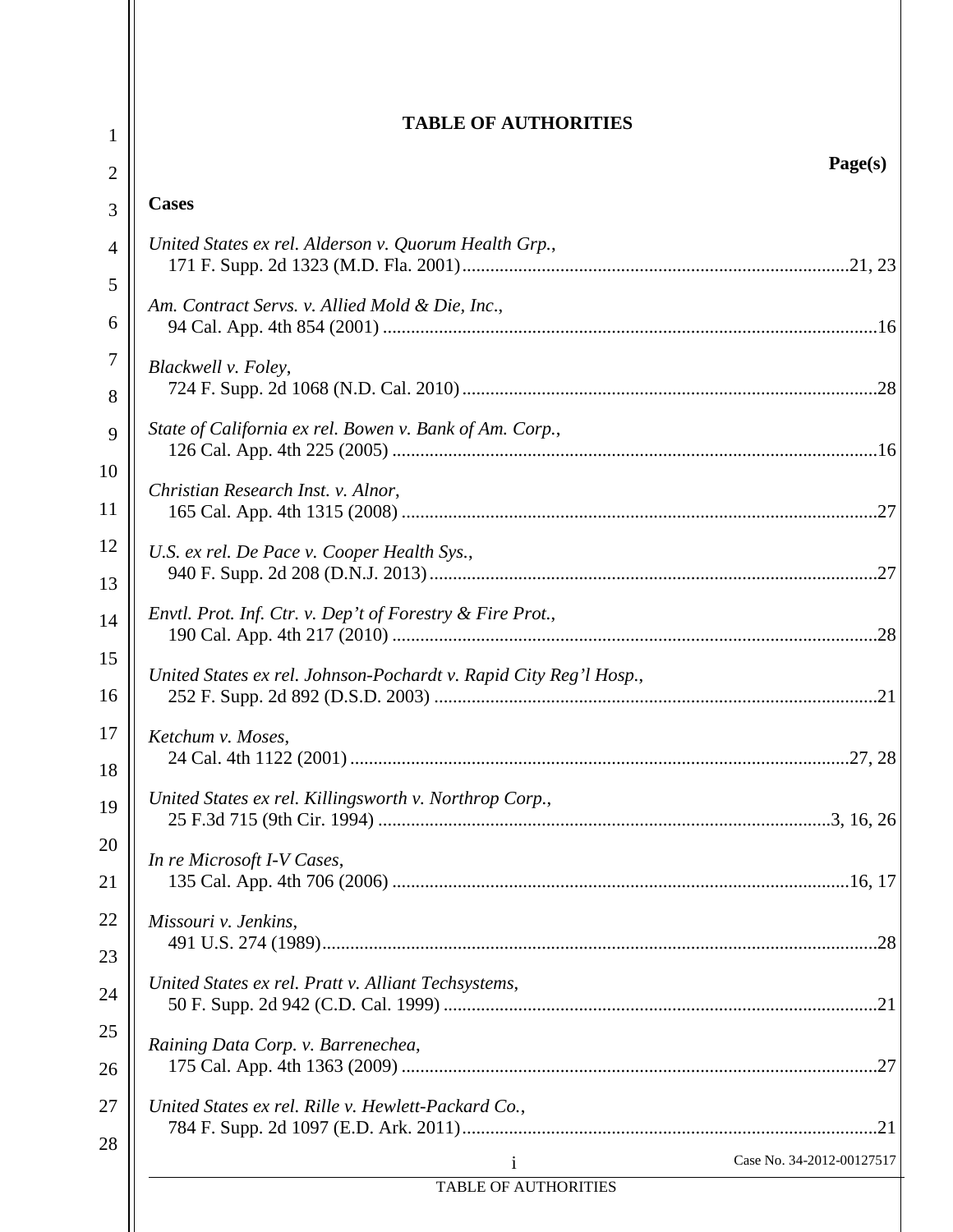| $\mathbf{1}$        | United States ex rel. Shea v. Verizon Communications,     |  |
|---------------------|-----------------------------------------------------------|--|
| $\overline{2}$<br>3 | Universal Health Servs. v. United States ex rel. Escobar, |  |
| 4                   | <b>Statutes</b>                                           |  |
| 5                   |                                                           |  |
| 6                   |                                                           |  |
| 7                   |                                                           |  |
| 8                   |                                                           |  |
| 9                   |                                                           |  |
| 10                  |                                                           |  |
| 11                  |                                                           |  |
| 12                  |                                                           |  |
| 13                  |                                                           |  |
| 14                  |                                                           |  |
| 15<br>16            |                                                           |  |
| 17                  | <b>Rules</b>                                              |  |
| 18                  |                                                           |  |
| 19                  | <b>Other Authorities</b>                                  |  |
| 20                  |                                                           |  |
| 21                  |                                                           |  |
| 22                  |                                                           |  |
| 23                  |                                                           |  |
| 24                  |                                                           |  |
| 25                  |                                                           |  |
| 26                  |                                                           |  |
| 27                  |                                                           |  |
| 28                  | Case No. 34-2012-00127517<br>$\overline{\mathbf{u}}$      |  |
|                     | TABLE OF AUTHORITIES                                      |  |
|                     |                                                           |  |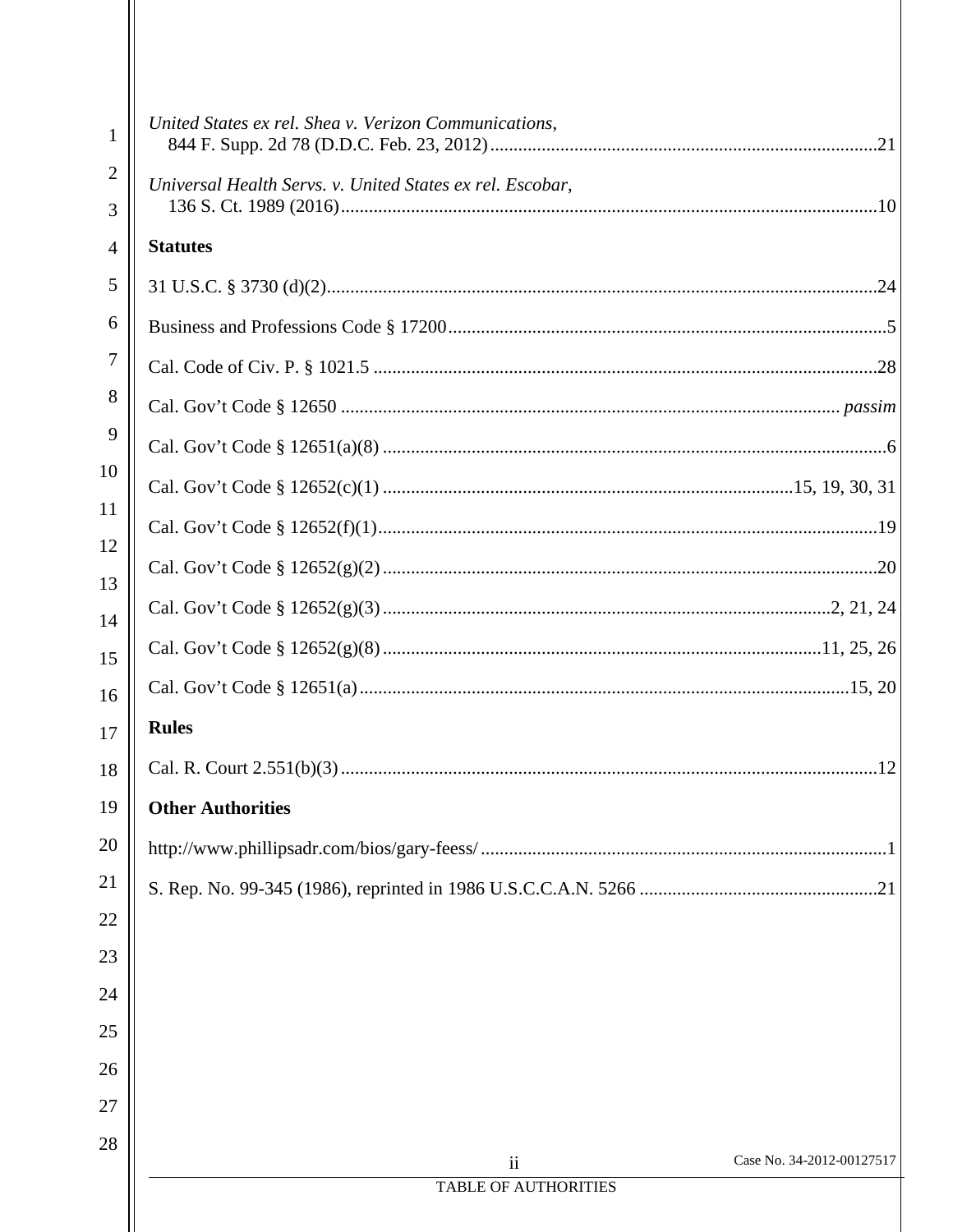#### **MEMORANDUM OF POINTS AND AUTHORITIES**

#### <span id="page-7-0"></span>**I. INTRODUCTION**

1

2

3

4

5

6

7

8

9

10

11

12

13

14

15

16

17

18

19

20

21

22

23

24

25

<span id="page-7-3"></span>26

After years of hard-fought litigation, *Qui Tam* Plaintiff OnTheGo Wireless LLC ("Relator" or "OTG") has reached a settlement agreement with Verizon that will, if approved in connection with this motion, provide **\$68,231,673** to California government entities. This settlement amount represents a significant portion of the total revenues these California government entities paid Verizon for wireless services during the relevant period.

<span id="page-7-1"></span>This settlement occurred after four years of active litigation, and after two day-long mediations before the Hon. Gary Feess. Judge Feess of Phillips ADR is a former federal judge on the United States District Court for the Central District of California, who (1) previously focused his private practice on defense of False Claims Act litigation prior to taking the bench and (2) gained extensive familiarity with the merits of this action in his successful mediation of the Sprint settlement.<sup>[1](#page-7-3)</sup>

Since this case was filed in 2012, Relator, Intervenors, and their counsel have had to fight hard every step of the way to achieve this exceptional result in the face of overwhelming obstacles. Plaintiffs' counsel invested more than **63,114 hours** and \$7,750,642.55 in costs in this case, all without any guarantee that they would prevail and be compensated. (Bonn Decl. 156.) Intervenors withstood a scorched-earth discovery campaign, which taxed the resources and time of hundreds of government employees. And Relator made personal sacrifices, losing all of its business providing outside optimization services to Verizon because Relator chose to pursue this case. Relator, Intervenors, and their counsel overcame incredible obstacles—each and every one of which made any recovery in this case costly to achieve and far from certain—to obtain a phenomenal result.

Based on their extraordinary efforts, Relator, Intervenors, and their counsel have achieved a settlement that is fair, reasonable, and in the best interests of Intervenors and Non-Intervenors alike. California entities will receive \$68,231,673 in the Verizon settlement. The allocation of those proceeds is based on relevant factors this Court has previously approved in connection with the Sprint settlement, including (1) each entity's wireless spending with Verizon during the relevant

<span id="page-7-2"></span><sup>1</sup> *See* http://www.phillipsadr.com/bios/gary-feess/.

Case No. 34-2012-00127517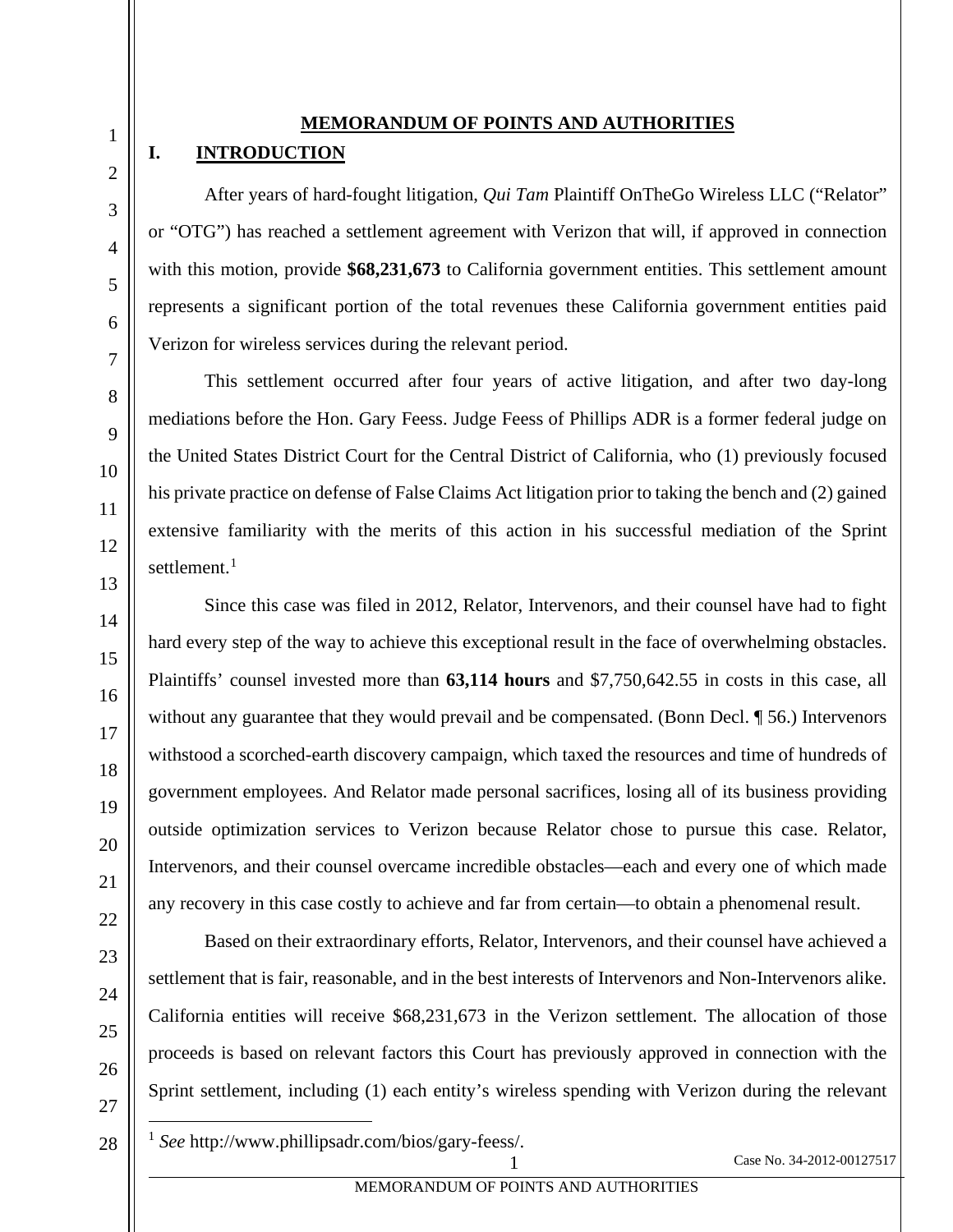<span id="page-8-1"></span><span id="page-8-0"></span>

| 3        | Agreement. Based on these factors, the settlement proceeds will be allocated among the following                                                                                                                                                                                                                      |
|----------|-----------------------------------------------------------------------------------------------------------------------------------------------------------------------------------------------------------------------------------------------------------------------------------------------------------------------|
| 4        | three groups, whose scope of release is outlined as follows:                                                                                                                                                                                                                                                          |
| 5        | Intervenors: Thirty (30) Intervenors will sign the Settlement Agreement and<br>$\bullet$<br>participate as full parties, thereby releasing all claims within the scope of                                                                                                                                             |
| 6        | the release including their claims for breach of contract;                                                                                                                                                                                                                                                            |
| 7        | Non-Intervenor Verizon Customers: Two-hundred-and-forty-eight (248)<br>$\bullet$<br>Non-Intervenor Customers, including the State of California, are allocated                                                                                                                                                        |
| 8<br>9   | funds under the Settlement Agreement. The settling parties have agreed<br>that a Non-Intervenor Customer may expressly agree in writing to be bound                                                                                                                                                                   |
| 10       | by the terms of the Settlement Agreement, in which case it will be subject<br>to the full scope of the release and will receive its full settlement allocation.<br>Non-Intervenor Customers who do not opt in will receive 90% of their<br>settlement allocations and only their California False Claims Act ("CFCA") |
| 11       | claims will be released.                                                                                                                                                                                                                                                                                              |
| 12       | Non-Intervenor Non-Customers: Twenty-eight (28) Non-Intervenors were<br>٠<br>named in the complaint but were not customers of Verizon during the                                                                                                                                                                      |
| 13       | relevant time period. These entities are not allocated any share of the<br>settlement under the Settlement Agreement, as they have no damages. The                                                                                                                                                                    |
| 14<br>15 | Settlement Agreement releases only CFCA claims against Verizon on<br>behalf of these Non-Intervenor Non-Customers, and not any common law<br>or other claims.                                                                                                                                                         |
| 16       | (Shepard Decl. ¶ 14-16; Kline Decl. App'x C.)                                                                                                                                                                                                                                                                         |
| 17       | Relator also seeks approval of a 43% relator's share with respect to recoveries by Non-                                                                                                                                                                                                                               |
| 18       | Intervenors pursuant to Section $12652(g)(3)$ of the Government Code. This amount is consistent                                                                                                                                                                                                                       |
| 19       | with the CFCA and justified by Relator's efforts in securing this exceptional recovery on behalf of                                                                                                                                                                                                                   |
| 20       | Non-Intervenors against Verizon. It also ensures that Intervenors receive a 10% greater net                                                                                                                                                                                                                           |
| 21       | allocation than Non-Intervenors (after accounting for Intervenors' 8% contingency fee arrangement                                                                                                                                                                                                                     |
| 22       | with lead counsel) to reward their significant efforts in participating in the case throughout                                                                                                                                                                                                                        |
| 23       | discovery. The below chart shows the resulting gross and net settlement allocations for Intervenors                                                                                                                                                                                                                   |
| 24       | and Non-Intervenor Customers: <sup>2</sup>                                                                                                                                                                                                                                                                            |
| 25       | $\frac{1}{1}$                                                                                                                                                                                                                                                                                                         |
| 26       | $/\!/ \!/$                                                                                                                                                                                                                                                                                                            |
| 27       |                                                                                                                                                                                                                                                                                                                       |
| 28       | $2$ (Kline Decl. App'x. C at 5.)                                                                                                                                                                                                                                                                                      |
|          | Case No. 34-2012-00127517<br>$\overline{2}$                                                                                                                                                                                                                                                                           |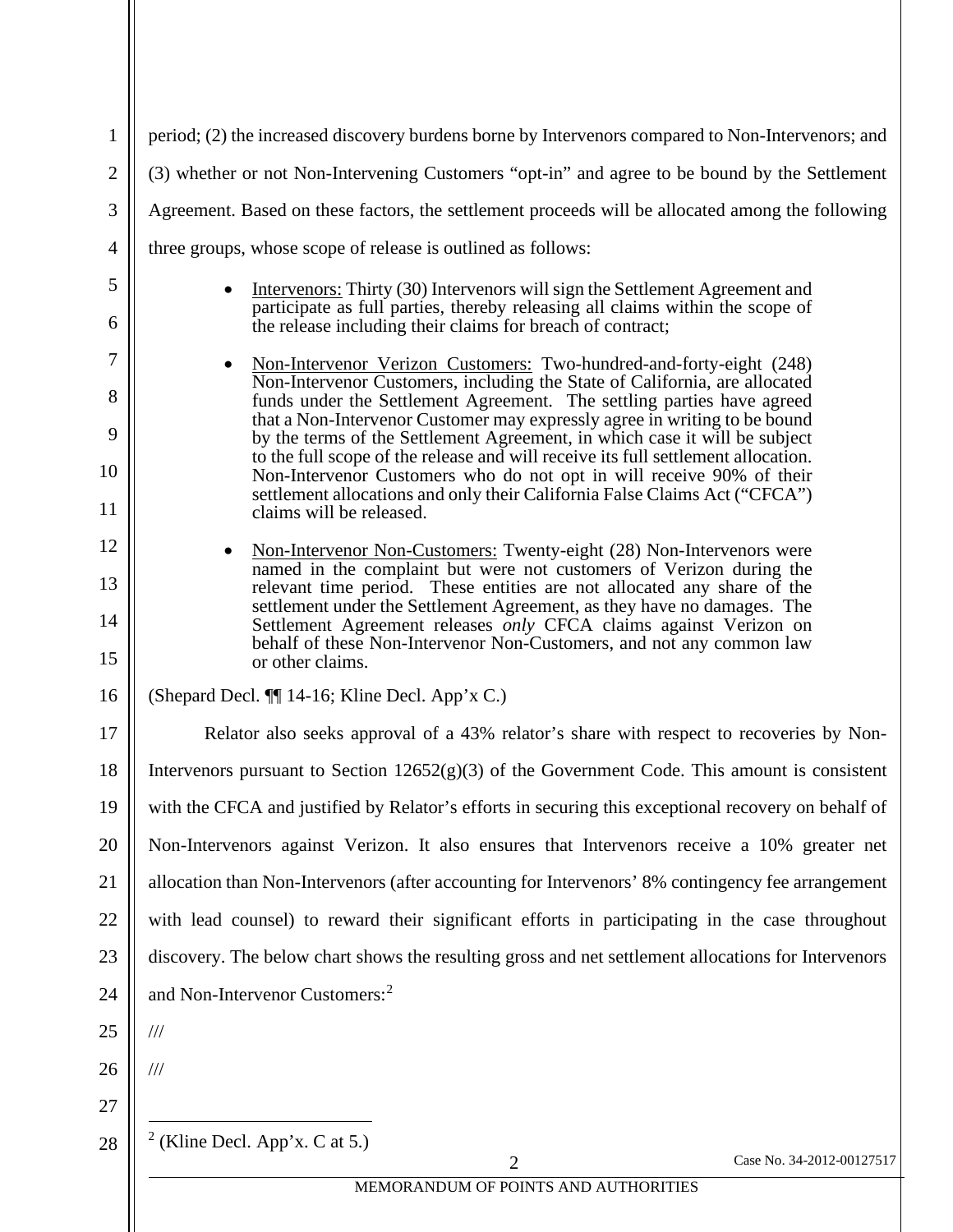|                              | <b>Gross</b>      |                        |              | <b>Intervenor</b><br><b>Contingent</b> | <b>Net</b>        |
|------------------------------|-------------------|------------------------|--------------|----------------------------------------|-------------------|
| <b>Entity</b>                | <b>Allocation</b> | <b>Relator's Share</b> |              | Fee                                    | <b>Allocation</b> |
| Intervenors $(26)$           | \$17,979,057      | 25%                    | \$4,494,764  | \$1,438,325                            | \$12,045,968      |
| <b>Non-Intervenors (161)</b> | \$50,252,615      | 43%                    | \$21,608,625 | \$0                                    | \$28,643,991      |
| <b>Grand Totals</b>          | \$68,231,673      |                        | \$26,103,389 | \$1,438,325                            | \$40,689,959      |

Notably, the Office of the California Attorney General has indicated that, based on its review of the Settlement Agreement and Plaintiffs' moving papers, it does not intend to oppose Relator's request.

<span id="page-9-0"></span>Finally, Relator's counsel settled their claim for statutory attorneys' fees and costs with Verizon in the amount of \$23,450,000. Plaintiffs do not anticipate that any Non-Intervenor will object to the settlement of Relator's claim for fees and costs. However, should any Non-Intervenor object, the Court should approve such fees and costs as fair and reasonable. *United States ex rel. Killingsworth v. Northrop Corp.*, 25 F.3d 715, 725 (9th Cir. 1994) (directing district court faced with objection by non-intervening government entity to "hold a hearing to determine whether the proposed settlement fairly and reasonably allocates the settlement funds" including whether "the amount paid to [Relator] and his counsel is" a "fair appraisal of the value of his case and services rendered by his counsel").

Even after accounting for the statutory attorneys' fees and costs awarded in connection with the Sprint and T-Mobile settlements, Plaintiffs' counsel have invested more than \$41,727,612.55 in statutory attorneys' fees and costs in this action that have not been reimbursed. In connection with their request for fees in the Verizon and AT&T settlements, Plaintiffs' counsel do not seek a multiplier on their lodestar, nor do they even seek to be fully compensated. Instead, Plaintiffs' counsel seek to recover \$5,277,612.55 *less* than their as-yet unreimbursed attorneys' fees and costs—with Verizon paying approximately two-thirds of that amount and AT&T paying the remaining third ( ). (Bonn Decl.

¶ 57 & Tbl. 3.)

Relator respectfully requests that the Court approve the settlement in full.

1

2

3

4

5

6

7

8

9

10

11

12

13

14

15

16

17

18

19

20

21

22

23

24

25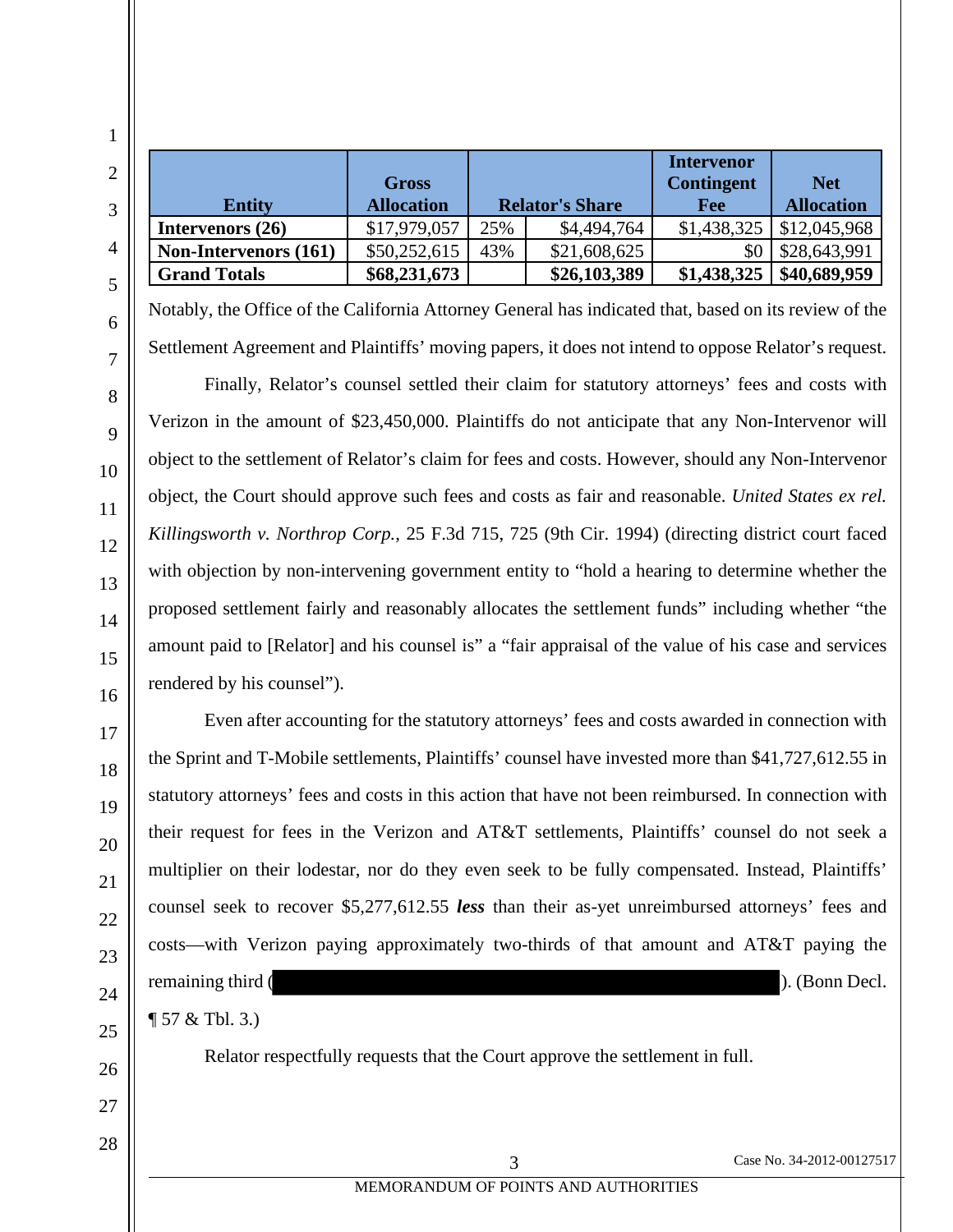2

3

4

5

6

7

8

# <span id="page-10-1"></span><span id="page-10-0"></span>**II. FACTUAL AND PROCEDURAL SUMMARY**

# **A. Claims and Defenses**

Relator filed this case in 2012 under the *qui tam* provisions of the California False Claims Act ("the CFCA"), Cal. Gov't Code § 12650 *et seq*. Relator filed suit on behalf of the State of California and approximately 300 California political subdivisions against the four largest wireless service providers – AT&T, Sprint, T-Mobile, and Verizon (collectively, "Defendants").<sup>[3](#page-10-2)</sup> Relator alleges that Defendants (1) contracted to deliver wireless services to Plaintiffs at the "lowest cost available" via "rate plan optimization" and (2) knowingly failed to do so, thereby overcharging Plaintiffs and violating the CFCA.

More specifically, Verizon first entered into a purchasing agreement, the California Wireless Contract ("CWC") with the State of California in 2005. (Third Amended Complaint "TAC" ¶ 45.) Subsequently, in or around 2010, Plaintiffs allege that Verizon agreed to extend the terms and conditions of its Western States Contracting Alliance ("WSCA") contracts—which it negotiated with Nevada—to the State of California, its agencies, and political subdivisions. (*Id.* ¶ 90.) Plaintiffs allege that the CWC, the WSCA contracts, and the corresponding contract(s) covering Verizon's sales to California government entities, required Verizon to provide rate-plan optimization to "ensure that each subscriber is utilizing the most appropriate plan" based on the subscriber's use of wireless services. (*Id.* ¶¶ 33, 60, 71.) According to Plaintiffs, rate-plan optimization, if performed, would have saved the government entities 20% or more on their wireless-services costs. (*Id.* ¶ 153.) By failing to provide rate-plan optimization on a quarterly basis, Plaintiffs contend that Verizon fraudulently overbilled the government entities and failed to provide service at the lowest cost available.

<span id="page-10-2"></span><sup>3</sup> In addition to this action, Verizon is also a defendant in *State of Nevada et al. ex rel. OnTheGo Wireless v. Cellco Partnership et al.*, 2d Judicial District Washoe County Case No. CV12-03093, filed December 12, 2012 (the "Nevada Action"). The State of Nevada filed a complaint in intervention in that action on February 27, 2019. The Settlement Agreement, attached to the declaration of Steven M. Shepard as Exhibit A, also settles the Nevada Action and is signed by the Nevada Attorney General's Office. The Court is not being asked to make any decisions with respect to the Nevada Action.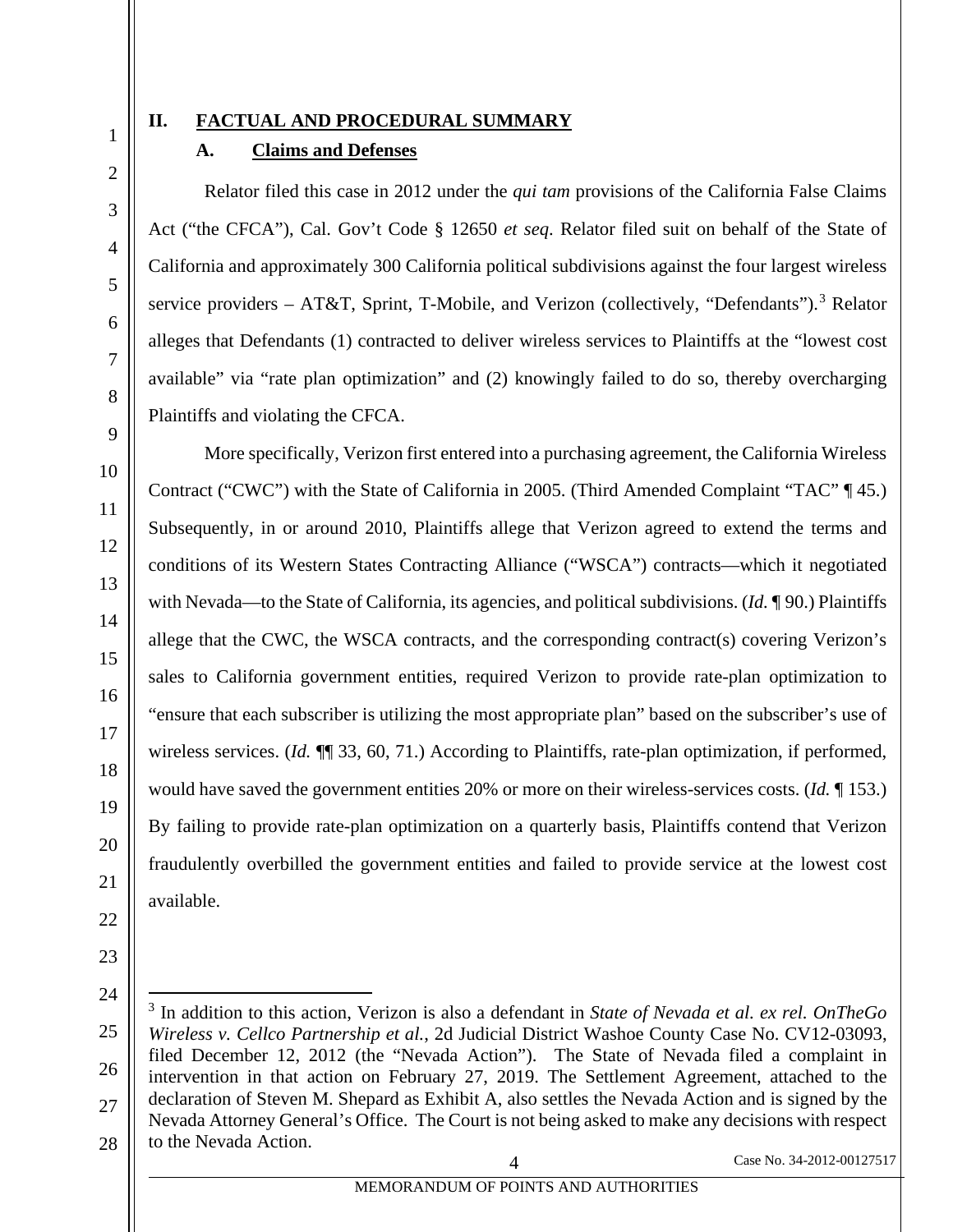Verizon has denied liability, arguing, among other things, that the contracts did not have the meaning Plaintiffs alleged, that Verizon did not act with scienter, that any alleged failure to provide optimization reports was not material, and that any damages, if any, would be speculative and minimal. In its October 21, 2019, verified Answer to the TAC, Verizon asserted that the government plaintiffs (1) waived any right to recovery, ratified Verizon's conduct, or otherwise modified Verizon's obligations; (2) failed to mitigate or avoid their damages; (3) were not parties to the contracts alleged; (4) failed to give notice to Verizon of the alleged breaches; (5) made performance impossible; and  $(6)$  consented to Verizon's actions.<sup>[4](#page-11-1)</sup>

In December 2015, 45 government entities intervened in the action and, in addition, brought additional common-law claims for breach of contract, unfair business practices, and unjust enrichment. The Intervenors include the Regents of the University of California, the Trustees of the California State University,<sup>[5](#page-11-2)</sup> the County of Sacramento, the City of Sacramento, and dozens of other local government entities. The remaining government entities on whose behalf Relator sued, including the State of California, did not intervene. Instead, these "Non-Intervenors" relied on Relator to prosecute their claims. Fifteen (15) political subdivisions that initially intervened have since withdrawn their interventions. (Bonn Decl. ¶ 24.) For purposes of the settlement, and under the CFCA, they are treated as Non-Intervenors.

<span id="page-11-0"></span>Along with their CFCA claims, Intervenors also asserted on their own behalf common-law claims predicated on Defendants' failure to provide optimization, optimization reports, and the lowest cost available. Those claims include (1) unfair business practices in violation of Business and Professions Code section 17200 (Third Claim for Relief); (2) breach of written contract (Fourth Claim for Relief)); and (3) unjust enrichment (Fifth Claim for Relief). (*See* TAC ¶¶ 193-207.)

In addition, Intervenors amended their complaint in June 2019, for three reasons. (*See* ROA 790, Plts.' Mot. for Leave to Amend at 7 (describing amendments).) *First*, Intervenors asserted an additional common-law claim for "Breach of Written Contract: Failure to Retain Records"—a claim

<span id="page-11-1"></span>26

1

2

3

4

5

6

7

8

9

10

11

12

13

14

15

16

17

18

19

20

21

22

23

24

25

<span id="page-11-2"></span>28

 $4$  See Affirmative Defense Nos. 4-7, 9-10, 12-14, and 27.

<sup>&</sup>lt;sup>5</sup> The Trustees of the California State University intervened solely as to the common-law claims.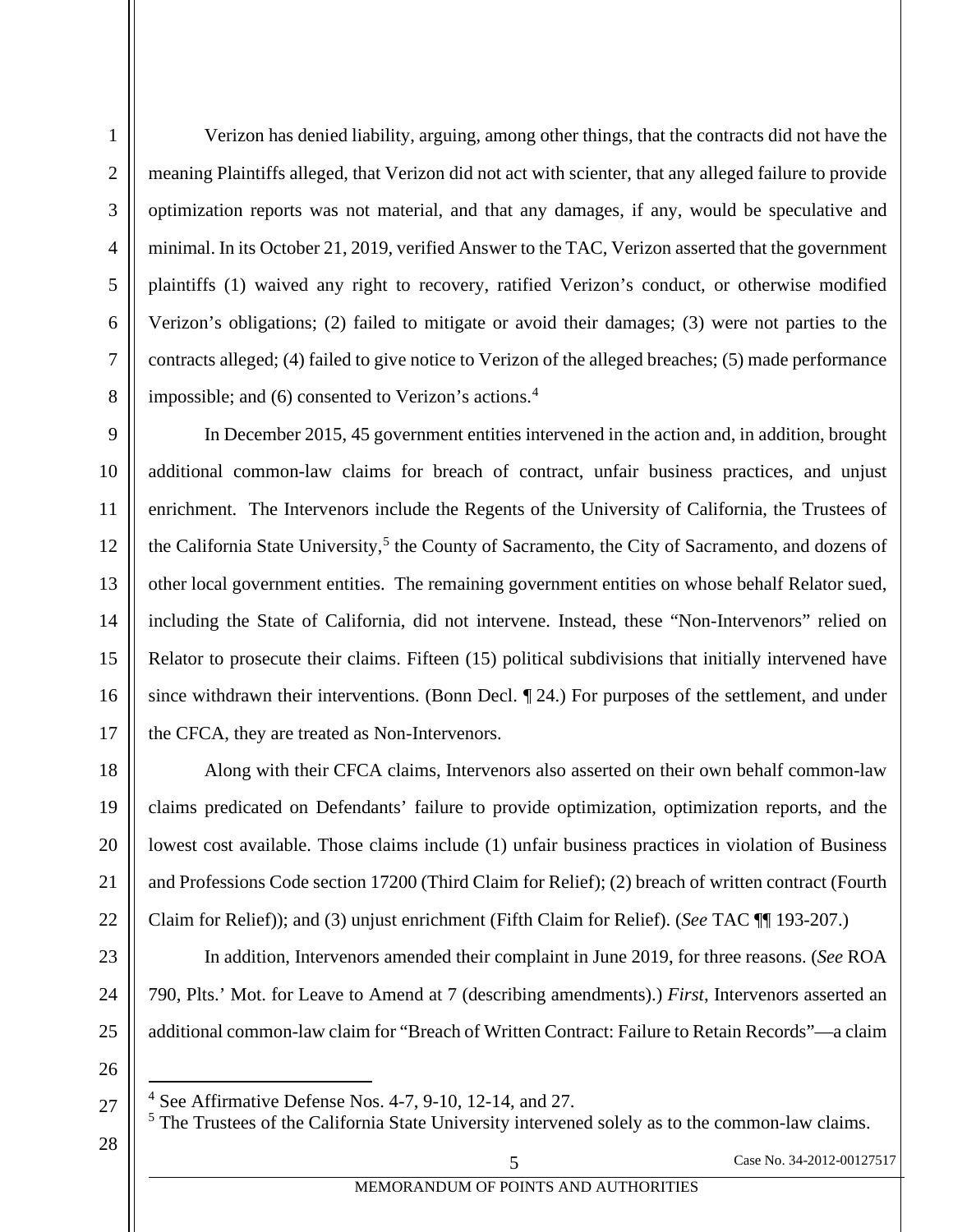<span id="page-12-2"></span>based on Verizon's failure to comply with the recordkeeping requirements of the WSCA contracts (Seventh Cause of Action).[6](#page-12-3) (*Id.*; *see also* TAC ¶¶ 218-25.) *Second*, Intervenors and Relator asserted an additional CFCA claim under Government Code section 12651(a)(8) based on Verizon's discovery that it was "not performing optimization (and therefore not providing services at the 'lowest cost available')" and Verizon's failure to "disclose[] this fact to the government." (ROA 790, Plts.' Mot. for Leave to Amend at 7; *see also* TAC ¶¶ 208-17.) *Third*, Plaintiffs "add[ed] factual allegations regarding" Verizon's "promises and representations to Government Plaintiffs that they could purchase, and in fact were purchasing, wireless services under the WSCA Contracts."[7](#page-12-4) (ROA 790, Plts.' Mot. for Leave to Amend at 7.)

Following the Complaint's unsealing, briefing on Defendant's demurrers, and the subsequent initiation of fact discovery in early 2017, this case was actively litigated for nearly three years prior to settlement.

<span id="page-12-0"></span>

1

2

3

4

5

6

7

8

9

10

11

12

13

14

15

17

18

19

20

21

22

23

24

<span id="page-12-3"></span>25

26

<span id="page-12-4"></span>27

28

### **B. Efforts by Relator, Intervenors, and Counsel to Overcome Obstacles.**

As shown below, Relator, Intervenors, and their counsel made herculean efforts and sacrifices to achieve this settlement in the face of numerous and significant obstacles to recovery.

<span id="page-12-1"></span>16

### **1. Efforts to Overcome Discovery Obstacles**

Thirty Intervenors—many of whom, in turn, had dozens of decentralized departments responsible for wireless purchasing—collectively (1) collected and produced over 1 million documents from 915 separate custodians totaling 6,157,076 pages; (2) prepared over 4,000 responses to Verizon's interrogatories, requests for production, requests for admission, and written questions seeking detailed data and information about Intervenors' wireless purchasing and practices over a 13-year-period; and (3) presented their current and former employees in 132

<sup>6</sup> Because the claims described in this paragraph are common-law claims rather than CFCA claims, they are asserted by Intervenors solely on their own behalf, and not by Relator on behalf of Non-Intervenors.

Case No. 34-2012-00127517  $<sup>7</sup>$  Plaintiffs also made edits relating to Government Plaintiffs who had withdrawn their intervention</sup> and the then-pending settlement with Sprint. (ROA 790, Plts.' Mot. for Leave to Amend at 7 n.3.)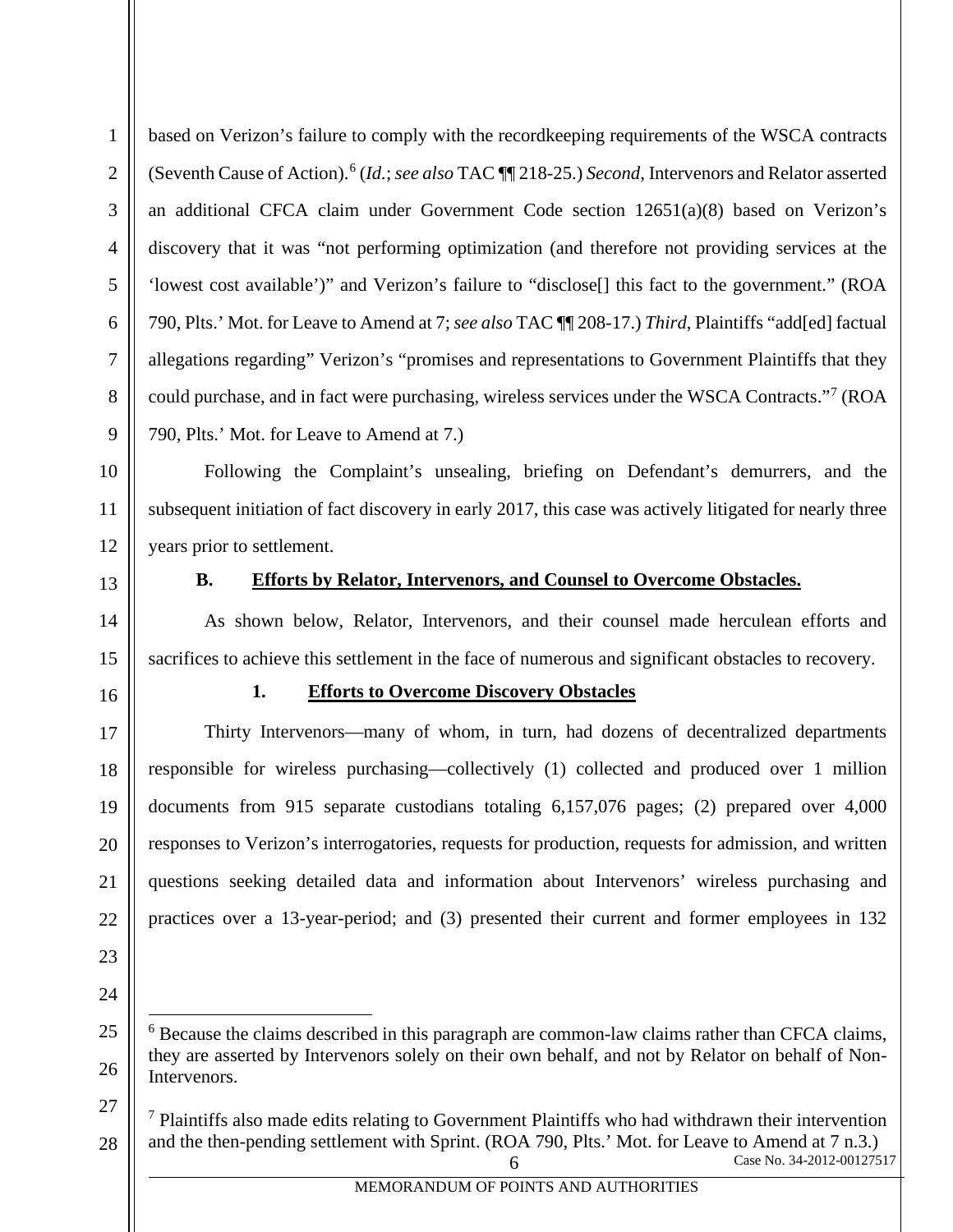depositions that were either noticed by, cross-noticed by, or attended by Verizon's counsel. (Bonn Decl. ¶ 24-25 & n.11.)

The amount of time spent by Intervenors and counsel collecting documents, investigating the facts necessary to prepare written discovery responses, and preparing for depositions was extraordinary. Not only were there 30 separate Intervenors, but many of them had dozens or even hundreds of sub-divisions that made separate wireless purchasing decisions. For instance, while the California State University system is only technically a single Intervenor, 21 separate campuses plus the Chancellor's Office were involved in responding to discovery. (Bonn Decl. ¶ 24(c).) Many of those campuses, in turn, had further decentralized wireless purchasing among various departments. (*Id.*) As a result, the burdens on certain Intervenors were especially severe. For instance, the University of California Board of Regents alone had to prepare answers to 649 Requests for Admission (RFAs), while the California State University had to prepare responses to 116 RFAs.<sup>[8](#page-13-0)</sup> (*Id.* at ¶ 24(d).) In yet another example, the University of California identified more than 650 separate departments that had a role in independently purchasing and managing wireless services, which led Defendants to request the production of documents from low-level custodians spread out amongst hundreds of diffuse departments. (*Id.* ¶ 24(e).)

This Court bifurcated discovery into Phase I and Phase II. In addition to the 30 Intervenors, Phase I also included the State of California and eight other Non-Intervenors. In order to prepare for Phase I, Relator's counsel worked closely with the State AG's Office to identify and produce relevant documents and to identify and interview relevant witnesses. (Bonn Decl. ¶ 24(f).) Relator's counsel also took third-party document discovery from the remaining Non-Intervenors in Phase I. (*Id.*)

At the same time as Intervenors and counsel bore these extensive discovery obligations, Plaintiffs' counsel pressed Verizon to produce relevant discovery. Plaintiffs' counsel served seven sets of requests for production, six sets of special interrogatories, and one set of form interrogatories.

<span id="page-13-0"></span>26

1

2

3

4

5

6

7

8

9

10

11

12

13

14

15

16

17

18

19

20

21

22

23

24

25

<sup>&</sup>lt;sup>8</sup> Although Intervenors prepared responses to all of Verizon's RFAs, the parties' agreement to stay discovery obviated the need to serve some of the RFA responses. (Bonn Decl. ¶ 24(b) n.11)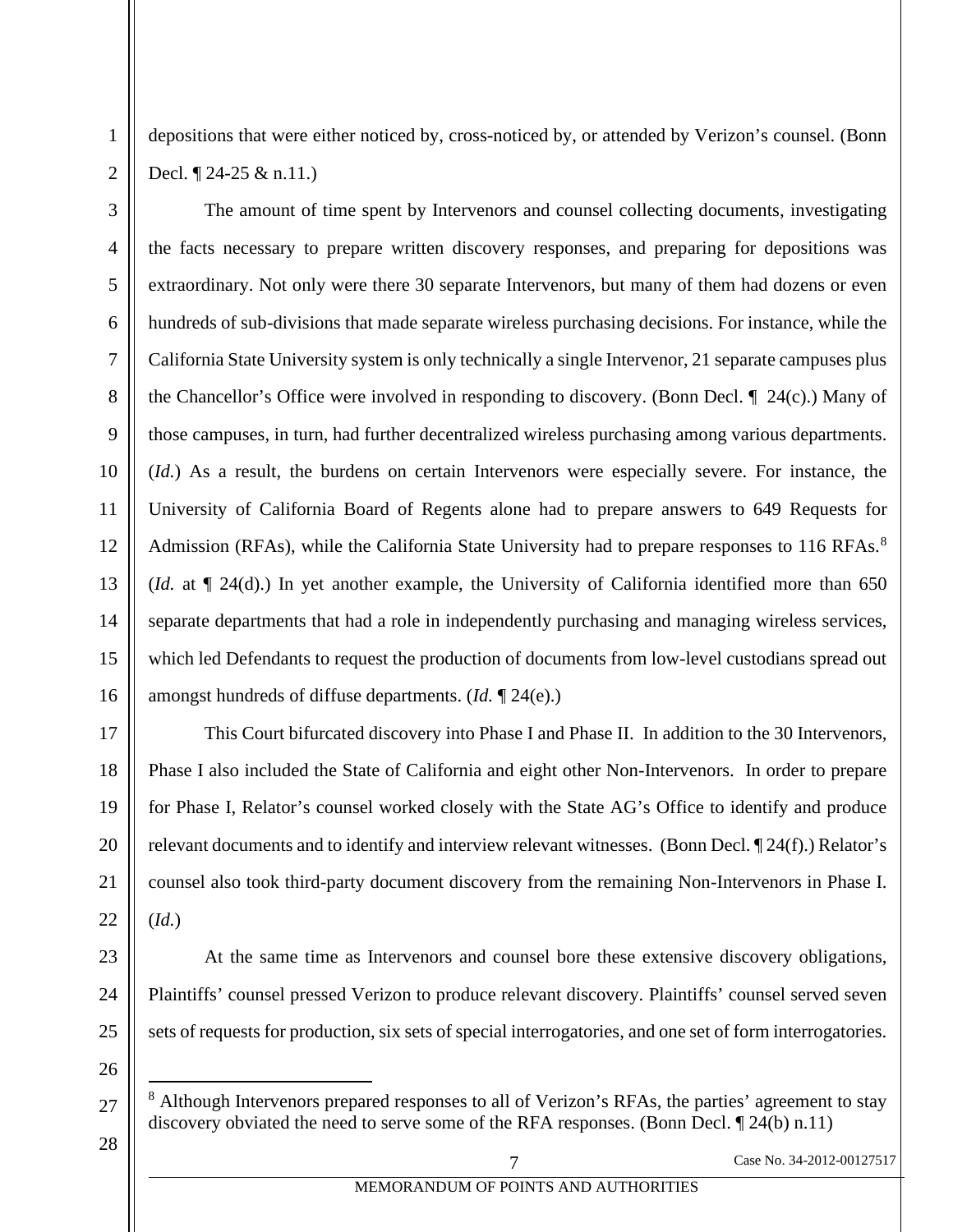(*Id.* at ¶ 22(a) & n.10.) Plaintiffs and their counsel were required to engage in such extensive motion practice that bi-weekly (and sometimes even more frequent) calls with the Special Discovery Master were required. (*Id.* ¶ 27.) Through November 26, 2019, Plaintiffs filed 18 motions to compel that involved Verizon (in addition to responding to four motions to compel that Verizon filed against Plaintiffs). (*Id.*) These included motions to compel that Plaintiffs filed to rebuff meritless privilege objections that Verizon repeatedly and unsuccessfully asserted—motion practice that forced Verizon to produce many of its most damaging documents. (*Id.* at ¶ 22(e).) Plaintiffs' counsel reviewed Verizon's document production of 712,959 documents totaling approximately 4,039,745 pages. (*Id.* at ¶ 22(d).) Plaintiffs also took depositions of 23 Verizon witnesses, resulting in damning admissions by Verizon's employees that significantly increased Verizon's risk. (*Id.* at ¶ 26.)

#### **2. Efforts to Overcome Data and Damages Obstacles**

<span id="page-14-0"></span>In addition, this case demanded extensive data analysis in order to prove both liability and damages. The necessary data analysis was, as a technical matter, ferociously complicated, costly, and time-consuming. Simply obtaining the necessary data in the proper format was an ongoing effort that took *years* of discovery requests, conferring with Plaintiffs' experts, filing multiple motions to compel, and engaging in extensive meet-and-confer discussions with Verizon. (Shepard Decl. ¶¶ 17-19.)

Once Verizon produced its data, Plaintiffs' counsel and expert consultants spent hundreds of hours ingesting, organizing, and analyzing that data. (*Id.*) Plaintiffs' counsel paid over \$3 million to a team of high-caliber experts who—in tandem with counsel's extensive involvement and supervision—built the enormously complex damages models that this case required. (Bonn Decl. ¶ 48.) Three different expert teams worked as follows:<sup>[9](#page-14-1)</sup>

> • Data Processing: Data processing expert Philip Kline and his team ingested, validated, and organized the thousands of overlapping tables produced by Verizon and created a data key for each quarter's rate plans, in which each quarter contained up to 99,534 rate plans that had to be analyzed. (There

<span id="page-14-1"></span> $9$  This dollar amount also pertains to work done relating to the case against AT&T. Notably, these experts did not conduct significant work on the case against Sprint, and did no work on the T-Mobile case, as T-Mobile settled before substantially producing its billing and usage data.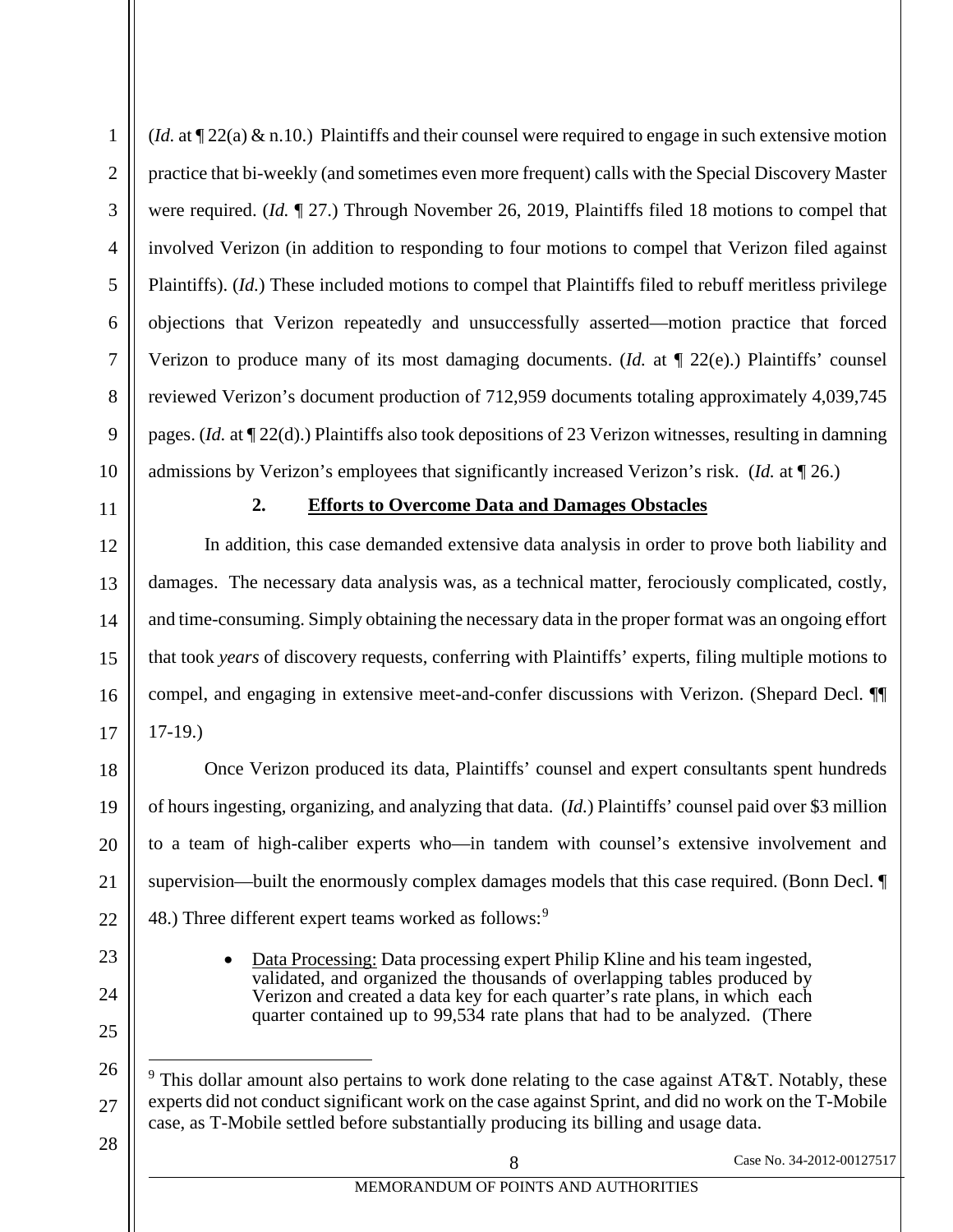were 52 quarters in the thirteen-year damages period.) Each of those rate plans, in turn, included nearly 100 relevant terms and conditions;

- Statistical Modeling: Statistician Bill Wecker generated a separate random sample of each California government entity's billing and usage data for analysis and computed the final damages amounts;
- Optimization Analysis: Optimization expert Cameron Sowder, assisted by four staff employees, prepared hundreds of optimization reports for the billing and usage data in the sample quarters identified by Wecker. Mr. Sowder and his team also analyzed the hundreds of reports that Verizon had sent to the California government entities, in order to prepare to show that these reports did not qualify as "optimization" reports.

Each one of these steps of analysis was fraught with technical challenges. Successfully completing this critically-important effort required Plaintiffs' counsel to work hand-in-hand with their experts, grapple with complicated logistical and technical data issues, meet-and-confer extensively with Verizon, and file numerous motions to compel.

<span id="page-15-0"></span>

#### **3. Efforts to Overcome Verizon's Defenses**

Verizon asserted several defenses that could have wiped out Plaintiffs' claims altogether, at summary judgment or trial, if credited by the Court or the jury. Verizon raised challenges to materiality, causation, and scienter—any one of which could have, if credited, resulted in a total loss to Plaintiffs.

*Demurrers*. Verizon, along with the other Defendants, filed three joint demurrers that Plaintiffs' counsel successfully briefed and argued. Those demurrers challenged multiple aspects of Plaintiffs' case, ranging from challenging Plaintiffs' interpretation of the Master Contracts, to questioning whether the public disclosure bar applied, to asserting that Plaintiffs had failed to plead the requisite elements of the CFCA claim with particularity. (Yampolsky Decl. ¶ 18.) Plaintiffs' counsel overcame these demurrers in full. (*Id.*) Years later, when Plaintiffs sought to amend the Complaint to add allegations against Verizon based on facts learned in discovery, Plaintiffs' counsel once again successfully briefed (1) a motion for leave to amend and (2) Verizon's subsequent demurrer. (Bonn Decl. ¶¶ 27, 34.)

*Materiality*. Defendants including Verizon argued that Plaintiffs could not establish materiality because (1) many Intervenors did not specifically request "optimization reports"; (2)

<sup>(</sup>Shepard Decl. ¶¶ 18-19.)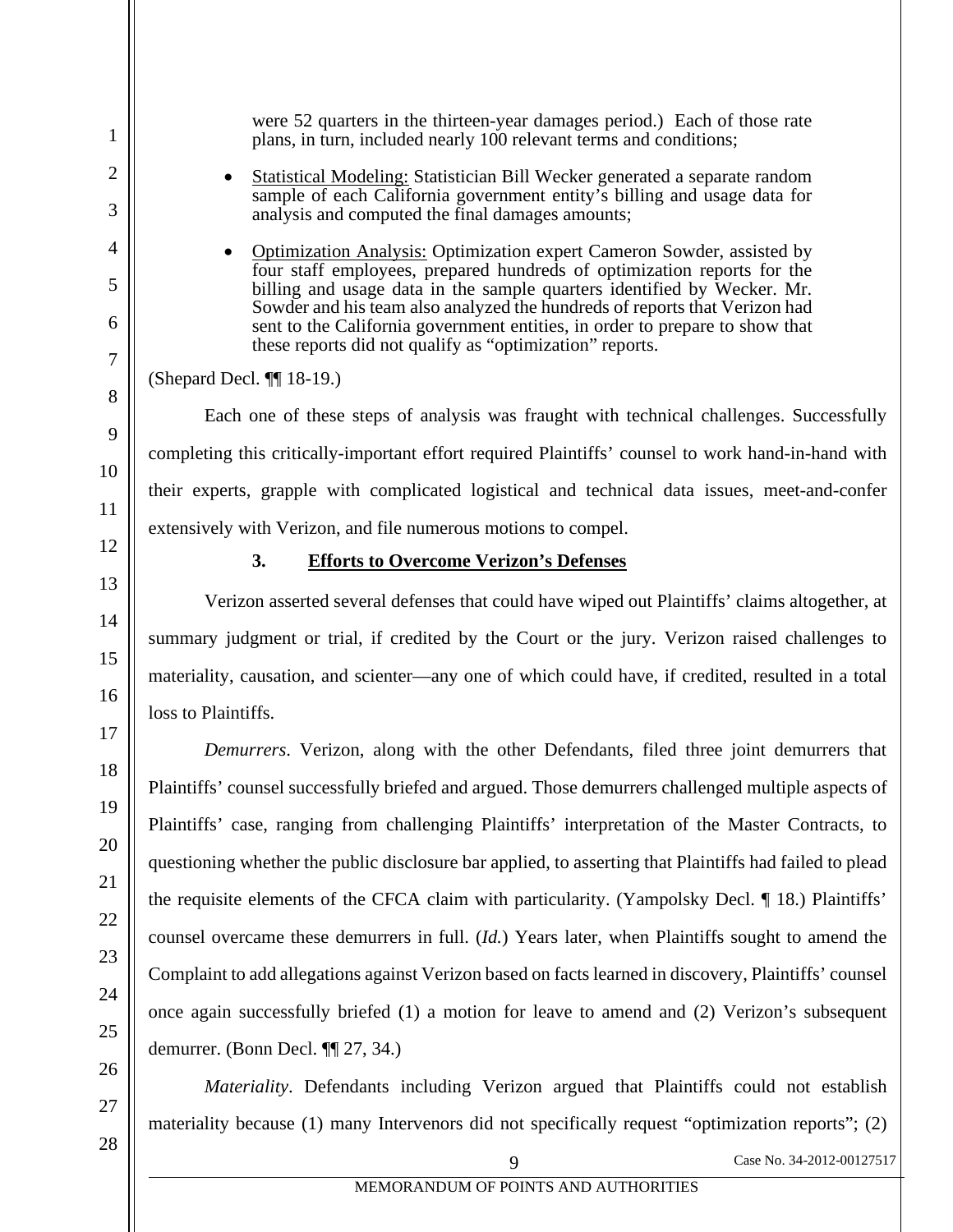<span id="page-16-1"></span>some Intervenors hired third-party optimization firms; and (3) all Intervenors continued paying their wireless invoices after joining this lawsuit. (*Id.* ¶ 6.) Verizon argued that these facts established a lack of materiality under *Universal Health Servs. v. United States ex rel. Escobar*, 136 S. Ct. 1989, 2003-04 (2016) (holding when "the Government regularly pays a particular type of claim in full, despite actual knowledge that certain requirements were violated, and has signaled no change in position, that is strong evidence that the requirements are not material").

*Scienter*. Verizon argued that it did not act with the requisite scienter under the CFCA. Verizon attempted to advance several alternative interpretations of the WSCA contracts, including by arguing that: (a) optimization reports were only required to be sent to Nevada (the lead state that negotiated the WSCA contracts), not to government customers in California; (b) optimization reports only had to be sent when the customer specifically requested them; (c) "optimization" could have meant other things besides selecting the "lowest cost available" rate plan; and (d) the "lowest cost available" provision was prefatory and did not impose a binding obligation on Verizon. (Bonn Decl. ¶ 7.)

*Causation and Damages*. Verizon also raised several defenses relating to causation and damages. Verizon attempted to elicit testimony that California Government Customers did not always follow recommendations regarding wireless services that Verizon made. Verizon apparently intended to argue that (1) even if it had provided optimization reports, California Government Customers would not necessarily have accepted the "lowest cost available" rate plans and (2) therefore, Plaintiffs could not prove causation and non-speculative damages. (*Id.* ¶ 8.)

Plaintiffs disagree vehemently with Defendants' arguments above. However, Relator, Intervenors, and counsel went to great lengths to gather discovery necessary to defeat these arguments. Continued litigation would carry the risk that the Court or jury might credit one or more such defenses, any one of which could have reduced Plaintiffs' recovery to zero.

<span id="page-16-0"></span>

# **C. Settlement Agreement with Verizon**

Given the litigation risks both sides faced, Verizon and Plaintiffs agreed to discuss settlement. Verizon and Plaintiffs participated in two day-long mediations on October 24, 2019 and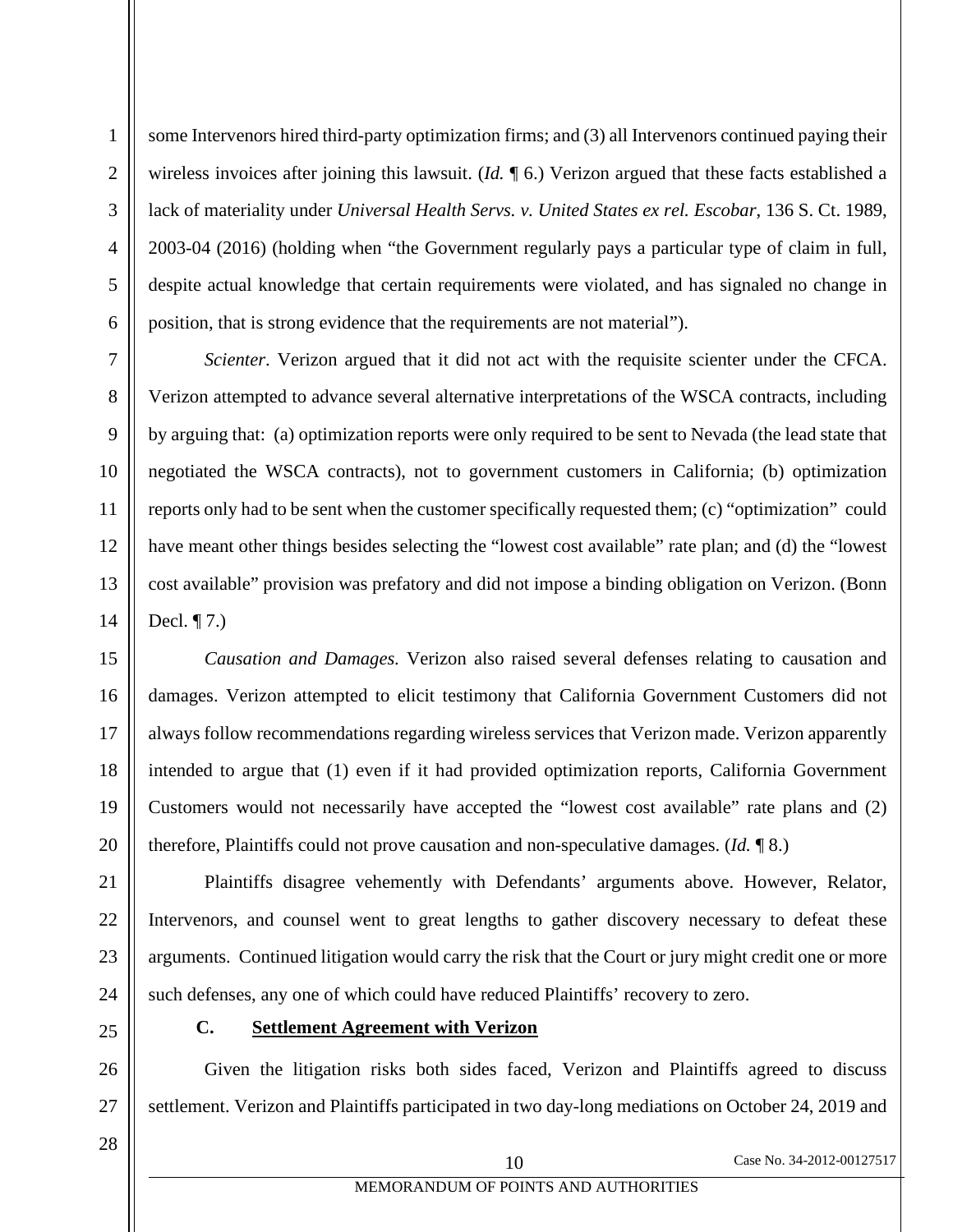November 21, 2019, before the Honorable Gary Feess of Phillips ADR, with representatives of several Intervenors in attendance. (*Id.* at ¶ 3.) In written submissions to the mediator, the parties provided candid assessments of their cases and their settlement positions. (*Id.*) At the mediation, Judge Feess discussed with each side the complexity of the legal and factual issues, and assisted the parties in narrowing their differences. (*Id.*)

<span id="page-17-1"></span>Ultimately, the parties agreed that Verizon would pay \$76 million to settle all claims in this action and the Nevada Action, and executed a binding settlement term sheet. (*Id.*). Verizon and Plaintiffs' counsel also separately negotiated and executed a term sheet to settle Plaintiffs' counsel's claim for statutory attorney fees and costs pursuant to Cal. Gov't Code §12652(g)(8). (*Id.*)

In the months since the mediation, the parties have drafted and negotiated a long-form Settlement Agreement with respect to this California Action and the Nevada Action. (Shepard Decl. ¶ 3 & Ex. A thereto.) Relator and Verizon have approved and executed the Settlement Agreement. The Settlement Agreement is conditioned on certain events, including this Court's entry of an order in a form incorporated as part of the Settlement Agreement. While the Settlement Agreement submitted with this motion addresses both the Nevada and the California Action, Plaintiffs ask this Court to issue rulings with respect to settlement of the California Action only. Plaintiffs are not asking this Court to issue any rulings with respect to settlement of the Nevada Action, or to approve any allocation to Nevada entities.

<span id="page-17-0"></span>

#### **D. Proposed Preliminary Allocation of Verizon Settlement Proceeds**

Plaintiffs' expert Phillip Kline prepared the allocation of settlement funds using data produced by Verizon.[10](#page-17-2) Mr. Kline applied the same principles that were used in preparing the previously-approved Sprint and T-Mobile settlement allocations, allocating settlement funds based solely on each entity's spending on Verizon wireless services during the relevant period.[11](#page-17-3) (*See* 

<span id="page-17-2"></span> $10$  Verizon takes no position on the allocation of the settlement payment between this action and the Nevada Action, or the allocation of the settlement payment between Intervenors and Non-Intervenors in this action. (Shepard Decl. Ex. A ¶ 27).

<span id="page-17-3"></span><sup>11</sup> Case No. 34-2012-00127517  $11$  Mr. Kline was able to further refine the approach here by excluding spending on equipment and focusing only on wireless services spending (which is pertinent to Plaintiffs' "lowest cost available"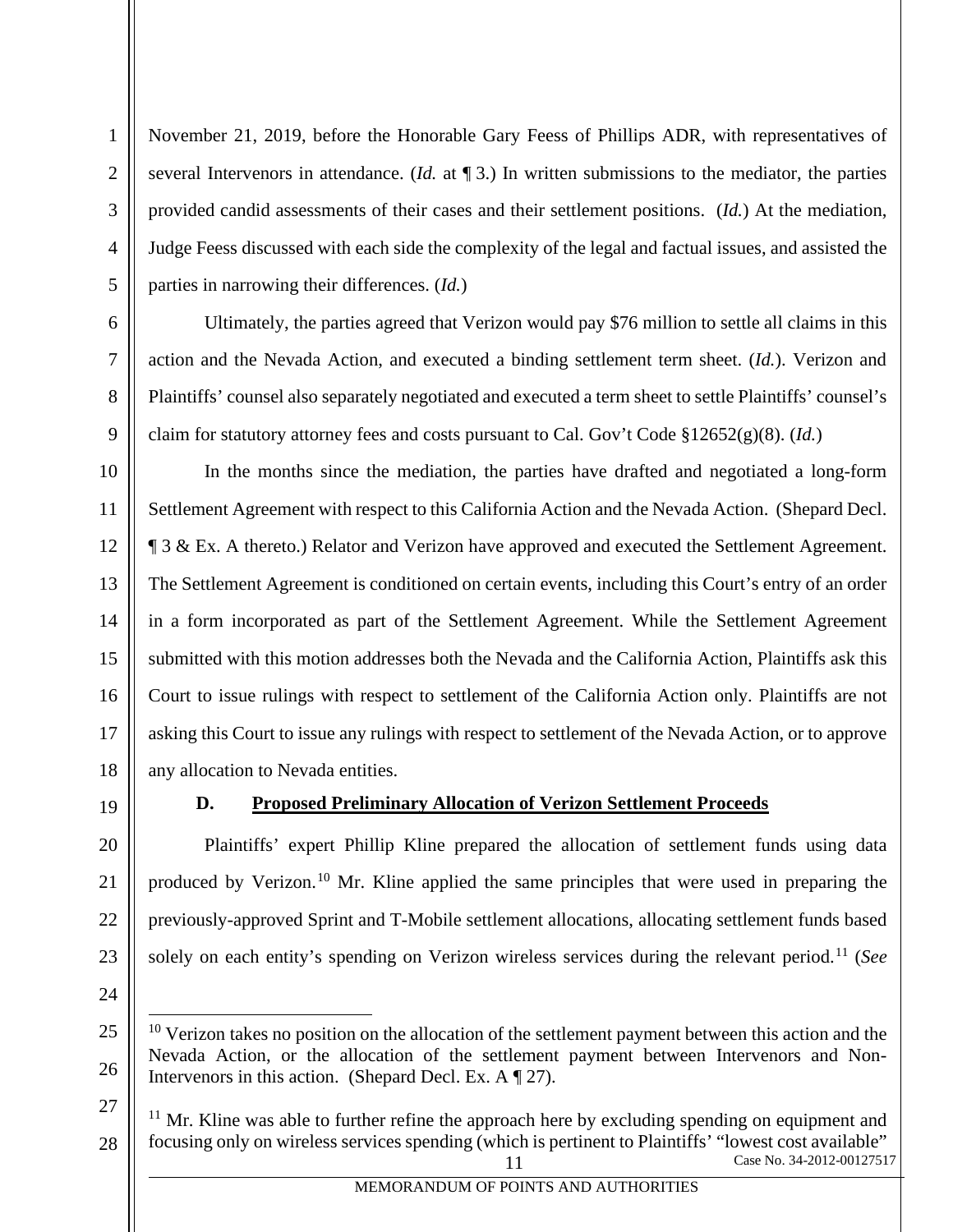*generally* Kline Decl.) In this case, as was the case in the Sprint and T-Mobile settlements, the spending on Verizon wireless services is the best available proxy for damages. (Shepard Decl.  $\P$  13(f).)

The Verizon Overall Proposed Allocation is Appendix B to the Kline Declaration, and is incorporated into the Verizon Settlement Agreement (it is Exhibit A to the Verizon Settlement Agreement). Appendix C to the Kline Declaration shows the allocations to California entities only, and organizes the California entities into three groups: Intervenors; Non-Intervenor Customers; and Non-Intervenor Non-Customers.<sup>[12](#page-18-1)</sup>

The result is that out of the total \$76 million settlement, \$68,231,673 is allocated among California Plaintiffs, while the remaining \$7,768,327 is allocated to the Nevada Action. (Kline Decl. App'x B at 6.)

data shows that California Plaintiffs account for of Verizon's total relevant wireless services revenue; relevant revenue from Nevada Plaintiffs accounts for the remaining (Shepard Decl.  $\P$  13(c).)

Intervenors and Consenting Non-Intervenors, who will become parties to the Settlement Agreement as described more fully below, will each receive 100% of their respective settlement allocations set forth in the Verizon Overall Proposed Allocation. (*Id.* ¶ 15.) Non-Consenting Non-Intervenors who do not "opt in" to the Settlement Agreement will only receive 90% of their settlement allocations. (*Id.* ¶ 14.) The remaining 10% of the settlement allocations for Non-Consenting Non-Intervenors will be redistributed amongst the California Intervenors and California Consenting Non-Intervenors in proportion to their spending on wireless services with Verizon. (*Id.*)

Verizon's

and "optimization" claims.) This approach was not possible with Sprint due to data limitations, and thus spending on equipment was also considered for Sprint.

<span id="page-18-1"></span><span id="page-18-0"></span> $12 \text{ In light of a confidentiality designation by Verizon, the version of Appendix C that is being}$ publicly filed in support of this motion has been redacted to exclude one column, which shows for each entity the following percentage: (gross allocation to the entity) / (total relevant wireless spending by all California entities). Pursuant to Cal. R. Court 2.551(b)(3), Plaintiffs have lodged an unredacted copy of this document with the Court.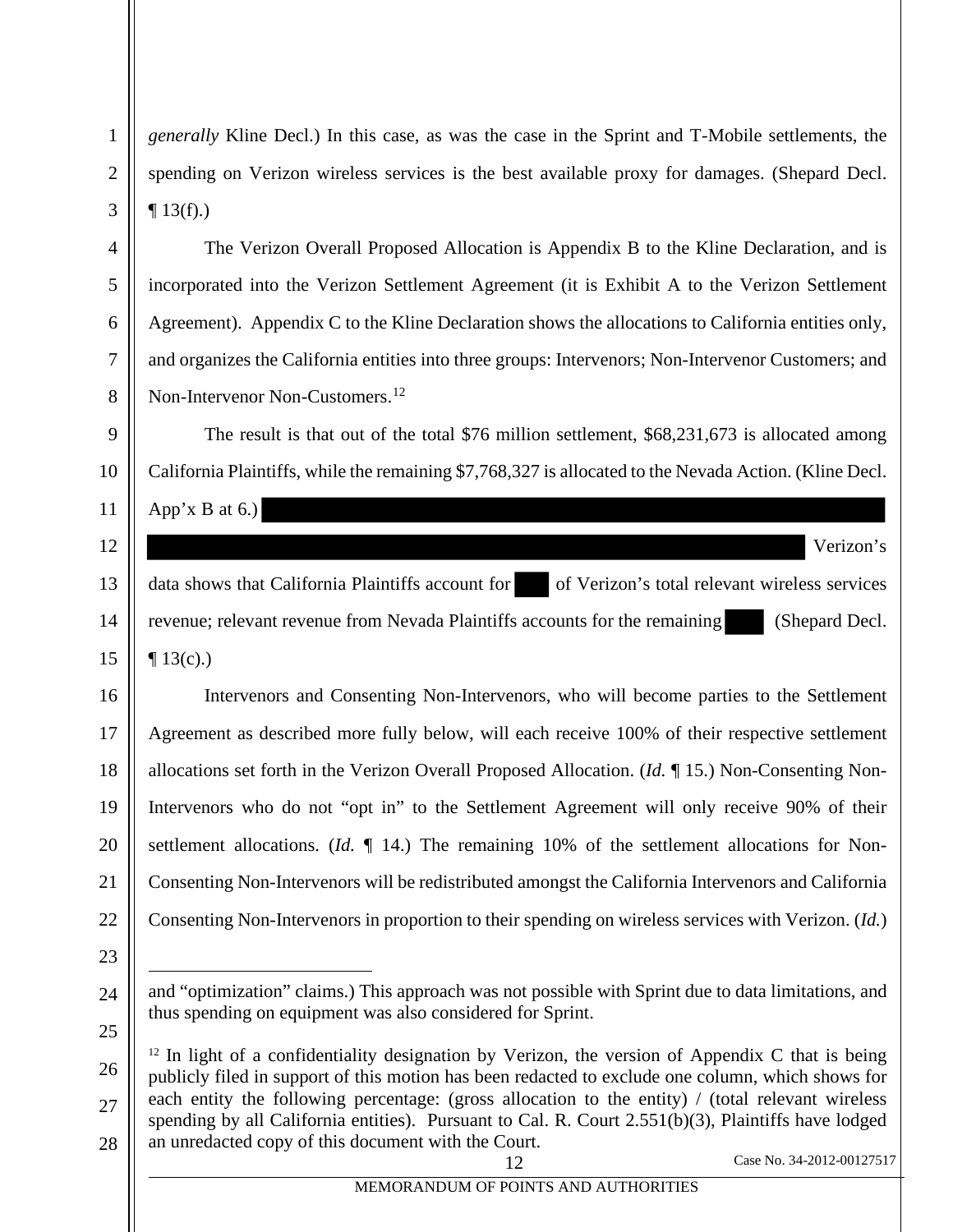None of this remaining 10% will be distributed to any Nevada entities. This re-allocation, among the California entities, will be shown in the Verizon California Final Proposed Allocation, which Relator will submit to the Court prior to the Approval Hearing. The Verizon California Final Proposed Allocation will be an updated version of Appendix C to the Kline Declaration, and it will show the final proposed allocation amount for each California entity after making the calculations described above.

<span id="page-19-0"></span>

1

#### **E. Proposed Process for Obtaining Consent to the Verizon California Settlement**

On June 1, 2020, the Court approved the Joint Motion and set the Approval Hearing for September 24, 2020. (ROA 1067.) The same Order also approved the notices to be sent, by Relator, to all Non-Intervenors informing the Non-Intervenors of the settlement. (*Id.*)

Each Intervenor has approved (or is in the process of approving) the terms of the Settlement Agreement and its Exhibit A (the Verizon Overall Proposed Allocation). (Bonn Decl. ¶ 3(d).) Plaintiffs will collect signature pages from each Intervenor, and submit them to the Court prior to the Approval Hearing. (*Id.*)

In addition, by the time of the Approval Hearing, Relator's counsel will have fulfilled the Court-approved notice procedure for notifying Non-Intervenor Customers and providing them with (1) an opportunity to object and (2) instructions for executing a Consent and Release by which such Non-Intervenors may join the Settlement Agreement as parties. (*Id.* at ¶ 3(e).) The notice packet sent to Non-Intervenor Customers will include unredacted versions of this Motion for Approval and all exhibits thereto.

Relator's counsel have consulted with the Office of the California Attorney General and attorneys for Defendants regarding the State of California's participation in this "opt-in" procedure. Based on those consultations, Relator's counsel understand that a significant number of state agencies may consent to this settlement, and thereby obtain their 100% allocation. That did not occur in the earlier T-Mobile and Sprint settlements (no part of the State of California consented to those settlements). The Office of the Attorney General, Plaintiffs, and Verizon agree that Susman Godfrey L.L.P. will also provide specific notice to the various state agencies, identified by the Office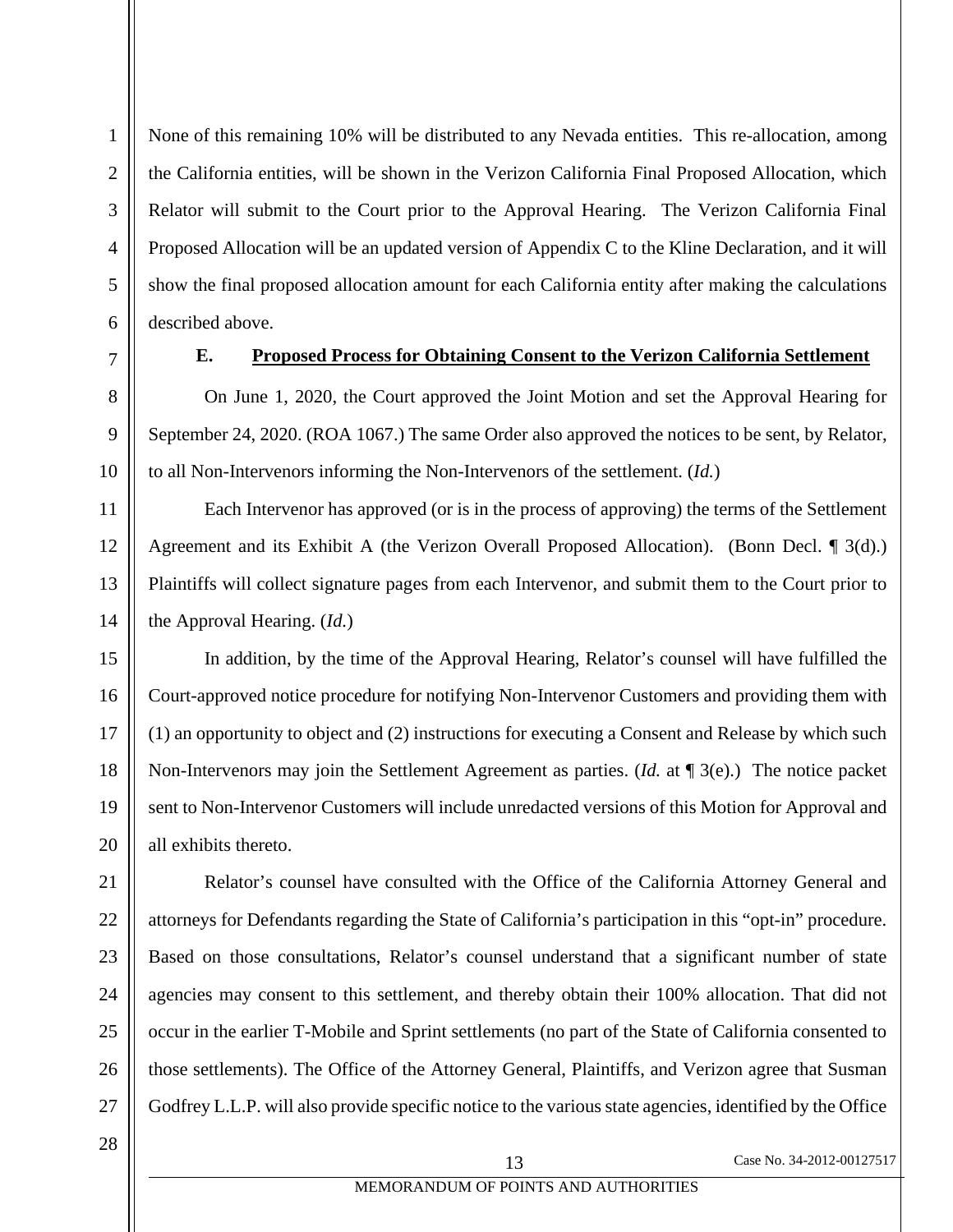of the Attorney General, that account for the vast majority of the State's allocated settlement dollars. Those agencies will then be afforded an opportunity to "opt in" to the settlement by providing consents to Relator's counsel. State agencies that opt-in will be treated as Consenting Non-Intervenors under the settlement.

Relator also has identified 28 Non-Intervenor Non-Customers. (Shepard Decl. ¶ 13(k); Kline Decl. App'x C.) These are California subdivisions that were named as Plaintiffs in Relator's Complaint, but which, according to Verizon's data, did not buy material amounts of wireless services from Verizon during the period of 2011 to 2019. (*Id.*) These Non-Intervenor Non-Customers are listed as a separate category in Appendix C to the Kline Declaration, which shows them as having \$0 of revenue, and receiving \$0 in settlement proceeds. (*Id.*) Verizon and Plaintiffs have agreed that these Non-Intervenor Non-Customers are not parties to the settlement and are not bound by the broad releases therein. (Shepard Decl. Ex. A ¶ 44.) Non-Intervenor Non-Customers will accordingly receive notice of the settlement informing them of the date for the settlement approval hearing and the deadline for objections, contact information for counsel, and directions to a website from which they can download the publicly filed versions of this Motion for Approval and all exhibits thereto. (*Id.*)

<span id="page-20-0"></span>17

1

2

3

4

5

6

7

8

9

10

11

12

13

14

15

16

18

19

### **F. Scope of Release by Consenting and Non-Consenting Non-Intervenors.**

The Settlement Agreement protects the rights of Consenting and Non-Consenting Non-Intervenors with respect to the scope of their release in several ways.

20 21 22 23 24 25 26 27 Non-Intervenors may consent to the join the Settlement Agreement by executing a "Consent and Release by Non-Intervenor" should they wish to receive their full settlement allocation (rather than 90% of it). (Shepard Decl. ¶ 4, *id.* Ex. A ¶ 42.) Those who do so become parties to the Settlement Agreement as "Consenting Non-Intervenors." Intervenors and Consenting Non-Intervenor Customers agree to release Verizon from "any and all manner of claims . . . arising out of or in any way connected with the Covered Conduct . . . ." (Shepard Decl. Ex. A ¶¶ 29, 42.) Covered Conduct includes "all allegations in the California Action (in the California TAC or any prior Complaint) relating to Verizon." (*Id.* ¶ 25.) This release not only releases CFCA claims, but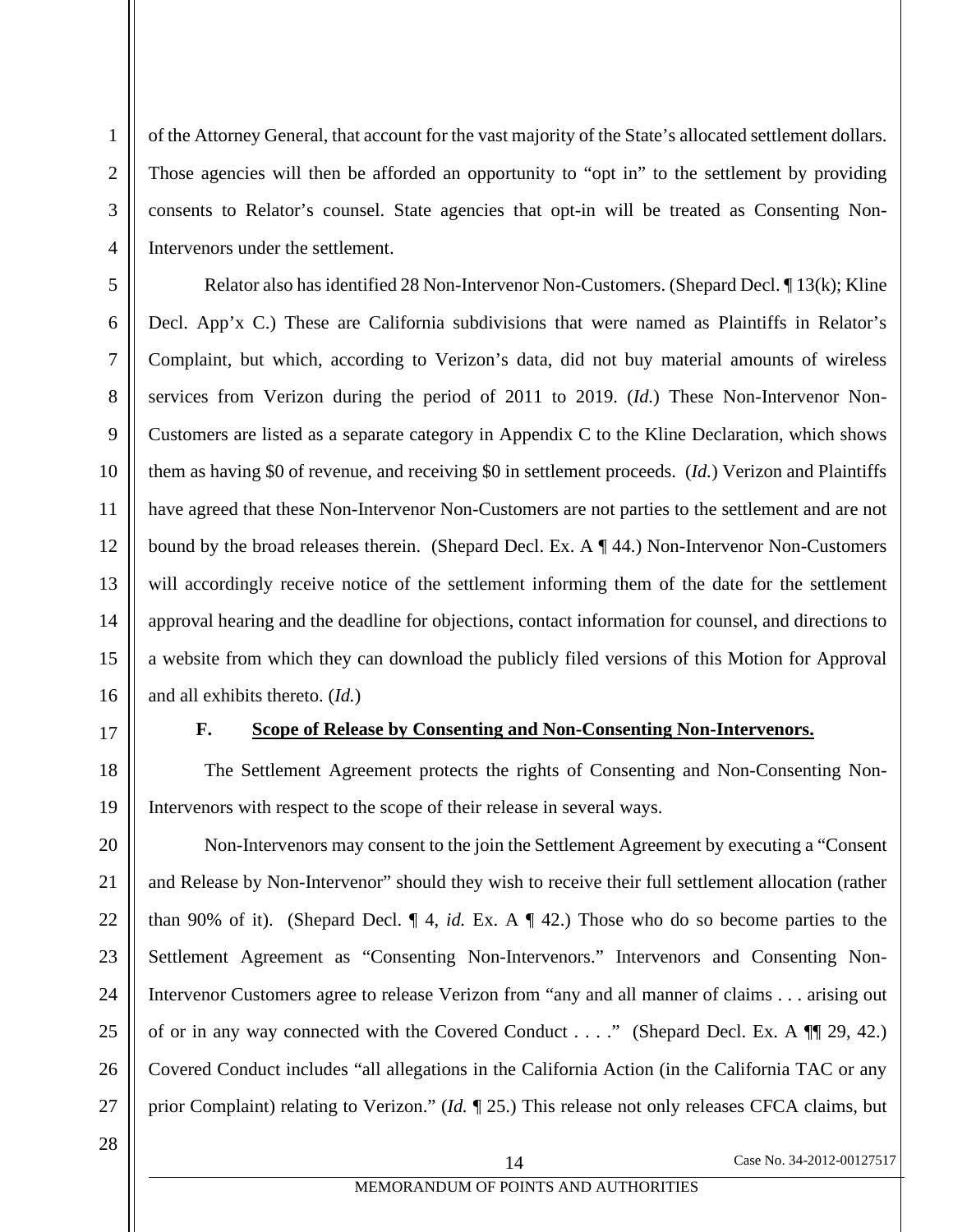used in the settlement agreement with Sprint. (*Id.* ¶ 31(a).) By contrast, the Settlement Agreement limits the scope of release for Non-Consenting Non-Intervenors to the asserted CFCA claims only. The Settlement Agreement provides that the release of claims of Non-Consenting Non-Intervenor Customers who are not parties to this Agreement is limited to "the specific claims Relator asserted on behalf of the Non-Consenting Non-Intervenors under California Government Code section 12651(a) in the California Action pertaining to the Covered Conduct." (*Id.* ¶¶ 31(b), 44.) Thus, *only* the specific CFCA claims alleged in Relator's complaints will be released on behalf of Non-Consenting Non-Intervenor Customers, as authorized by the CFCA. Cal. Gov't Code § 12652(c)(1). For instance, Intervenors' TAC added a cause of action for "Breach of Written Contract: Failure to Retain Records" based on Verizon's failure to comply with the recordkeeping requirements of the WSCA Contracts. (TAC ¶¶ 218-24.) Because these recordkeeping requirements were never the basis for Plaintiffs' CFCA claims, Non-

1

2

3

4

5

6

7

<span id="page-21-2"></span>8

9

10

<span id="page-21-1"></span>11

12

13

14

15

16

17

18

19

20

21

22

23

25

26

27

Consenting Non-Intervenors would not release any claims based on them. The Settlement Agreement also protects Intervenors, Consenting Non-Intervenors, and Non-Consenting Non-Intervenors alike by (1) expressly disclaiming any release based on "[c]laims not arising out of or in any way connected with the Covered Conduct" and (2) enumerating specific categories of potential reserved claims, in language that closely tracks similar language from the T-Mobile and Sprint settlement agreements. (Shepard Decl. Ex. A  $\P$  31(a).)

also common-law claims including claims for breach of contract. However, this release is limited

to claims "arising out of or in any way connected with the Covered Conduct"—the same limitation

Finally, the "exclusive jurisdiction and venue for any dispute relating to this Settlement Agreement as it relates to the California Action is the Superior Court for the County of Sacramento," meaning this Court has jurisdiction over any such dispute. (*Id.* ¶ 64.)

<span id="page-21-0"></span>24 **III. LEGAL STANDARDS**

A relator may release CFCA claims only as "part of a court approved settlement." Cal. Gov't Code § 12652(c)(l). The Court must determine whether dismissal – and, accordingly, the settlement – is in "the best interests of the parties involved" and furthers "the public purposes behind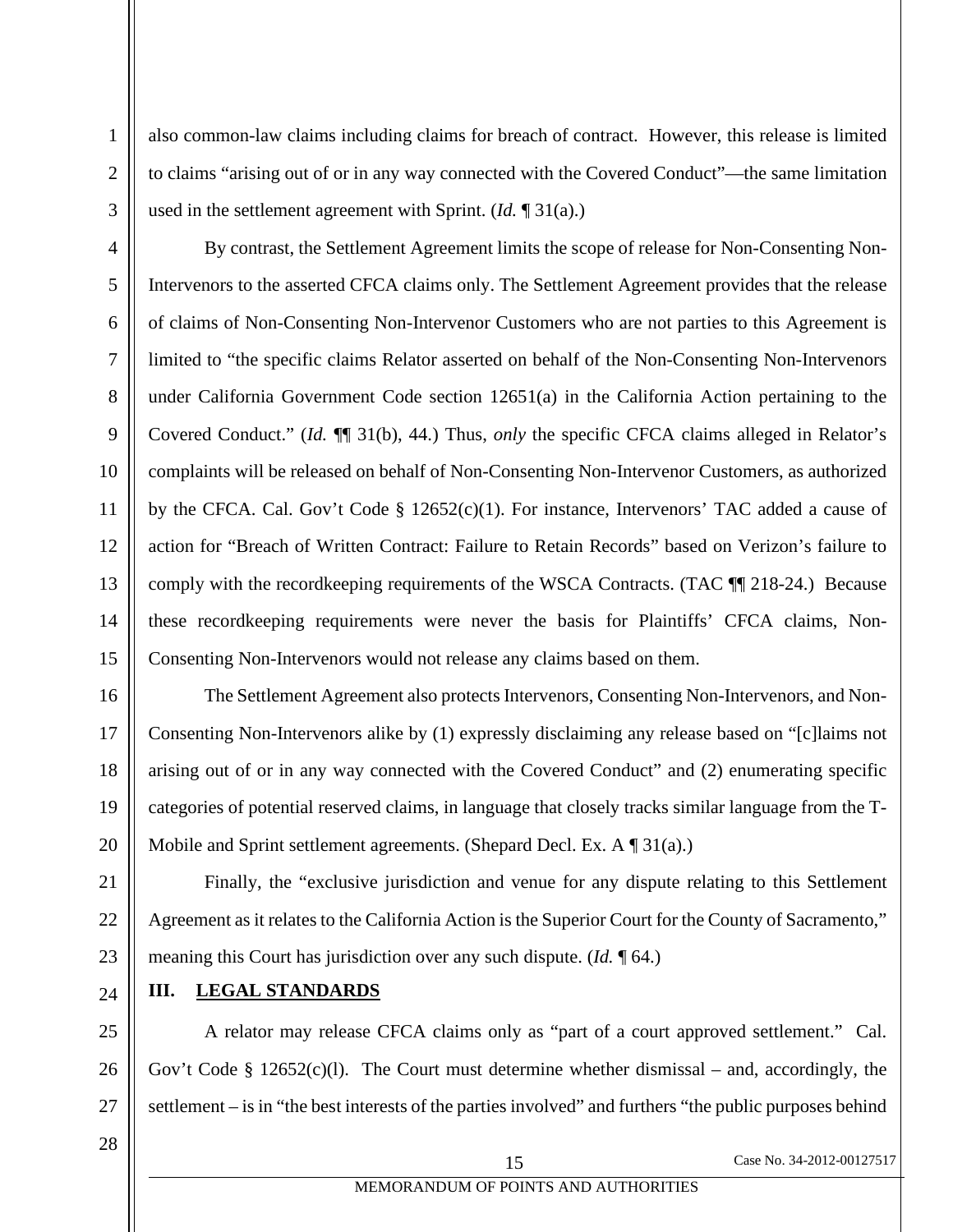<span id="page-22-3"></span><span id="page-22-2"></span>[the CFCA]." *Id.* Protection of the public fisc is the primary policy behind the CFCA. *See State of California ex rel. Bowen v. Bank of Am. Corp.*, 126 Cal. App. 4th 225, 236 (2005) ("The ultimate purpose of the [CFCA] is to protect the public fisc."); *Am. Contract Servs. v. Allied Mold & Die, Inc*., 94 Cal. App. 4th 854, 858 (2001) (same). The Ninth Circuit has interpreted similar provisions of the federal False Claims Act, upon which the CFCA was patterned, to permit the Court to review and approve a settlement agreement between a relator and a defendant, even over the government's objection, so long as it is fair and reasonable. *Killingsworth*, 25 F.3d at 725.

<span id="page-22-5"></span><span id="page-22-4"></span>California courts approving settlements in the analogous class action context limit their inquiry "to the extent necessary to reach a reasoned judgment that the agreement is not the product of fraud or overreaching by, or collusion between, the negotiating parties, and that the settlement, taken as a whole, is fair, reasonable and adequate to all concerned." *In re Microsoft I-V Cases*, 135 Cal. App. 4th 706, 723 (2006) (quotation marks and citation omitted). California courts presume that a settlement is fair where it "is the result of arms'-length negotiation, investigation and discovery . . . are sufficient to permit counsel and the court to act intelligently, counsel are experienced in similar litigation, and the percentage of objectors is small." *Id.* (quotation marks and citation omitted). In exercising their broad discretion to approve settlements, California courts "should consider relevant factors, which may include, but are not limited to the strength of plaintiffs' case, the risk, expense, complexity and duration of further litigation . . . the amount offered in settlement, the extent of discovery completed and the stage of the proceedings, the experience and views of counsel, the presence of a governmental participant, and the reaction of [absent class members] to the proposed settlement." *Id.* (quotation marks and citation omitted).

#### <span id="page-22-1"></span><span id="page-22-0"></span>**IV. THE SETTLEMENT IS FAIR, REASONABLE, AND IN THE BEST INTERESTS OF INTERVENORS AND NON-INTERVENORS.**

#### **A. The Settlement Is Entitled to a Presumption of Fairness.**

A trial court applies a "presumption of fairness" to a settlement that is the product of "arm'slength negotiation," where "investigation and discovery . . . are sufficient to permit counsel and the court to act intelligently, counsel are experienced in similar litigation," and there is only a small percentage of objectors. *Id.*

28

16 Case No. 34-2012-00127517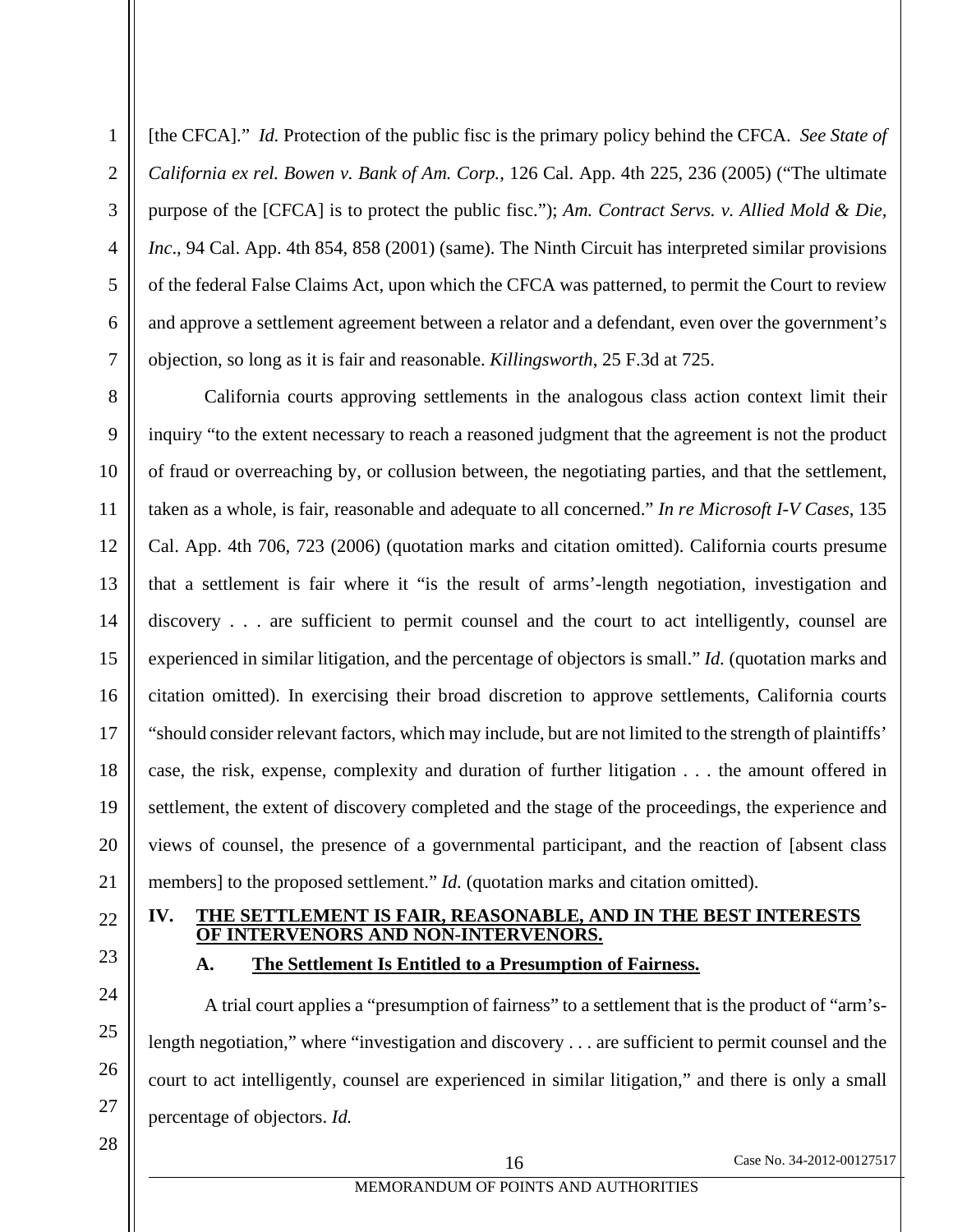<span id="page-23-3"></span>This settlement is entitled to a presumption of fairness. *Id.* The combined settlement of \$76 million, to settle the California and Nevada Actions, was the product of an arms-length negotiation and a mediator's proposal. That negotiation occurred seven years after this action was filed and after (1) an extensive investigation while the matter remained under seal; (2) briefing, argument, and decisions by this Court on Verizon's multiple demurrers; and (3) nearly three years of active and voluminous discovery. The parties mediated before the Hon. Gary Feess, an experienced mediator, retired federal judge, and former False Claims Act litigator—who had experience successfully mediating Relator's claims against Sprint. (Bonn Decl. ¶ 3(a).) This settlement therefore resulted from an arms'-length negotiation, based on an investigation and discovery sufficient to permit counsel and the Court to intelligently assess its fairness.

<span id="page-23-0"></span>

1

2

#### **B. The Settlement Is Fair and Reasonable Under the Relevant Factors.**

There is no reason to question the presumption of fairness here, as all relevant factors confirm that this is not only a fair but an exceptional settlement. The Sprint "benchmark," the risk associated with further litigation, the extent of discovery, and the expense, complexity, and duration of further litigation all confirm that this settlement represents an outstanding result for Non-Intervenors.

<span id="page-23-1"></span>

### **1. The Settlement Is Fair in Comparison to the Prior Sprint Settlement**

The settlement represents of the total revenues that California government entities paid Verizon for wireless services during the relevant period. (Shepard Decl. ¶ 13(b).) The Sprint settlement, by contrast, represented of Sprint's revenue from California government customers. This settlement thus exceeds the Sprint "benchmark" by ... (*Id.* 13(d).) To put a dollar value on those percentages: If Relator had agreed to settle with Verizon for the Sprint benchmark, then Non-Intervenors' gross recovery would be approximately lower. (*Id.*)

#### **2. The Settlement Is Fair Given the Risks Associated with Further Litigation.**

<span id="page-23-2"></span>From the beginning of this case, Defendants including Verizon expressed total confidence that they would prevail at summary judgment or trial and that damages were either unprovable or else very low. More specifically, Verizon asserted the defenses described in Part II.B.3 above.

17 Case No. 34-2012-00127517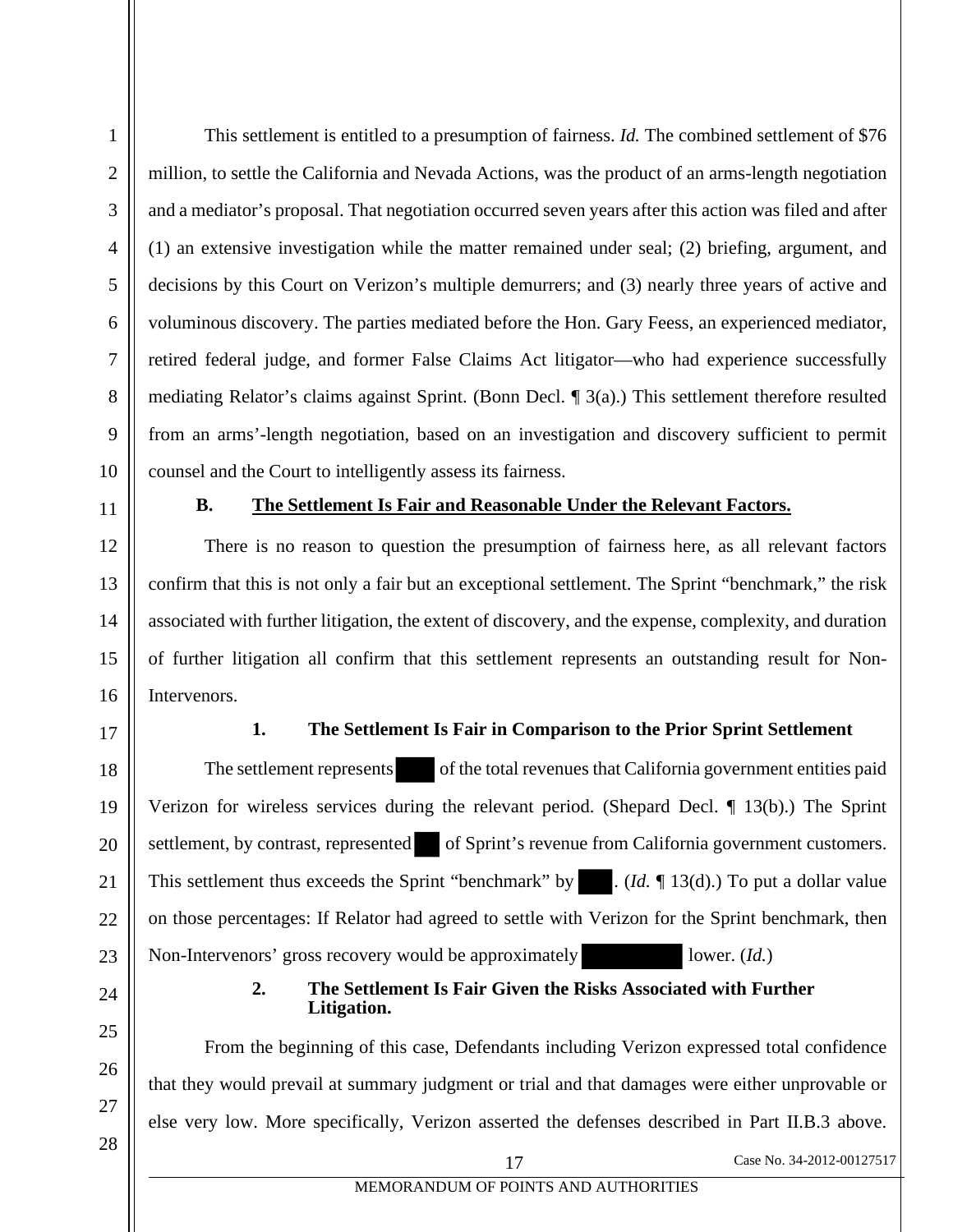Plaintiffs strongly disagree with Verizon's materiality, scienter, causation, and damages arguments. But continuing to litigate would present the risk of defeat at summary judgment, trial, or on appeal resulting in zero recovery. The settlement is fair in light of avoiding such risk.

#### **3. The Settlement Is Fair Given the Extent of Discovery, the Stage of Proceedings, and the Expense, Complexity, and Duration of Further Litigation.**

<span id="page-24-0"></span>The settlement is also fair in light of (a) the extensive discovery Relator, Intervenors, and their counsel have already conducted and (b) the expense, complexity, and duration of continued discovery, trial, and any appeals. The defensive and offensive discovery obligations on Relator, Intervenors, and Relator's counsel described in Part II.B.1 above and the accompanying Bonn, Shepard, and Yampolsky declarations were nothing short of crushing. Indeed, 15 Intervenors *dropped out* precisely because of the enormous burden of their defensive discovery obligations, which taxed limited government resources. (Bonn Decl.  $\P$ 24.) These tasks also have been incredibly time consuming and costly for Plaintiffs' counsel. The burdens on Intervenors' and counsel's time and resources would only have continued to grow if litigation had continued.

Indeed, at the time of settlement, Verizon was threatening to depose an additional 78 Intervenor witnesses in a six-week period. (*Id.* ¶ 10.) Plaintiffs' counsel anticipated incurring significant additional time and costs to finalize and serve their expert reports, review the reports of and depose Verizon's experts, prepare rebuttal reports, brief summary judgment and *Daubert* motions, and prepare for trial. (*Id.*) And while a trial had been set for May 2020, that was only a Phase I trial for 30 Intervenors and eight Non-Intervenors. After resolution of that trial, Relator and Relator's counsel faced the prospect of further protracted litigation, discovery, summary judgment, and potentially another trial for the hundreds of remaining Phase II Non-Intervenors. And of course, that is to say nothing about resolution of any appeals that Verizon may have pursued if Plaintiffs prevailed at trial. (*Id.*)

Continued litigation would require the investment of significant additional expenses, taxing the resources of Relator, Relator's counsel, Intervenors, and eventually Non-Intervenors. While Relator's counsel have put together a compelling case, even if they were to prevail, it could be years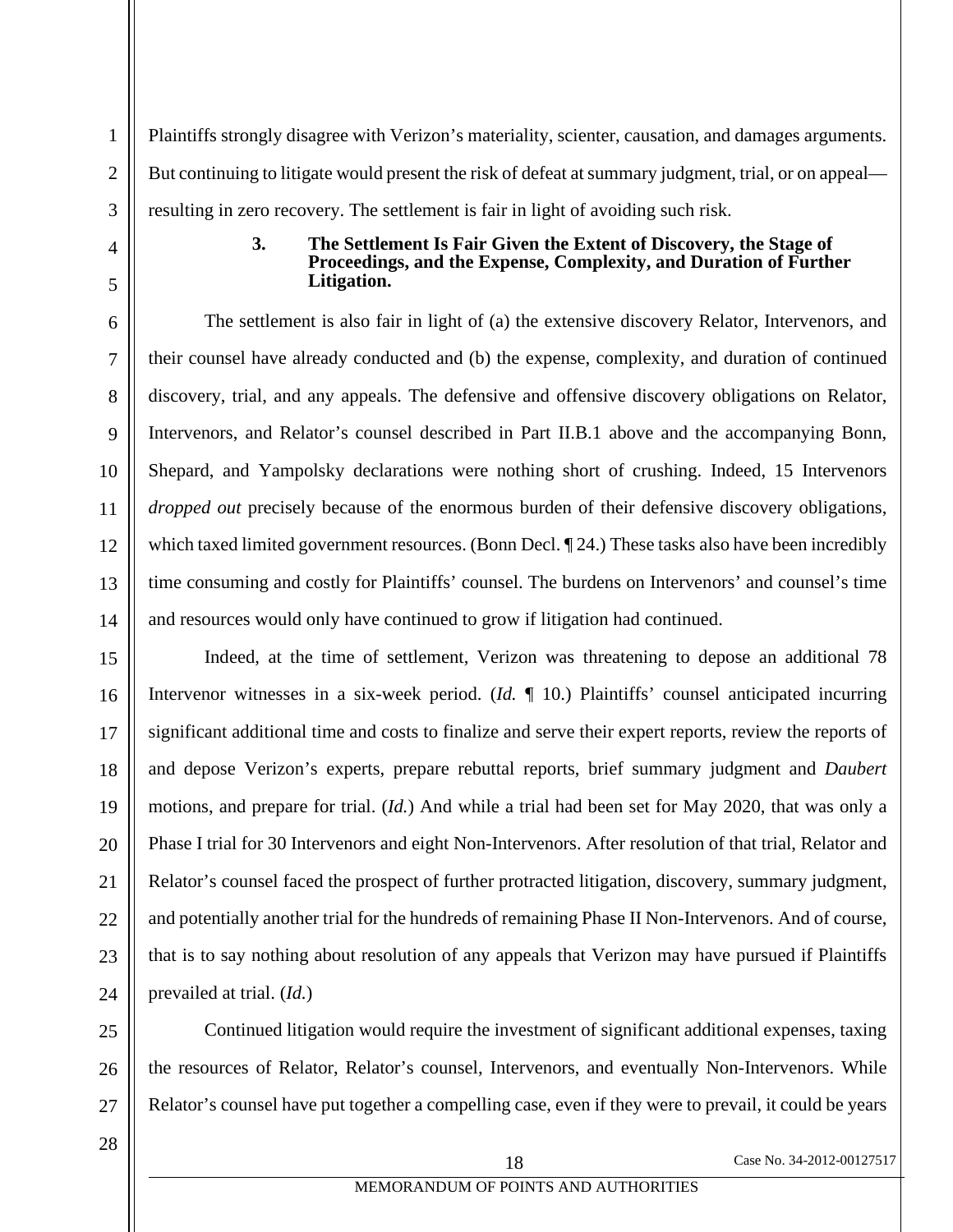until Non-Intervenors would see any recovery at all. (*Id.* ¶ 11.) Thus, a settlement representing of Verizon's relevant revenue is fair and reasonable in light of the stage of the proceedings discovery conducted to date, as well as the expense, complexity, and potentially prolonged duration of further litigation before Non-Intervenors could secure a recovery.

<span id="page-25-0"></span>

#### **C. The Scope of Release and Settlement Allocation Plan Are Fair and Reasonable.**

Not only is the overall amount of the settlement fair, but the allocation of settlement funds among Intervenors, Non-Intervenor Verizon Customers, and Non-Intervenor Non-Customers—as well as the scope of the release for Non-Intervenors—is also fair and reasonable.

The Verizon Overall Proposed Allocation is fair and reasonable to all California Government Plaintiffs. As described in detail in Part II.D above, each government entity's share of purchases made from Verizon under the contracts, as reflected in the revenue data provided by Verizon, is the basis of its settlement allocation.<sup>[13](#page-25-3)</sup> Consenting Non-Intervenors who choose to be bound by the Settlement Agreement will receive 100% of their allocation, while Non-Consenting Non-Intervenors will receive 90% (with the remaining 10% being distributed among Intervenors and Consenting Non-Intervenors). This proposed allocation plan distributes the settlement proceeds fairly and transparently. (Shepard Decl. ¶ 13.)

<span id="page-25-2"></span>The Settlement Agreement also protects Non-Intervenors with respect to the scope of their release. If a relator brings "a civil action for a violation" of the CFCA for itself and "either for the State of California . . . or for a political subdivision" and litigates the case without intervention, "the qui tam plaintiff shall have the same right to conduct the action as the Attorney General or prosecuting authority would have had if it had chosen to proceed." Cal. Gov't Code  $\S 12652(f)(1)$ . This right includes the right to dismiss the action and "waive[] or release[]" a claim for a CFCA violation as "part of a court approved settlement of a false claim civil action brought under [the CFCA]." *Id.* § 12652(c)(1). However, the CFCA does not authorize the release of non-CFCA claims

<span id="page-25-3"></span><span id="page-25-1"></span> $13$  Verizon takes no position on the allocation of the settlement payment between Intervenors and Non-Intervenors in this action, except to the extent that the Parties have agreed to the 10% reduction for Non-Intervenors in the absence of a signed Consent and Release. (Shepard Decl. Ex. A  $\P$  27, 43.)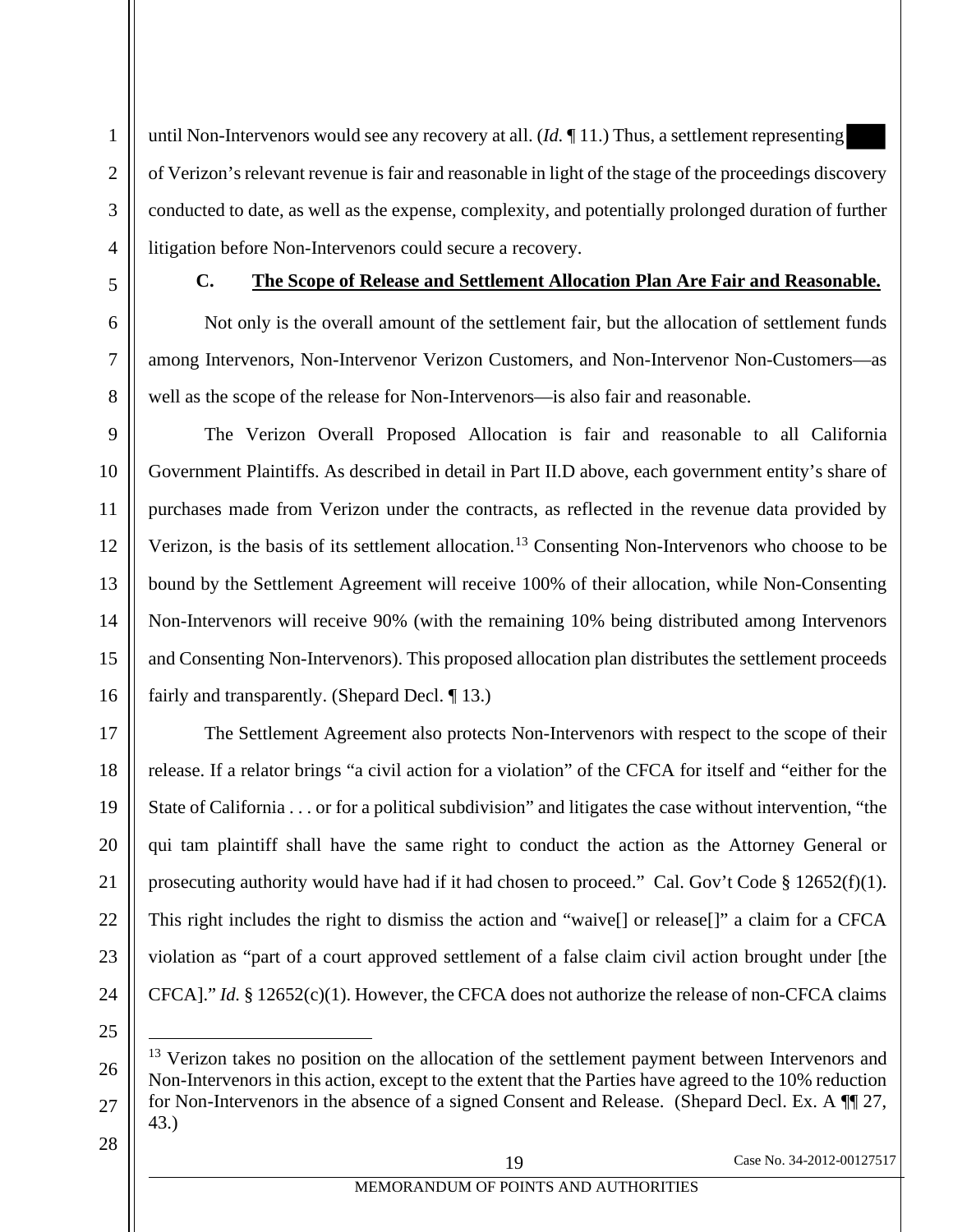on behalf of Non-Consenting Non-Intervenors. Nor would it permit the release of potential CFCA claims relating to conduct not at issue in the present action.

Relator has addressed this concern in several ways. Here again, Relator and Verizon have modeled this release procedure on the precedents set by this Court in the Sprint and T-Mobile settlements. *First*, Non-Intervenors only waive non-CFCA claims to the extent that they "opt in," execute a Consent and Release, and thereby voluntarily become parties to the Settlement Agreement. *Second*, Non-Consenting Non-Intervenors only release "the specific claims Relator asserted . . under California Government Code section 12651(a) in the California Action pertaining to the Covered Conduct."[14](#page-26-3) (Shepard Decl. Ex. A ¶ 31(b)(i).) *Third*, this Court has jurisdiction disputes arising from the Settlement Agreement. *See supra* Part II.F.

Thus, both the settlement allocation plan and the scope of the release with respect to Non-Intervenors are fair, reasonable, and consistent with the CFCA.

### <span id="page-26-0"></span>**V. RELATOR'S REQUEST FOR A 43% SHARE OF NON-INTERVENOR SETTLEMENT PROCEEDS IS JUSTIFIED.**

Relator's request for a 43% share of settlement proceeds recovered for Non-Intervenors is also fair and justified by the extraordinary efforts Relator, Intervenors, and counsel have devoted toward this litigation. The Office of the Attorney General does not intend to object to this amount. (Yampolsky Decl. ¶ 29.) In the related Nevada Action, the Office of the Attorney General of Nevada has agreed to a 43% Relator's share. (Shepard Decl. 1 13(c).)

<span id="page-26-1"></span>The CFCA entitles Relator to a share of the recovery by the Intervenors and Non-Intervenors. Cal. Gov't Code § 12652(g)(2). The Verizon Overall Proposed Allocation reflects a 43% Relator's share of the California Non-Intervenors' gross allocation, for a total of \$26,103,389, with \$21,608,625 from the Non-Intervenors' settlement allocation.<sup>[15](#page-26-4)</sup> (Kline Decl. App'x B at 6;

- <sup>14</sup> This provision means that non-CFCA claims arising from Covered Conduct are not released. Nor would Non-Consenting, Non-Intervenors release CFCA claims that were not asserted in this suit.
- <sup>15</sup> Verizon was not consulted and takes no position regarding Relator's share and, as set forth in the Settlement Agreement, denies Plaintiffs' allegations. (Shepard Decl. Ex. A ¶ 51.)
- 28

1

2

3

4

5

6

7

<span id="page-26-2"></span>8

9

10

11

12

13

14

15

16

17

18

19

20

21

22

23

24

<span id="page-26-3"></span>25

26

<span id="page-26-4"></span>27

20 Case No. 34-2012-00127517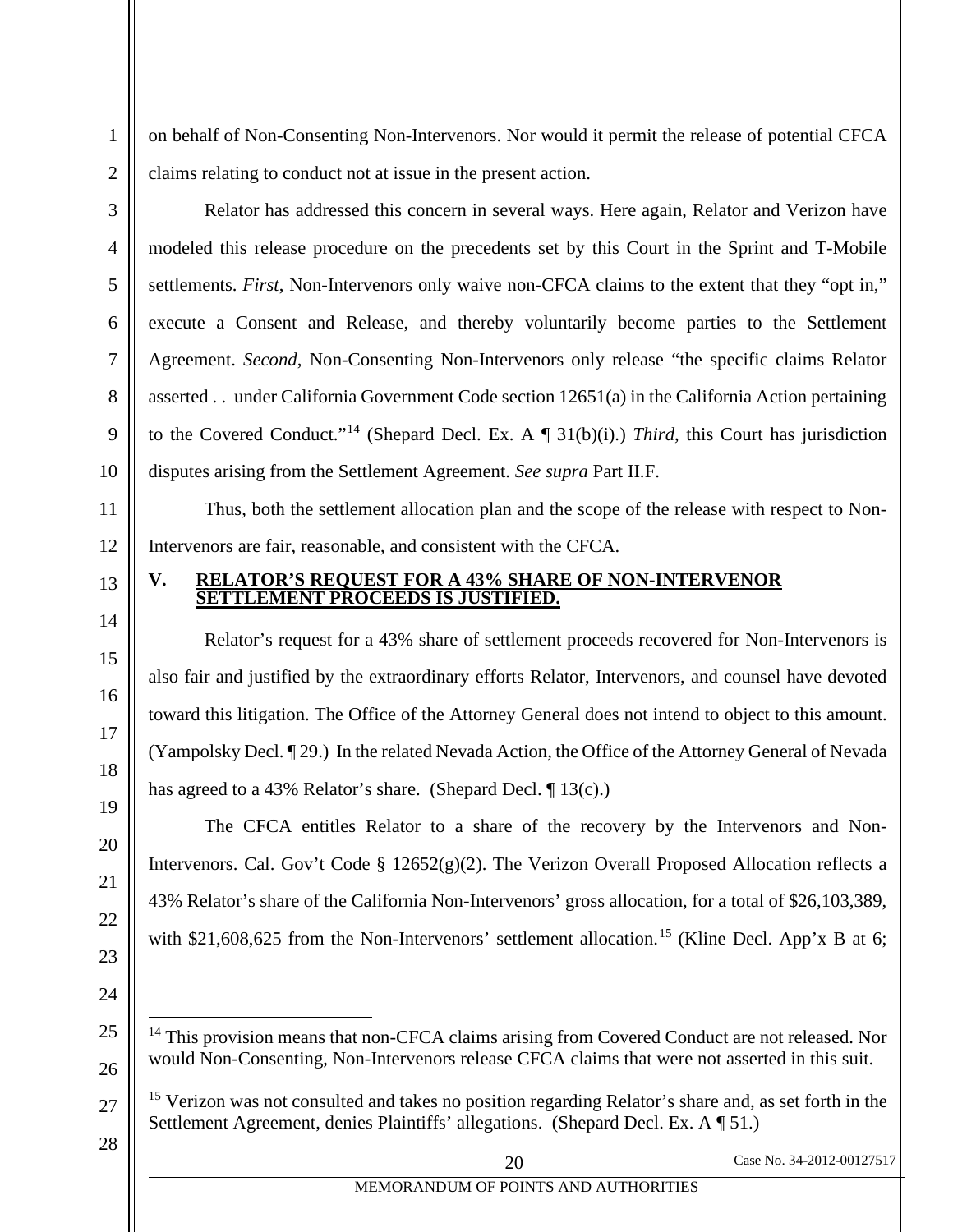<span id="page-27-8"></span><span id="page-27-7"></span><span id="page-27-6"></span><span id="page-27-5"></span><span id="page-27-4"></span><span id="page-27-3"></span><span id="page-27-2"></span><span id="page-27-1"></span><span id="page-27-0"></span>

| 1              | Yampolsky Decl. [2.] As required by the CFCA, each California government entity pays the                                                                                                          |
|----------------|---------------------------------------------------------------------------------------------------------------------------------------------------------------------------------------------------|
| $\overline{2}$ | Relator's share from its settlement allocation.                                                                                                                                                   |
| 3              | California Government Code section $12652(g)(3)$ entitles a relator to receive from Non-                                                                                                          |
| $\overline{4}$ | Intervenors an amount that the Court determines is "reasonable for collecting the civil penalty and                                                                                               |
| 5              | damages on behalf of the government," which amount "shall be not less than 25 percent and not                                                                                                     |
| 6              | more than 50 percent of the proceeds of the action or settlement." Cal. Gov't Code $\S 12652(g)(3)$ .                                                                                             |
| 7              | In light of the legislative history of the federal FCA and the Department of Justice's Relator Share                                                                                              |
| 8              | Guidelines, <sup>16</sup> federal courts look to numerous factors in determining a relator's percentage share of                                                                                  |
| 9              | the proceeds, including:                                                                                                                                                                          |
| 10             | The significance of the information provided to the government;                                                                                                                                   |
| 11             | Whether the government would ever have known about the FCA violation but for<br>$\bullet$<br>the information or documents the relator provided;                                                   |
| 12             | Whether the relator's complaint exposed a widespread scheme;<br>$\bullet$                                                                                                                         |
| 13             | Whether the relator cooperated with the government and its investigation;                                                                                                                         |
| 14<br>15       | The contribution of the relator's counsel; and                                                                                                                                                    |
| 16             | Whether the relator and relator's counsel performed work that was helpful to<br>$\bullet$<br>settlement negotiations or helped to negotiate a settlement. <sup>17</sup>                           |
| 17             | Based on these factors, Relator's extensive participation in this case—with respect to                                                                                                            |
| 18             | prosecuting the claims against all the Defendants, in general, and to Verizon, in particular—merits                                                                                               |
| 19             | a 43% share of the Non-Intervenors' settlement allocation for several reasons.                                                                                                                    |
| 20             |                                                                                                                                                                                                   |
| 21             |                                                                                                                                                                                                   |
| 22             | <sup>16</sup> S. Rep. No. 99-345, at 28 (1986), reprinted in 1986 U.S.C.C.A.N. 5266, 5293; U.S. Dep't Of                                                                                          |
| 23             | Justice, Guidelines Regarding Relator's Share (Dec. 10, 1996), <i>reprinted in</i> 11 False Claims Act<br>and Qui Tam Quarterly Review, at 17-19 (Oct. 1997).                                     |
| 24             | <sup>17</sup> See, e.g., United States ex rel. Shea v. Verizon Communications, 844 F. Supp. 2d 78, 81-82, 83-                                                                                     |
| 25             | 84 (D.D.C. Feb. 23, 2012); United States ex rel. Rille v. Hewlett-Packard Co., 784 F. Supp. 2d 1097,                                                                                              |
| 26             | 1100-01 (E.D. Ark. 2011); United States ex rel. Johnson-Pochardt v. Rapid City Reg'l Hosp., 252<br>F. Supp. 2d 892, 897–98, 899–900 n.1-2 (D.S.D. 2003); United States ex rel. Alderson v. Quorum |
| 27             | Health Grp., 171 F. Supp. 2d 1323, 1332-35, 1338 (M.D. Fla. 2001); United States ex rel. Pratt v.<br>Alliant Techsystems, 50 F. Supp. 2d 942, 948 (C.D. Cal. 1999).                               |
| 28             | Case No. 34-2012-00127517<br>21                                                                                                                                                                   |
|                | MEMORANDUM OF POINTS AND AUTHORITIES                                                                                                                                                              |
|                |                                                                                                                                                                                                   |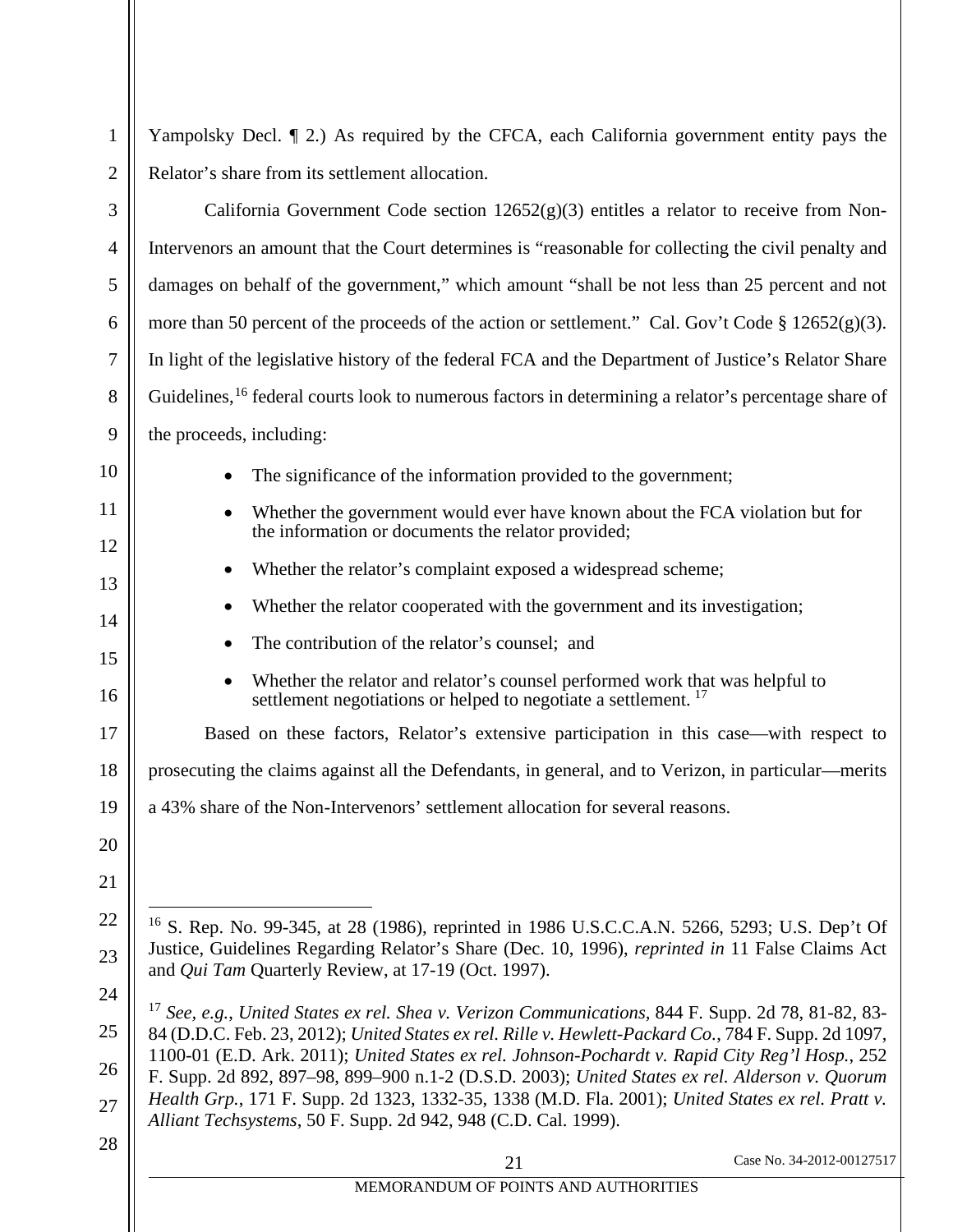#### **A. A 43% Share Is Appropriate Because of the Extraordinary Results Relator Obtained for Non-Intervenors.**

*First*, Relator should be rewarded with a 43% share in light of the extraordinary results achieved on behalf of Non-Intervenors against Verizon. As discussed in Part IV.B.1 above, this settlement exceeds the Sprint benchmark by  $\blacksquare$ . (Shepard Decl.  $\P$  13(d).) In dollar terms, that means Non-Intervenors obtained about more from Verizon than they would have obtained if Relator had settled at the Sprint benchmark. (*Id.*) Relator achieved this exceptional result notwithstanding the serious challenges presented by the case against Verizon, as described in Part II.B above—including various defenses on the merits, heavy discovery obligations, significant expenses, and complex logistical and expert work. Increasing Relator's share to 43%, as opposed to the 42% Relator's share in the Sprint settlement, will amount to an additional \$502,526 for Relator.<sup>[18](#page-28-2)</sup> (Yampolsky Decl. [25.) That amount, in turn, represents only of the increase in dollar recovery that Relator achieved for Non-Intervenors in the Verizon settlement, as compared

<span id="page-28-1"></span>with the Sprint settlement.

## **B. A 43% Share Is Appropriate Because of Relator's Extraordinary Efforts and Sacrifices.**

*Second*, Relator's efforts against Verizon were extraordinary. The efforts by Relator's counsel during this litigation are described in Part II.B above, Part VI below, and in the accompanying Bonn, Shepard, and Yampolsky Declarations. These efforts were much greater than Relator's efforts against Sprint (there were only seven Sprint-related depositions, and only preliminary Sprint-related expert work). The vastly increased efforts by Relator against Verizon also merit an increase to a 43% Relator's share.

But Relator's efforts and sacrifices to bring this case to fruition began much earlier. Relator discovered and reported to the government a long-running, widespread fraud about which the government was unaware. Relator brought to bear years of experience in the field of telecommunications expense management to understand that Defendants did not produce *genuine*

<span id="page-28-2"></span>26

<span id="page-28-0"></span>1

2

3

4

5

6

7

8

9

10

11

12

13

14

15

16

17

18

19

20

21

22

23

24

25

28

<sup>&</sup>lt;sup>18</sup> The total gross settlement allocation, to all California Non-Intervenors, is \$50,252,615. (Shepard Decl. ¶ 13(d).) One percent of that amount is \$502,526.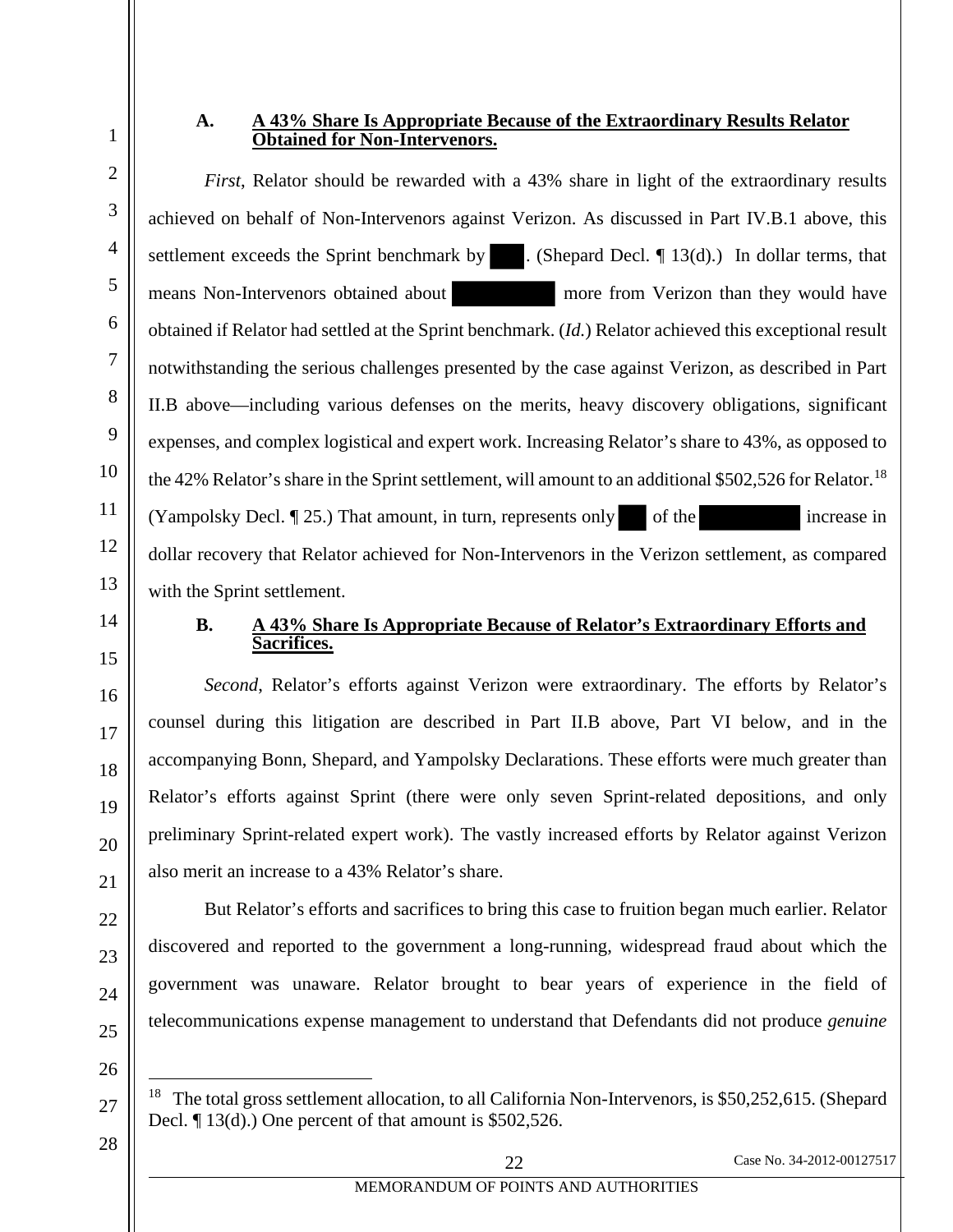1

rate-plan optimization reports in accordance with their contractual obligations. (Yampolsky Decl. ¶ 9.) Having worked as a vendor for several of the Defendants, as well as sat across the table from them when Defendants' commercial customers hired Relator to reduce their wireless costs, Relator knew Defendants produced a multiplicity of reports to their customers that might look like – and in some cases even be called – rate-plan optimization reports. (*See, e.g.*, TAC ¶¶ 111-119.) Relator also knew that real optimization reports required specific elements – a line-by-line analysis of historic usage, consideration of all rate plans available to the user, and, critically, a selection from those available rate plans of the one that would yield the lowest cost – and that Defendants did not provide such analyses to their government customers on a regular basis. (Yampolsky Decl. ¶ 9.) These facts support a 43% Relator's share. *See, e.g.*, *United States ex rel. Alderson v. Quorum Health Grp.,* 171 F. Supp. 2d 1323, 1332 (M.D. Fla. 2001) (approving relator's share 1% below the federal maximum where "the weight and importance of [the relator's] initial allegations and his knowledge of hospital cost accounting formed the enduring foundation upon which the multi-million dollar recovery stands).

<span id="page-29-0"></span>Relator and its counsel met with and evaluated the claims of many California government entities, reviewing their records and interviewing their employees to assess the strength and scope of their claims. The information the Relator provided, the Relator's expertise in understanding and explaining the contracts and their requirements, and the Relator's analysis of government purchaser's records led to more than three dozen California political subdivisions – including some of the largest political subdivisions – intervening in the action. This is particularly notable because the political subdivisions did so despite the declination of the State of California. (Yampolsky Decl.  $\P\P$  8-15.)

Relator's complaint exposed a widespread, long-running scheme that caused the State of California and hundreds of its political subdivisions to pay significantly more for wireless services than they should have paid. Relator revealed a fraud about which the government did not know. Until Relator stepped forward, the government did not know about the fraud because (1) the contracts were complex; (2) the government did not have access to the information needed to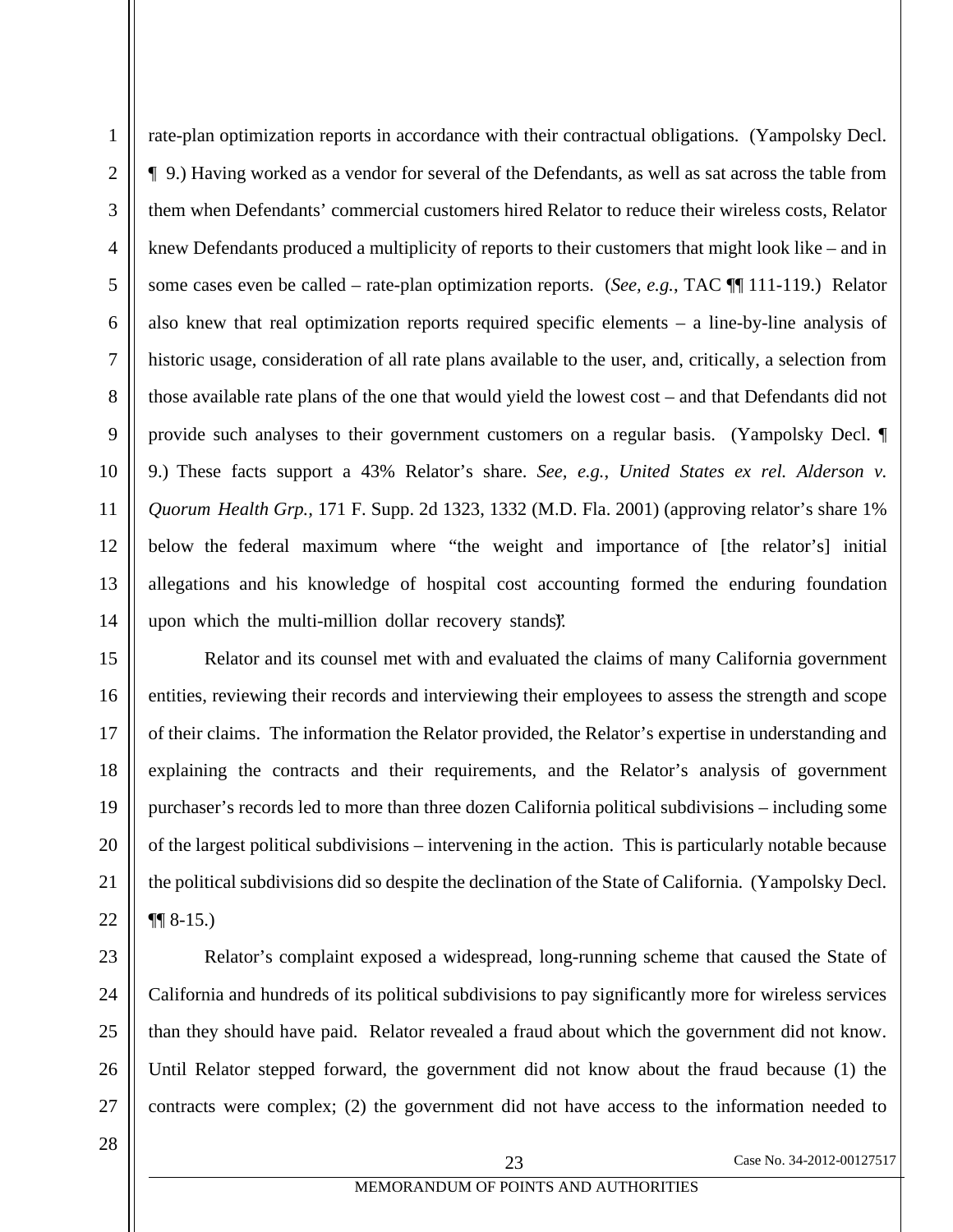2

3

understand that the government's wireless lines were not optimized (such as detailed usage data and the elements and price terms of all rate plans available under the contracts to the government); and (3) Verizon did provide, from time to time, misleading analyses that Verizon tried to pass off as rate-plan optimization, but were a far cry from the genuine article. (*Id.* ¶ 14.) Moreover, Relator's investigation made clear that the same conduct affected numerous government entities. (*Id.*)

Relator also made additional sacrifices to pursue this case. Relator had previously provided outside optimization services to Verizon for many of Verizon's commercial customers. After the State of California declined to intervene, Verizon terminated all dealings with Relator, thereby ending Relator's business and blackballing its founder and owner, Jeffrey Smith, from further work in the industry. Verizon also threatened to sue Relator for breach of contract, and to seek sanctions against Relator, if Relator moved forward with the CFCA claims. Relator persevered on behalf of Non-Intervenors despite the real costs, and the real risks, it endured. (*Id.* ¶ 17.)

These facts support an enhanced Relator's share from Non-Intervenors' settlement proceeds with respect to the Verizon settlement.

# <span id="page-30-2"></span><span id="page-30-1"></span><span id="page-30-0"></span>**C. The Relator's Share Treats Intervenors and Non-Intervenors Fairly.**

*Third*, a 43% Relator's share of the Non-Intervenors' recovery appropriately recognizes the significant resources that Intervenors devoted to the pursuit of this matter.

The CFCA, unlike the federal False Claims Act, offers a larger share to a relator when a government entity does not intervene. *Compare Cal*. Gov't Code § 12652 (g)(3) (awarding a relator up to 50 percent of a government entity's recovery) *with* 31 U.S.C. § 3730 (d)(2) (capping the relator's award at 30 percent). The Legislature departed from federal precedent because it understood some CFCA cases are so complex and risky that they require a large reward to encourage whistleblowers and their lawyers to prosecute them. This case – which involves hundreds of localgovernment victims and thus immense litigation burdens – is one of them.

Intervenors agreed, when signing up Relator's counsel to represent them, that Relator would receive a 25% share of Intervenors' gross proceeds, and that Relator's counsel would receive an 8% contingency fee (in addition to their statutory attorneys' fees). (Yampolsky Decl. ¶ 27.) In total,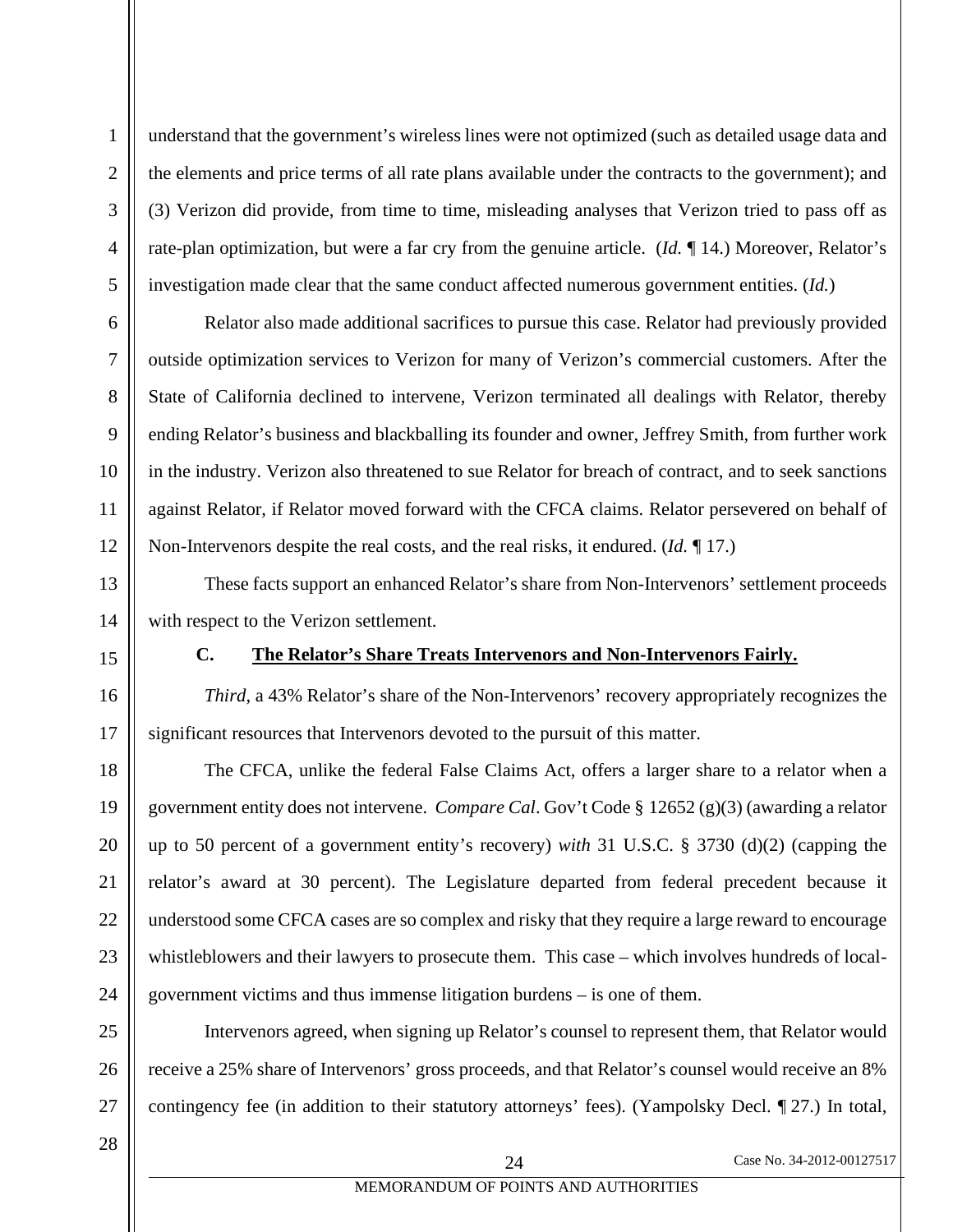therefore, Intervenors agreed to give up 33% of their gross proceeds. (*Id.*) Intervenors struck this deal with Relator early on in the case—before anyone realized just how massive the discovery obligations would be. If Relator is awarded a 43% share of Non-Intervenors' gross proceeds, that will mean that Intervenors will receive *net* proceeds that are 10% higher (67% of the gross) than the *net* proceeds that Non-Intervenors will receive (57% of the gross). (*Id.*)

This 10% differential between Intervenors' and Non-Intervenors' net recovery is an appropriate reward for the Intervenors, in compensation for the tremendous sacrifices that Non-Intervenors made to participate in this case. As described in Part II.B.1 above, Intervenors spent thousands of hours to collect and produce millions of pages of documents from hundreds of decentralized e-mail custodians, to respond to a never-ending barrage of interrogatories and written questions from Defendants, and to prepare for and attend depositions. By contrast, this case required much less from Non-Intervenors. (*Id.* ¶ 28.) The case settled before any Non-Intervenor, including the State of California, had to produce a single witness for a deposition. (*Id.*) Few Non-Intervenors produced any documents, and the few that did collectively produced less than 10% of the number of documents the Intervenors produced. (*Id.*)

For all of these reasons, Relator respectfully submits that a 43% Relator's share of the Non-Intervenors' settlement proceeds is warranted.

#### <span id="page-31-1"></span><span id="page-31-0"></span>**VI. IF ANY NON-INTERVENOR OBJECTS, THE COURT SHOULD FIND THAT \$23,450,000 FOR STATUTORY ATTORNEYS' FEES AND COSTS IS FAIR AND REASONABLE.**

20 21 22 23 24 25 26 Finally, Relator's counsel settled with Verizon for \$23,450,000 to resolve their claim for statutory attorneys' fees and costs pursuant to Cal. Gov't Code  $\S 12652(g)(8)$ . (Bonn Decl.  $\P 3(c)$ ; Shepard Decl. Ex. A ¶ 52.) This amount was separately negotiated after the parties had negotiated a settlement in principle of Plaintiffs' CFCA and related claims against Verizon. (Bonn Decl. ¶ 3(c).) Neither Intervenors nor Verizon objects to this settlement. Plaintiffs do not anticipate that any Non-Intervenor will object. However, should any such objection arise, the Court should approve this allocation for counsel's attorneys' fees and costs as fair and reasonable.

27 28

1

2

3

4

5

6

7

8

9

10

11

12

13

14

15

16

17

18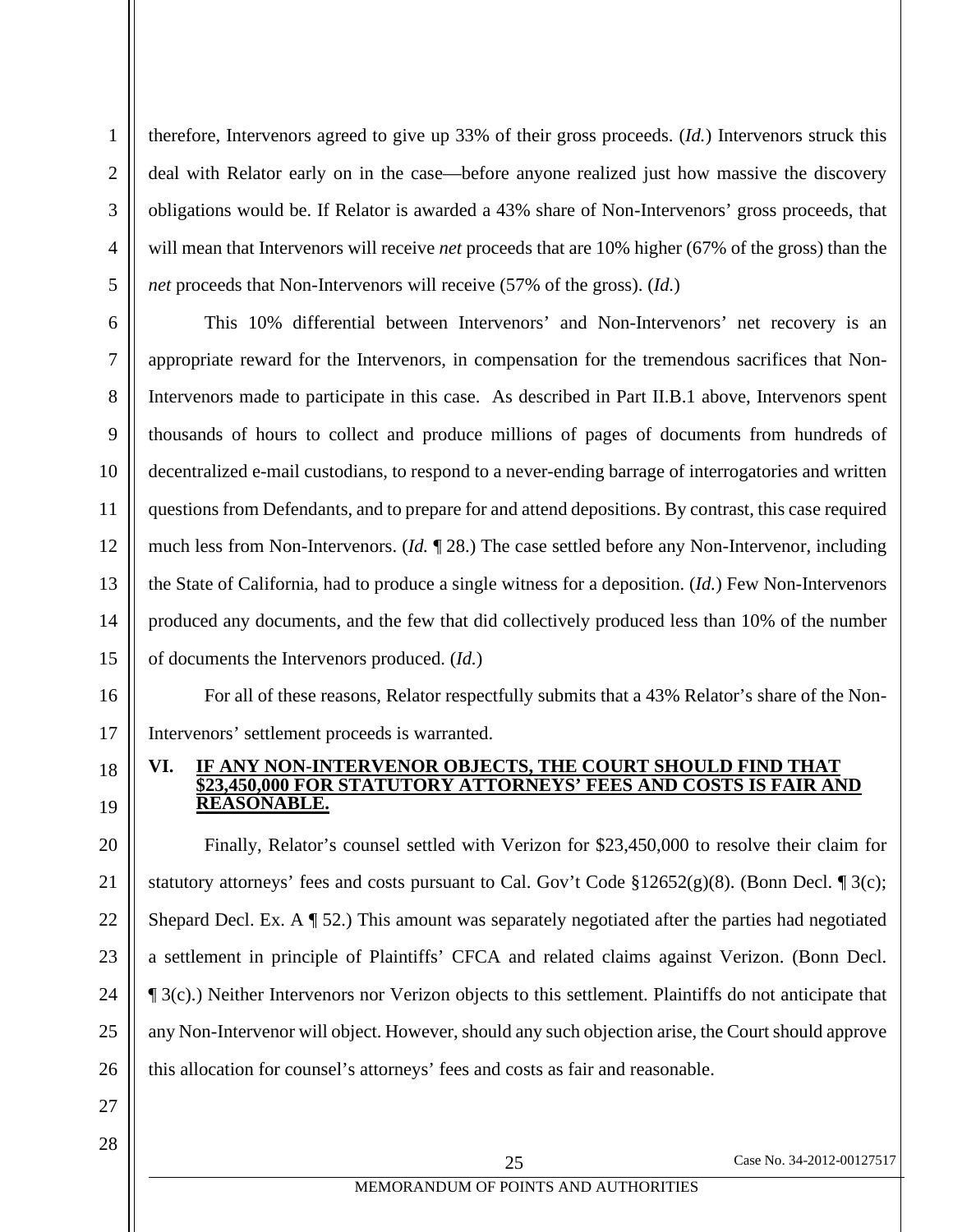<span id="page-32-2"></span>Where the government or a relator prevails in or settles a CFCA action, the relator "shall receive an amount for reasonable expenses that the court finds to have been necessarily incurred, plus reasonable costs and attorney's fees." Cal. Gov. Code § 12652(g)(8). By virtue of the settlement, Plaintiffs prevailed in the CFCA action as to Verizon, entitling the Relator to such "reasonable expenses . . . plus reasonable costs and attorney's fees."

Where a government entity has declined to intervene but subsequently objects to the settlement of Relator's claim for statutory attorneys' fees and costs, the Court must "hold a hearing to determine whether the proposed settlement fairly and reasonably allocates the settlement funds," including whether the "amount to be paid to [Relator] and his counsel" is "a fair appraisal of the value of his case and [the] services rendered by his counsel . . . ." *Killingsworth*, 25 F.3d at 725. Should any Non-Intervenor object, Plaintiffs respectfully submit that \$23,450,000 for attorneys' fees and costs is "fair appraisal" of the value of counsel's services and should be approved.

#### <span id="page-32-1"></span><span id="page-32-0"></span>**A. Plaintiffs' Counsel Have Incurred \$41,727,612.55 in As-Yet Unreimbursed Statutory Attorneys' Fees and Costs.**

The accompanying declarations of Relator's counsel Amanda Bonn, Steven Shepard, and Ari Yampolsky describe the relevant work performed, the hours worked, the basis for the hourly fees of each professional, and the expenses incurred.<sup>[19](#page-32-3)</sup> Lead counsel have invested  $63,114$  hours that equate to attorney fees of \$36,176.970 at present rates. (Bonn Decl. ¶ 56.) Plaintiffs' counsel have also advanced costs of \$7,750,642.55. *(Id.)* Plaintiffs' counsel have thus invested more than \$43,927,612.55 in fees and costs to pursue this action. (*Id.*)

So far, Relator's counsel have recovered \$2,200,000 in statutory fees in connection with the Sprint and T-Mobile settlements. (Bonn Decl. ¶ 57.) After accounting for those fees, Relator's counsel have advanced more than \$41,727,612.55 in statutory attorneys' fees and costs that have yet to be recovered. (*Id.*) And yet Relator's counsel seek a total of \$36,450,000 in connection with

1

2

3

4

<span id="page-32-3"></span> $19$  Counsel's actual statutory fees and costs are higher than the figures discussed in this section. This is because the data for Constantine Cannon and Susman Godfrey are current through May 30, 2020. (Bonn Decl. ¶ 43; Yampolsky Decl. ¶ 51.) In addition, these figures do not include time incurred by local counsel or Relator's prior counsel.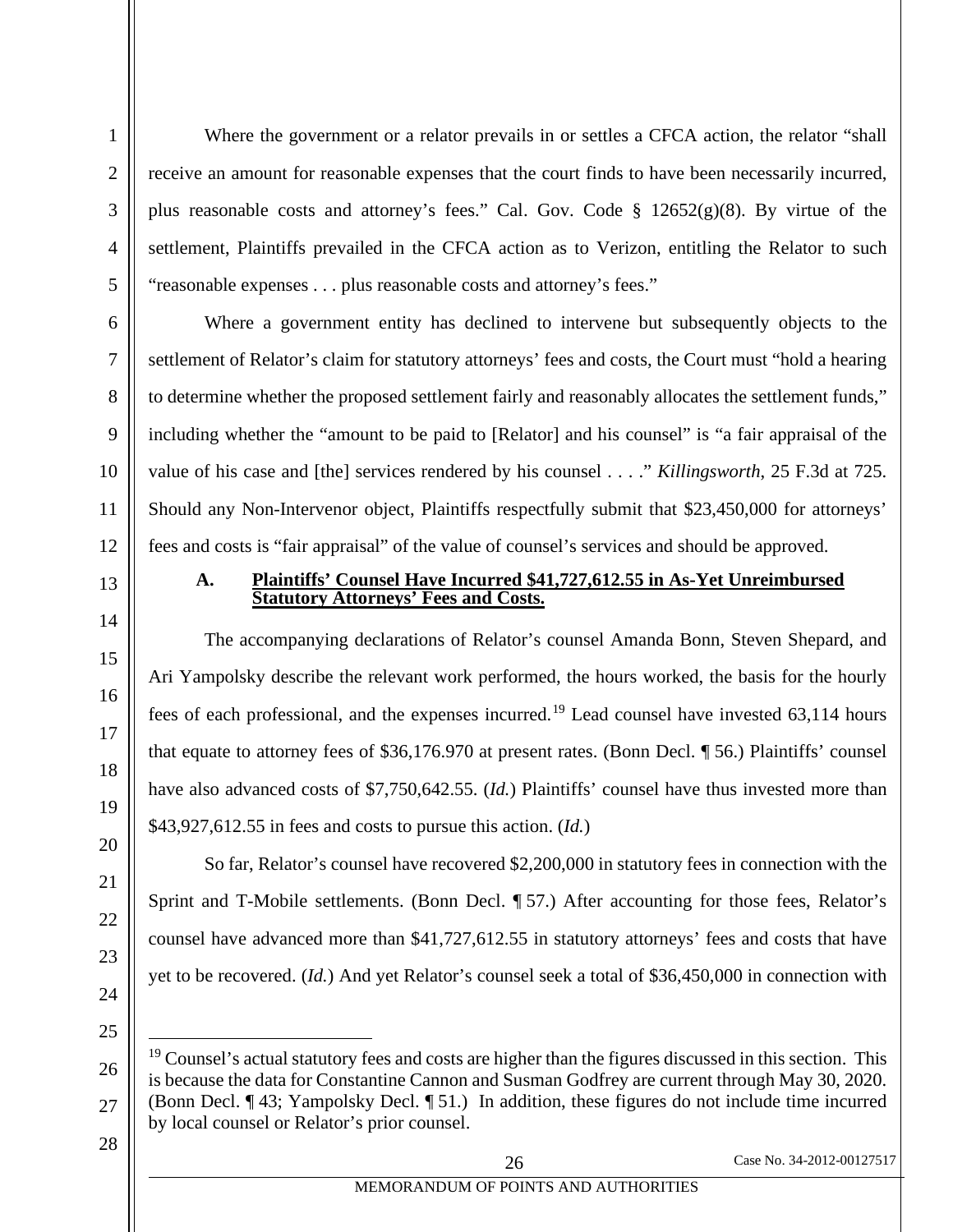the AT&T and Verizon settlements of their claim for statutory attorneys' fees and costs— \$23,450,000 from Verizon and \$13,000,000 from AT&T. (*Id.*) That means Lead Counsel have incurred an additional \$5,277,612.55 in statutory attorneys' fees and costs that they do not even seek to recover. (*Id.* & Tbl. 3.) These numbers are reflected in the table below:<sup>[20](#page-33-5)</sup>

| 6  | <b>Lead Counsel Statutory Fees and Costs</b>                            |                  |
|----|-------------------------------------------------------------------------|------------------|
|    | <b>Lead Counsel Lodestar Statutory Fees</b>                             | \$36,176,970.00  |
|    | Costs                                                                   | \$7,750,642.55   |
|    | <b>Total Statutory Fees and Costs</b>                                   | \$43,927,612.55  |
| 8  | Less T-Mobile Settlement of Relator's Statutory Attorneys' Fees         | $(\$200,000.00)$ |
|    | Less Sprint Settlement of Relator's Statutory Attorneys' Fees           | (\$2,000,000.00) |
| 9  | <b>Unreimbursed Statutory Fees &amp; Costs Before Final Settlements</b> | \$41,727,612.55  |
|    | Less Verizon Settlement of Statutory Fees and Costs                     | $(\$23,450,000)$ |
| 10 | Less AT&T Settlement of Statutory Fees and Costs                        | (\$13,000,000)   |
|    | <b>Unreimbursed Statutory Fees &amp; Costs After Final Settlements</b>  | \$5,277,612.55   |
|    |                                                                         |                  |

12

13

14

15

16

17

18

19

1

2

3

4

5

#### <span id="page-33-3"></span>**B. \$23,450,000 in Attorneys' Fees and Costs from Verizon Is Reasonable.**

<span id="page-33-0"></span>Relator's counsel's request for approval of \$23,450,000 in attorneys' fees and costs from Verizon is reasonable.

A court assessing attorneys' fees "begins with a touchstone or lodestar figure, based on the careful compilation of the time spent and reasonable hourly compensation of each attorney involved in the presentation of the case." *Ketchum v. Moses*, 24 Cal. 4th 1122, 1131–32 (2001) (quotation marks and ellipses omitted). As to the hours worked, "an award of attorney fees may be based on counsel's declarations, without production of detailed time records." *Raining Data Corp. v. Barrenechea*, 175 Cal. App. 4th 1363, 1375 (2009). As for the hourly fee, courts have recognized that trial judges are best situated to decide, in their discretion, "the value of the professional services rendered in their courts." *Christian Research Inst. v. Alnor*, 165 Cal. App. 4th 1315, 1321 (2008). Where "local counsel is unavailable, a trial court is within its discretion to consider out-of-town

<span id="page-33-4"></span><span id="page-33-2"></span>27 Case No. 34-2012-00127517

<span id="page-33-5"></span><span id="page-33-1"></span> $20$  Counsel are entitled to recover both statutory fees, as well as any contingency fee to which their clients (Intervenors and Relator) have agreed. *See, e.g.*, *U.S. ex rel. De Pace v. Cooper Health Sys.*, 940 F. Supp. 2d 208, 217 (D.N.J. 2013) (holding "the fee shifting provisions of the Federal False Claims Act do not prohibit an attorney from receiving both statutory attorneys' fees and a contingency fee"); *Reynolds v. Ford Motor Co.*, - - -Cal. Rptr.3d - - -, 2020 WL 1921742, at \*2, 6 (Ct. App. Apr. 21, 2020) (rejecting argument that plaintiff's "counsel was not entitled to recover both a contingency fee and statutory fee" for claims under the Song-Beverly Act). These numbers only address statutory fees.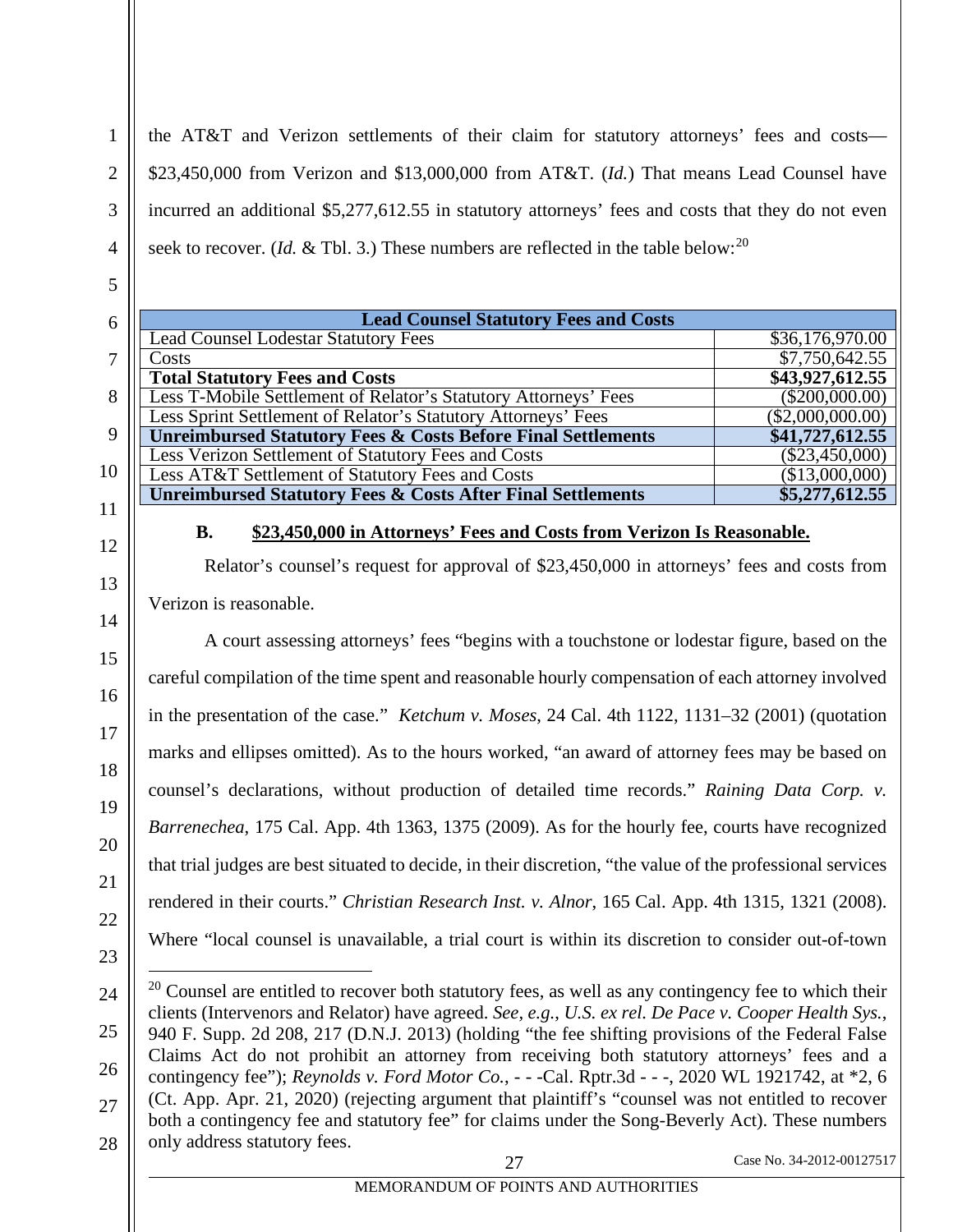<span id="page-34-1"></span>1 2 3 4 5 6 7 counsel's higher rates . . . either in calculating the initial lodestar figure or in evaluating whether to award a multiplier . . . ." *Envtl. Prot. Inf. Ctr. v. Dep't of Forestry & Fire Prot.*, 190 Cal. App. 4th 217, 248 (2010). The lodestar is adjusted to account for factors such as "(1) the novelty and difficulty of the questions involved, (2) the skill displayed in presenting them, (3) the extent to which the nature of the litigation precluded other employment by the attorneys, [and] (4) the contingent nature of the fee award." *Ketchum*, 24 Cal. 4th at 1132 (citing *Serrano v. Priest*, 20 Cal. 3d 25, 49 (1977) ("*Serrano III*"))*.* Such an enhancement is "intended to compensate for the risk of loss generally in contingency cases":

<span id="page-34-2"></span>[T]he unadorned lodestar reflects the general local hourly rate for a *fee-bearing* case; it does *not* include any compensation for contingent risk, extraordinary skill, or any other factors a trial court may consider under *Serrano III*. The adjustment to the lodestar figure, e.g., to provide a fee enhancement reflecting the risk that the attorney will not receive payment if the suit does not succeed, constitutes earned compensation; unlike a windfall, it is neither unexpected nor fortuitous. Rather, it is intended to approximate market-level compensation for such services, which typically includes a premium for the risk of nonpayment or delay in payment of attorney fees. In this case, for example, the lodestar was expressly based on the general local rate for legal services in a *noncontingent* matter, where a payment is certain regardless of outcome.

*Id.* at 1138 (emphasis in original).

Relator's counsel have calculated the lodestar using current hourly rates. In *Missouri v. Jenkins*, 491 U.S. 274, 283–84 (1989), the Supreme Court recognized that because delayed and contingent legal fees should "[c]learly" not be valued at the same hourly rate as fees payable on an hourly basis, "an appropriate adjustment for delay in payment – whether by the application of current rather than historic hourly rates or otherwise" is appropriate. *See also Blackwell v. Foley*, 724 F. Supp. 2d 1068, 1078 (N.D. Cal. 2010) (in an evaluation of an attorney-fee award under, *inter alia*, California Code of Civil Procedure section 1021.5, holding that "Plaintiff's counsel are entitled to receive their *current* hourly rates as compensation for the delay in payment").

<span id="page-34-4"></span>Relator's counsel's fees and costs to prosecute the claims against Defendants are difficult to allocate on a defendant-by-defendant basis. Prior to the case entering active litigation, investigative and research efforts helped the case as a whole, especially since all Defendants were parties to the WSCA Master Contracts with similar "lowest cost available" and "optimization" requirements. (Bonn Decl. ¶ 42.) Accordingly, Defendants filed joint demurrers. Even after the Court ruled on

<span id="page-34-3"></span><span id="page-34-0"></span>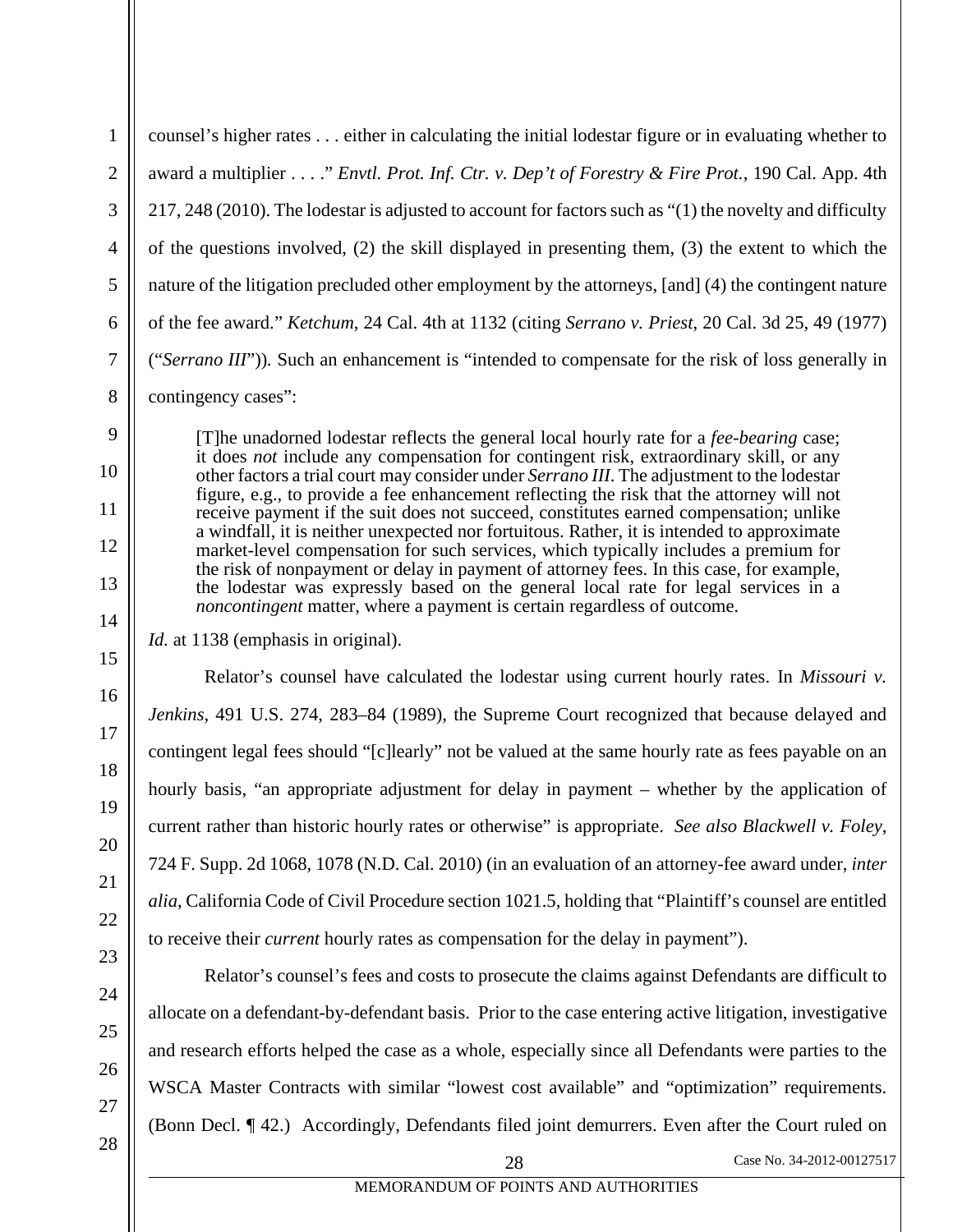the demurrers and discovery began in earnest, it remained difficult to attribute time on many tasks to any particular defendant. That is because Defendants worked together as part of a joint defense group, coordinating their discovery efforts and motion practice. For example, defendants served functionally identical document requests and written discovery on Intervenors and cross-noticed depositions. (*Id.*) Similarly, it is difficult to assess costs on a defendant-by-defendant basis. Costs incurred in connection with document hosting, depositions, and expert work benefited Plaintiffs' case against all defendants.

The total amount of attorneys' fees and costs Plaintiffs seek from Verizon and AT&T combined is \$36,450,000. Of that amount, the Verizon portion is \$23,450,000, or 64% of the total, and the AT&T portion is \$13,000,000, or 36% of the total.

.

The number of hours lead counsel spent prosecuting the claims against Verizon is reasonable. This is particularly true in light of the complexity of the contracts, the large number of entities involved, the extraordinary damages to California government entities, and the procedural history of the case. As discussed in greater detail in Part II.B above and the accompanying declarations of Ms. Bonn, Mr. Shepard, and Mr. Yampolsky, Relator's counsel expended significant efforts (1) investigating the matter prior to filing; (2) assisting the California Attorney General's office with its investigation while the case was under seal; (3) coordinating with the 45 political subdivisions that initially intervened; (4) briefing and arguing multiple demurrers by Verizon; and (5) conducting an unprecedented volume of defensive and offensive fact discovery, expert analysis, and discovery-related motion practice on behalf of 30 separate Intervening government entities against Verizon, one of the largest corporations in America.

In addition, lead counsel's hourly rates are reasonable. Lead counsel are highly skilled attorneys who have significant experience representing whistleblowers and government entities in false-claims actions like this one. Lead counsel are also among the only lawyers in California with successful experience in multi-party false-claims litigation and the resources to handle a case of this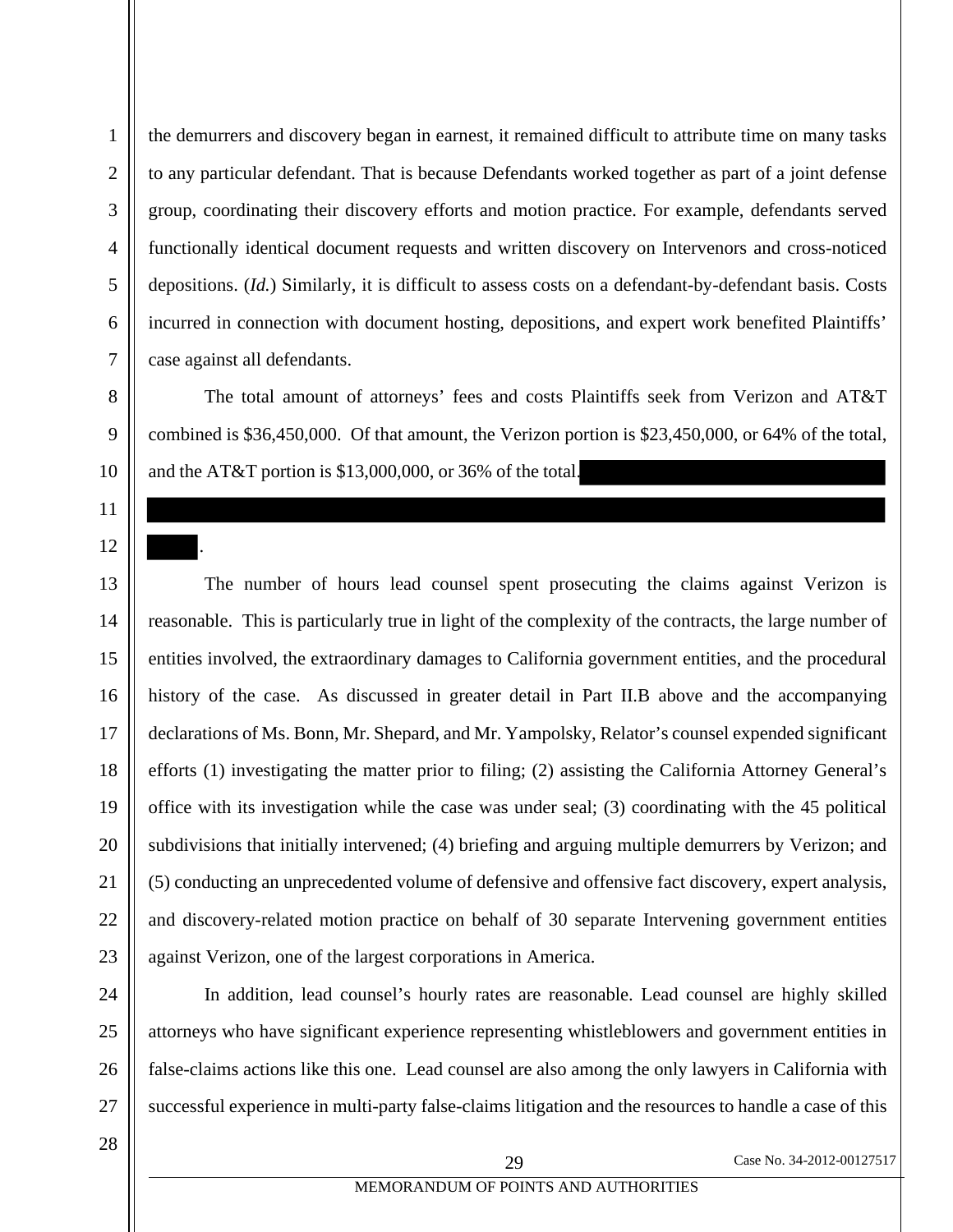magnitude, which involves representing a relator and intervening government entities in the same matter.

Relator's counsel bore (and continue to bear) the entire risk of litigation: counsel invested tens of millions of dollars in time and expenses (including over \$7 million in hard costs) without any guarantee of payment. Counsel persevered in the face of overwhelming obstacles—overcoming challenges on the merits, exceedingly complicated logistical and technical issues concerning the production of data, and voluminous discovery that was orders of magnitude higher than counsel can recollect encountering in any other matter they have ever litigated. Relator's counsel never gave up and achieved exceptional settlements on behalf of California government entities.

Relator therefore respectfully requests that, should any Non-Intervenor object, the Court approve an award of attorneys' fees and costs from Verizon of \$23,450,000.

### <span id="page-36-0"></span>**VII. CONCLUSION**

All aspects of the settlement are fair, reasonable, and in the best interests of all interested parties, including the Non-Intervenors not before the Court.

After receiving consents from Non-Intervenors, Relator will recalculate the allocation of the settlement amount, to reduce the allocation to Non-Consenting Non-Intervenors by 10%, to just 90% of the amount shown on the Verizon Overall Proposed Allocation. That 10% will then be reallocated to California Intervenors and California Consenting Non-Intervenors in proportion to those entities' relevant revenue. The results of these calculations will be set forth in a Verizon California Final Proposed Allocation that Relator shall submit to the Court in advance of the hearing on this motion.

After the hearing on this motion, the Relator respectfully asks the Court to enter an order, substantially in the form of the Proposed Order attached hereto as Exhibit A, which shall:

- <span id="page-36-1"></span>• Approve the settlement with Verizon pursuant to the settlement agreement between the parties and California Government Code section  $12652(c)(1)$ ;
- Approve Plaintiffs' request for \$23,450,000 in attorneys' fees and costs, should there be any objection to such fees and costs; and
- Approve the settlement amounts, and bases for those settlement amounts, allocated among the Intervenors, the Non-Intervenors, the Relator, and the Relator's counsel, as will be shown in the Final Proposed Allocation, as being within the range of

30 Case No. 34-2012-00127517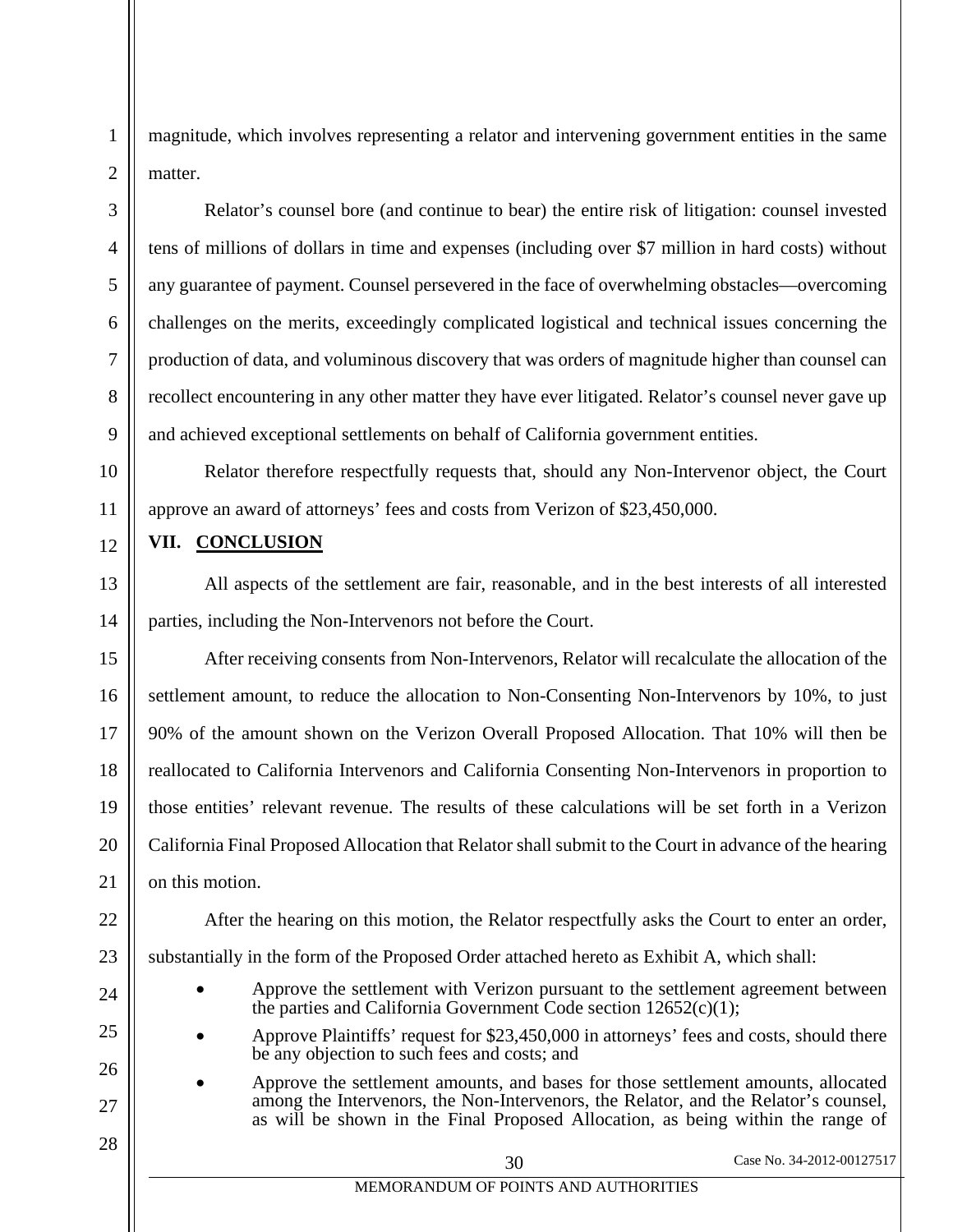| $\mathbf{1}$   | possible approval based on "the best interests of the parties involved" and "the public<br>purposes behind [the CFCA]," pursuant to Government Code section $12652(c)(1)$ . |                                                                                 |  |  |
|----------------|-----------------------------------------------------------------------------------------------------------------------------------------------------------------------------|---------------------------------------------------------------------------------|--|--|
| $\overline{2}$ | After the Court enters an Order approving the above items, Plaintiffs then intend to execute and                                                                            |                                                                                 |  |  |
| $\mathfrak{Z}$ | submit to the Court a Stipulated Judgment, substantially in the form of the proposed judgment                                                                               |                                                                                 |  |  |
| $\overline{4}$ | attached hereto as Exhibit B, which will dismiss the case with prejudice.                                                                                                   |                                                                                 |  |  |
| 5              |                                                                                                                                                                             |                                                                                 |  |  |
| 6              | DATED: June 12, 2020                                                                                                                                                        | WILLIAM CHRISTOPHER CARMODY                                                     |  |  |
| 7              |                                                                                                                                                                             | <b>ARUN SUBRAMANIAN</b><br><b>STEVEN SHEPARD</b>                                |  |  |
| 8              |                                                                                                                                                                             | <b>AMANDA K. BONN</b><br><b>MENG XI</b>                                         |  |  |
| 9              |                                                                                                                                                                             | NICHOLAS N. SPEAR<br><b>ARI S. RUBEN</b>                                        |  |  |
| 10             |                                                                                                                                                                             | <b>JESSE-JUSTIN CUEVAS</b><br>SUSMAN GODFREY L.L.P.                             |  |  |
| 11             |                                                                                                                                                                             | JORDAN W. CONNORS (Pro Hac Vice)                                                |  |  |
| 12             | jconnors@susmangodfrey.com<br>WA Bar No. 41649<br>RACHEL S. BLACK (Pro Hac Vice)<br>rblack@susmangodfrey.com                                                                |                                                                                 |  |  |
| 13             |                                                                                                                                                                             |                                                                                 |  |  |
| 14             |                                                                                                                                                                             | WA Bar No. 32204<br>SUSMAN GODFREY L.L.P.                                       |  |  |
| 15             |                                                                                                                                                                             | 1201 Third Avenue, Suite 3800<br>Seattle, WA 98101                              |  |  |
| 16             |                                                                                                                                                                             | Telephone: (206) 516-3880<br>Facsimile: (206) 516-3883                          |  |  |
| 17             |                                                                                                                                                                             | <b>WAYNE T. LAMPREY</b>                                                         |  |  |
| 18             |                                                                                                                                                                             | ANNE HAYES HARTMAN<br>ARI M. YAMPOLSKY                                          |  |  |
| 19             |                                                                                                                                                                             | <b>CONSTANTINE CANNON LLP</b>                                                   |  |  |
| 20             |                                                                                                                                                                             | <b>JOSEPH S. GENSHLEA</b><br>JOE GENSHLEA LAWA MÉDIATION                        |  |  |
| 21             |                                                                                                                                                                             |                                                                                 |  |  |
| 22             | By:<br>Wayne P. Lamprey                                                                                                                                                     |                                                                                 |  |  |
| 23             |                                                                                                                                                                             |                                                                                 |  |  |
| 24             |                                                                                                                                                                             | Amanda K. Bonn                                                                  |  |  |
| 25             |                                                                                                                                                                             | Attorneys for Plaintiffs Regents of the                                         |  |  |
| 26             |                                                                                                                                                                             | University of California, et al. and<br>Plaintiff-Relator OnTheGo Wireless, LLC |  |  |
| 27             |                                                                                                                                                                             |                                                                                 |  |  |
| 28             |                                                                                                                                                                             | Case No. 34-2012-00127517<br>31                                                 |  |  |
|                |                                                                                                                                                                             | MEMORANDUM OF POINTS AND AUTHORITIES                                            |  |  |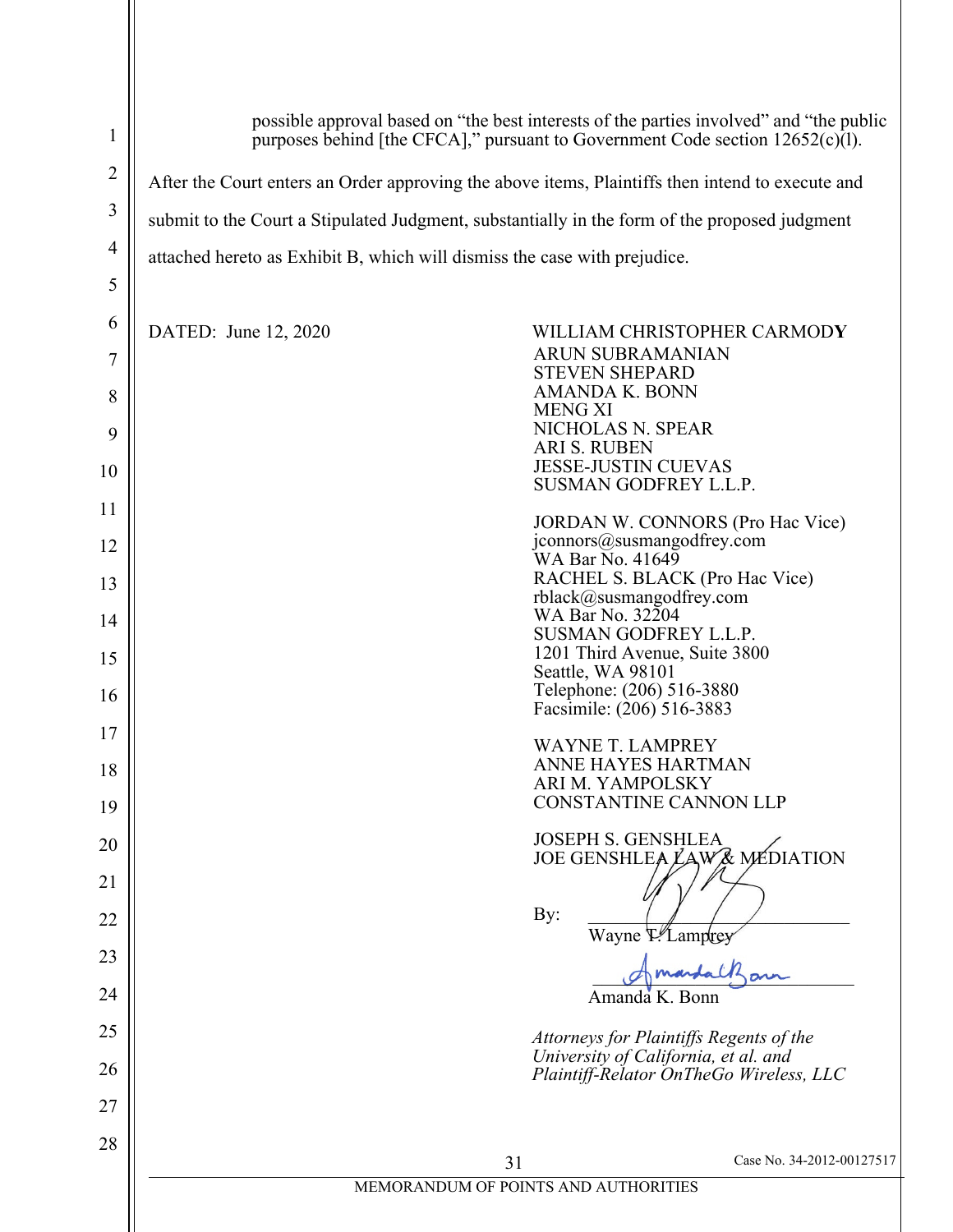| 1              | <b>EXHIBIT A-PROPOSED ORDER APPROVING VERIZON SETTLEMENT</b>                                           |                                                                                          |  |
|----------------|--------------------------------------------------------------------------------------------------------|------------------------------------------------------------------------------------------|--|
| $\overline{2}$ |                                                                                                        |                                                                                          |  |
| 3              | SUPERIOR COURT OF THE STATE OF CALIFORNIA                                                              |                                                                                          |  |
| 4              | FOR THE COUNTY OF SACRAMENTO                                                                           |                                                                                          |  |
| 5              | STATE OF CALIFORNIA et al., ex rel. OnTheGo                                                            | Case No. 34-2012-00127517                                                                |  |
| 6              | Wireless, LLC                                                                                          |                                                                                          |  |
| 7              | Plaintiffs,                                                                                            | [PROPOSED] ORDER APPROVING<br><b>SETTLEMENT WITH VERIZON</b>                             |  |
| 8              | VS.                                                                                                    | <b>DEFENDANTS</b>                                                                        |  |
| 9              | CELLCO PARTNERSHIP, doing business as<br>VERIZON WIRELESS, et al.                                      |                                                                                          |  |
| 10             | Defendants.                                                                                            | Dept. 92, Hon. Judy Holzer Hersher                                                       |  |
| 11             |                                                                                                        |                                                                                          |  |
| 12             |                                                                                                        |                                                                                          |  |
| 13             |                                                                                                        | The Plaintiffs' Motion for Approval of Settlement with Defendant Verizon ("Motion") came |  |
| 14             | on for noticed hearing before the Honorable Judy Holzer Hersher, presiding, on the date and time       |                                                                                          |  |
| 15             | set forth above. Appearances are reflected on the record.                                              |                                                                                          |  |
| 16             | Due and adequate notice having been given of the motion, and the Court having considered               |                                                                                          |  |
| 17             | the moving papers, including all points and authorities and evidence submitted therewith, and any      |                                                                                          |  |
| 18             | opposition or objections to the Motion, and the arguments of counsel at hearing, and all other matters |                                                                                          |  |
| 19             | properly presented to the Court in relation thereto, and good cause appearing therefore,               |                                                                                          |  |
| 20             | IT IS HEREBY ORDERED THAT:                                                                             |                                                                                          |  |
| 21             | The Court finds that the Settlement is fair, reasonable, in the best interests of the<br>1.            |                                                                                          |  |
| 22             | parties involved, and in furtherance of the public purposes behind the California                      |                                                                                          |  |
| 23             | False Claims Act, California Government Code sections 12650 et seq. ("CFCA").                          |                                                                                          |  |
| 24             | The Court finds that the Non-Intervenor Customers identified as Consenting Non-<br>2.                  |                                                                                          |  |
| 25             | Intervenors on Exhibit A hereto have consented to the settlement and are deemed                        |                                                                                          |  |
| 26             | parties to the Settlement Agreement for all purposes.                                                  |                                                                                          |  |
| 27             | 3.<br>The release provisions of the Settlement are fair and reasonable.                                |                                                                                          |  |
| 28             |                                                                                                        |                                                                                          |  |
|                | 1                                                                                                      | Case No. 34-2012-00127517                                                                |  |
|                | EXHIBIT A - PROPOSED ORDER APPROVING VERIZON SETTLEMENT                                                |                                                                                          |  |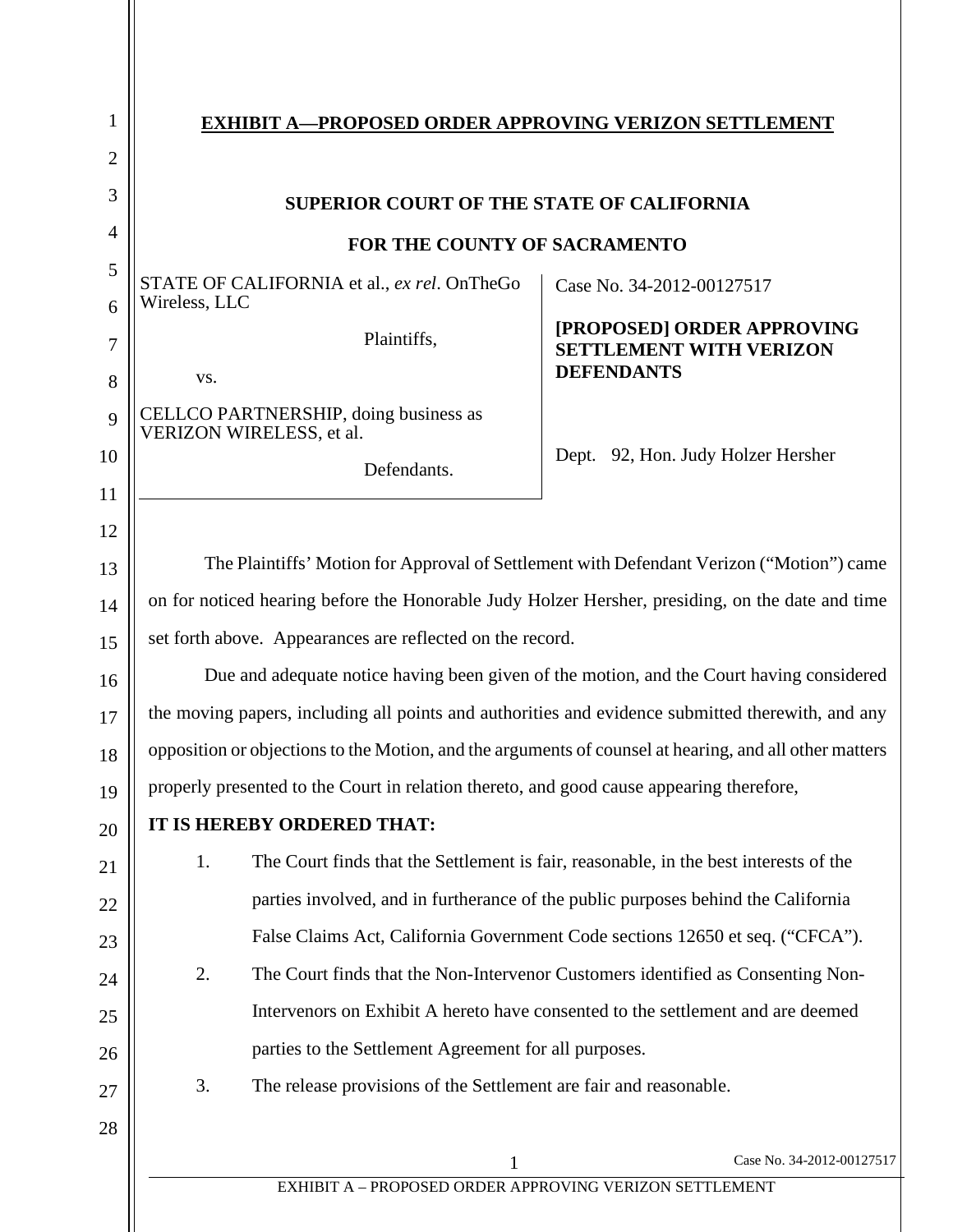| 1            | 4. | The proposed pro rata settlement allocation among the California Plaintiffs based on  |
|--------------|----|---------------------------------------------------------------------------------------|
| $\mathbf{2}$ |    | the Final Allocation set forth in the Final Proposed Allocation (Exhibit A hereto) is |
| 3            |    | fair and reasonable.                                                                  |
| 4            | 5. | The Court approves a 25% allocation to Relator from the Intervenors' gross            |
| 5            |    | settlement allocation.                                                                |
| 6            | 6. | The Court approves a 43% allocation to Relator from the Non-Intervenors' gross        |
| 7            |    | settlement allocation.                                                                |
| $8\,$        |    |                                                                                       |
| $\mathbf{9}$ |    | IT IS SO ORDERED.                                                                     |
| 10           |    |                                                                                       |
| 11           |    | Hon. Judy Holzer Hersher                                                              |
| 12           |    | Judge of the Superior Court                                                           |
| 13           |    |                                                                                       |
| 14           |    |                                                                                       |
| 15           |    |                                                                                       |
| 16           |    |                                                                                       |
| 17           |    |                                                                                       |
| 18           |    |                                                                                       |
| 19           |    |                                                                                       |
| 20           |    |                                                                                       |
| 21           |    |                                                                                       |
| 22           |    |                                                                                       |
| 23           |    |                                                                                       |
| 24           |    |                                                                                       |
| 25           |    |                                                                                       |
| 26           |    |                                                                                       |
| 27<br>28     |    |                                                                                       |
|              |    | Case No. 34-2012-00127517<br>$\overline{2}$                                           |
|              |    | EXHIBIT A - PROPOSED ORDER APPROVING VERIZON SETTLEMENT                               |
|              |    |                                                                                       |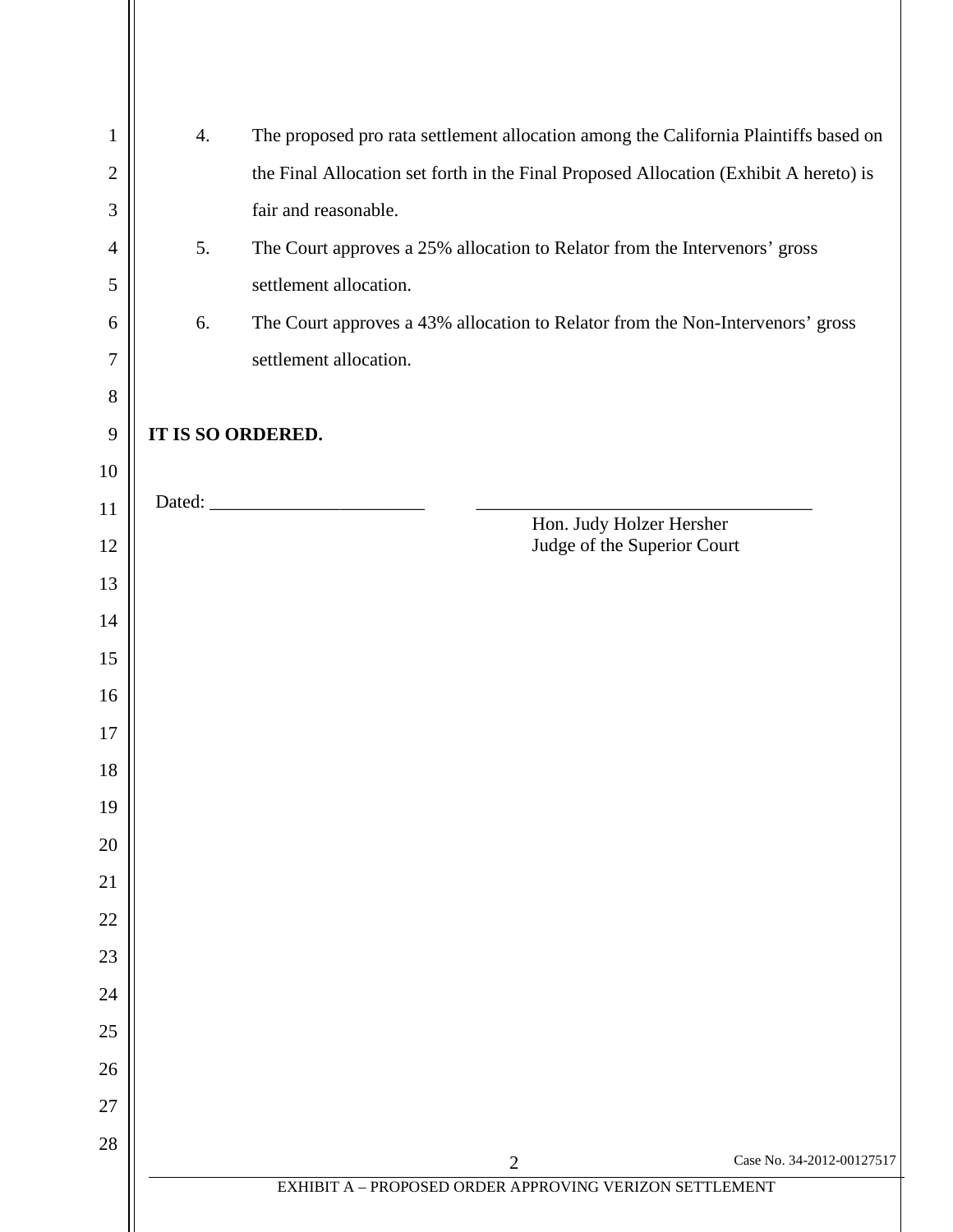# **EXHIBIT B—PROPOSED STIPULATED JUDGMENT**

| $\mathbf{1}$   |                                                                                                       | KUI USED STII ULATED JUDGIJIEN I                                                               |
|----------------|-------------------------------------------------------------------------------------------------------|------------------------------------------------------------------------------------------------|
| $\overline{2}$ | William Christopher Carmody (pro hac vice)<br>bcarmody@susmangodfrey.com                              |                                                                                                |
| 3              | NY Bar No. 4539276<br>Arun Subramanian (pro hac vice)                                                 |                                                                                                |
| 4              | asubramanian@susmangodfrey.com<br>NY Bar No. 4611869                                                  |                                                                                                |
| 5              | SUSMAN GODFREY L.L.P.<br>1301 Avenue of the Americas, 32 <sup>nd</sup> Floor                          | Wayne T. Lamprey (095408)                                                                      |
| 6              | New York, New York 10019-6023<br>Telephone: (212) 336-8330                                            | wlamprey@constantinecannon.com<br>Anne Hayes Hartman (184556)                                  |
| 7              | Facsimile: (212) 336-8340                                                                             | ahartman@constantinecannon.com                                                                 |
| 8              | Amanda K. Bonn (270891)<br>abonn@susmangodfrey.com                                                    | Ari M. Yampolsky (290753)<br>ayampolsky@constantinecannon.com<br><b>CONSTANTINE CANNON LLP</b> |
|                | Meng Xi (280099)                                                                                      | 150 California Street, Suite 1600                                                              |
| 9              | mxi@susmangodfrey.com                                                                                 | San Francisco, CA 94111                                                                        |
| 10             | <b>SUSMAN GODFREY L.L.P.</b><br>1900 Avenue of the Stars, Suite 1400<br>Los Angeles, California 90067 | Telephone: (415) 639-4001<br>Facsimile: (415) 639-4002                                         |
| 11             | Telephone: (310) 789-3100                                                                             | Joseph S. Genshlea (36369)                                                                     |
| 12             | Facsimile: (310) 789-3150                                                                             | joe@genshlealaw.com<br><b>JOE GENSHLEA LAW &amp; MEDIATION</b>                                 |
| 13             | <b>Attorneys for Plaintiffs</b>                                                                       | 400 Capitol Mall, Suite 1100                                                                   |
| 14             | Regents of the University of California, et al.<br>and Plaintiff-Relator OnTheGo Wireless, LLC        | Sacramento, CA 95814<br>Telephone: (916) 825-9952                                              |
| 15             | <b>SUPERIOR COURT OF THE STATE OF CALIFORNIA</b>                                                      |                                                                                                |
| 16             |                                                                                                       |                                                                                                |
|                | FOR THE COUNTY OF SACRAMENTO                                                                          |                                                                                                |
| 17<br>18       | STATE OF CALIFORNIA et al., ex rel. OnTheGo<br>Wireless, LLC                                          | Case No. 34-2012-00127517                                                                      |
| 19             | Plaintiffs,                                                                                           | STIPULATED JUDGMENT DISMISSING<br><b>CLAIMS AGAINST THE VERIZON</b>                            |
| 20             | VS.                                                                                                   | <b>DEFENDANTS</b>                                                                              |
| 21             | CELLCO PARTNERSHIP, doing business as<br>VERIZON WIRELESS, et al.                                     |                                                                                                |
| 22             | Defendants.                                                                                           | Dept. 92, Hon. Judy Holzer Hersher                                                             |
| 23             |                                                                                                       |                                                                                                |
| 24             |                                                                                                       |                                                                                                |
| 25             |                                                                                                       | <b>WHEREAS</b> , Plaintiffs reached a settlement with Defendant Cellco Partnership d/b/a       |
| 26             | Verizon Wireless ("Verizon"), which settlement was subject to approval by this Court and the          |                                                                                                |
| 27             | satisfaction of conditions agreed to by the Settling Parties;                                         |                                                                                                |
| 28             |                                                                                                       |                                                                                                |
|                | $\overline{2}$                                                                                        | Case No. 34-2012-00127517                                                                      |
|                | EXHIBIT B - PROPOSED STIPULATED JUDGMENT AS TO VERIZON                                                |                                                                                                |
|                |                                                                                                       |                                                                                                |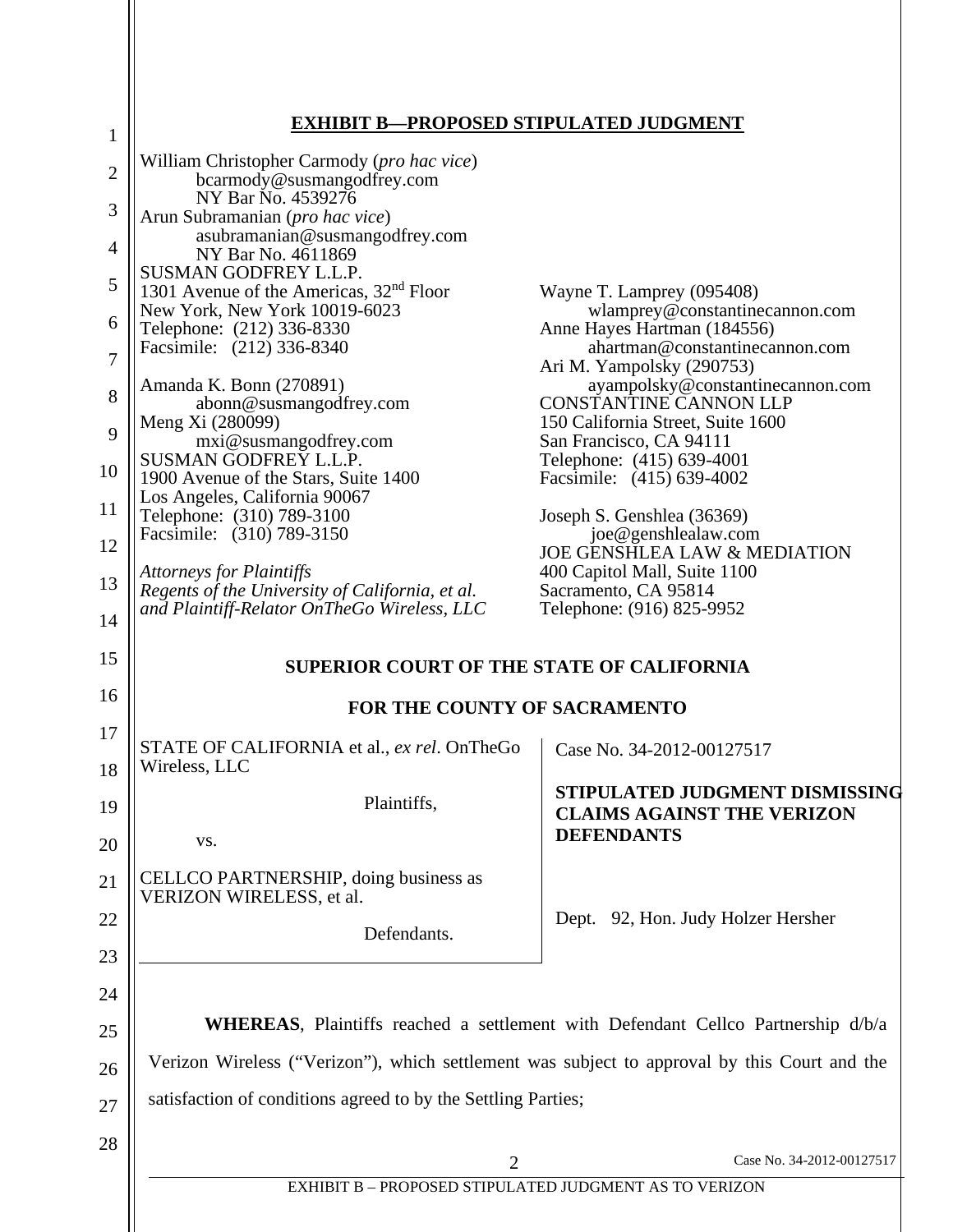WHEREAS, on \_\_\_\_\_\_\_\_\_\_\_\_\_\_\_\_\_\_\_\_\_ the Court entered the Final Approval Order approving the settlement between Plaintiffs and Verizon on the terms and conditions set forth therein; and,

**WHEREAS**, all conditions for submission of this stipulated judgment have now occurred;

**NOW, THEREFORE**, the Settling Parties stipulate and agree that pursuant to California Government Code section 12652(c)(1), all claims in the California Action against Verizon are hereby DISMISSED in their entirety WITH PREJUDICE, but that the court retain jurisdiction to enforce the terms of the Settlement Agreement and Stipulated Judgment.

**IT IS SO STIPULATED.**

 $By:$ Mathew S. Rosengart **GREENBERG TRAURIG LLP** *Attorneys for Defendant Cellco Partnership d/b/a Verizon Wireless*

 $By:$ 

William Christopher Carmody  **SUSMAN GODFREY LLP** *Attorneys for Plaintiffs Regents of the University of California, et al. and Plaintiff-Relator OnTheGo Wireless, LLC* 

#### [**PROPOSED] ORDER**

The court, having reviewed the above stipulation of the parties, and being familiar with the record of this case, dismisses this action as to Defendant Cellco Partnership d/b/a Verizon Wireless ("Verizon") with prejudice. However, pursuant to Code of Civil Procedure § 664.6 and any other relevant statutory provisions, and the parties' above stipulation and Settlement Agreement and Stipulated Judgment, this court retains jurisdiction over this case and over the parties personally for such further orders, hearings and other proceedings as may be appropriate to enforce the terms of the parties' Settlement Agreement and Stipulated Judgment.

### **IT IS SO ORDERED.**

25 Dated:

1

2

3

4

5

6

7

8

9

10

11

12

13

14

15

16

17

18

19

20

21

22

23

24

26

27

28

Hon. Judy Holzer Hersher Judge of the Superior Court

2 Case No. 34-2012-00127517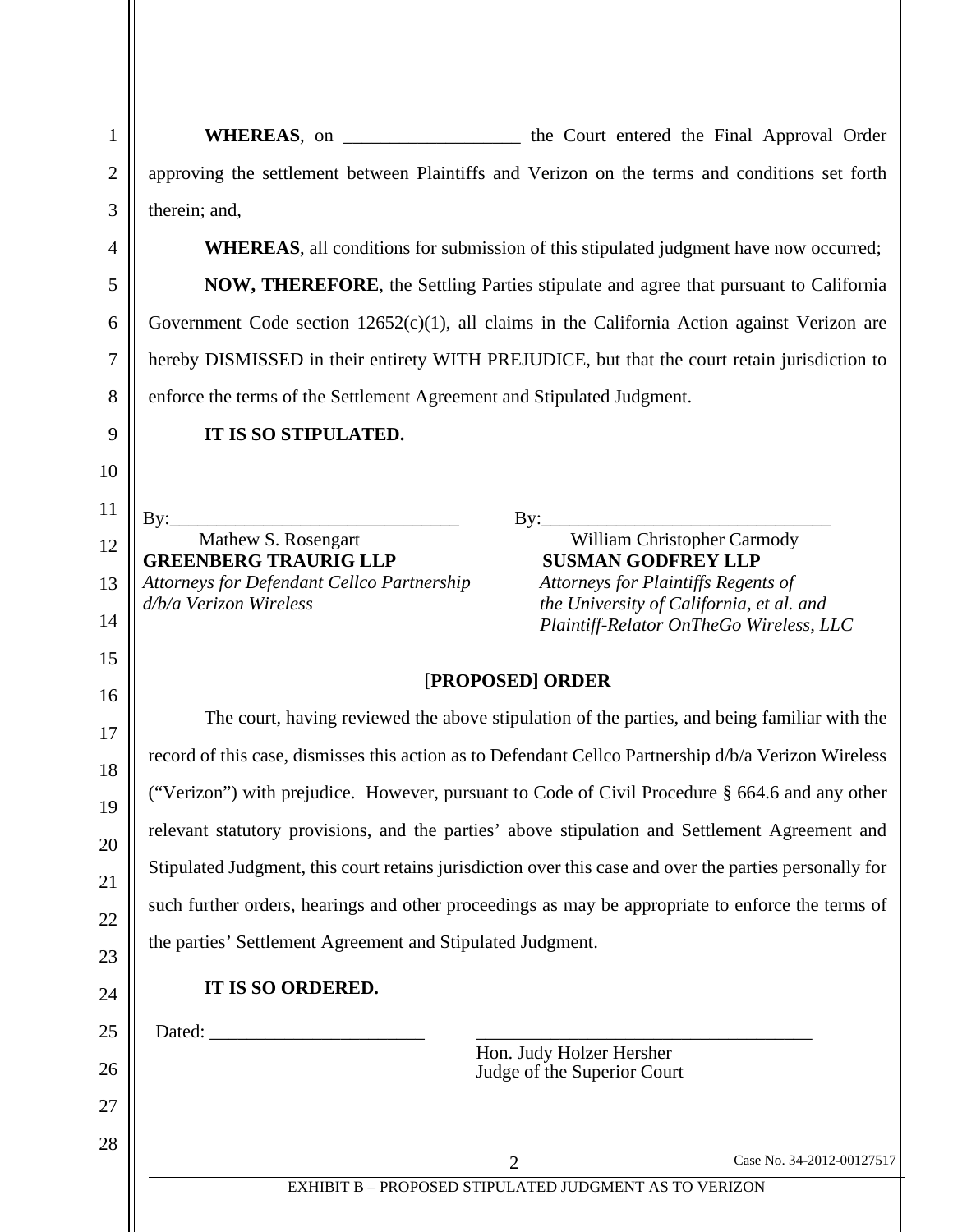| 1              |                                                                                                                                                                                                                                                                                                                                                                                                                       |  |  |  |
|----------------|-----------------------------------------------------------------------------------------------------------------------------------------------------------------------------------------------------------------------------------------------------------------------------------------------------------------------------------------------------------------------------------------------------------------------|--|--|--|
| 2              | <b>PROOF OF SERVICE</b>                                                                                                                                                                                                                                                                                                                                                                                               |  |  |  |
| 3              | I, the undersigned, declare:                                                                                                                                                                                                                                                                                                                                                                                          |  |  |  |
| $\overline{4}$ | I am employed in the County of Los Angeles, State of California. I am over the age of 18<br>and not a party to the within action; my business address is 1900 Avenue of the Stars, Suite 1400,                                                                                                                                                                                                                        |  |  |  |
| 5              | Los Angeles, California 90067-6029.                                                                                                                                                                                                                                                                                                                                                                                   |  |  |  |
| 6              | On June 12, 2020, I served the foregoing document(s) described as follows:                                                                                                                                                                                                                                                                                                                                            |  |  |  |
| 7<br>8         | NOTICE OF MOTION AND MOTION FOR APPROVAL OF SETTLEMENT WITH<br><b>VERIZON; MEMORANDUM OF POINTS &amp; AUTHORITIES</b>                                                                                                                                                                                                                                                                                                 |  |  |  |
| 9              | on the interested parties in this action by placing true copies thereof enclosed in sealed envelopes<br>addressed as stated on the attached service list, as follows:                                                                                                                                                                                                                                                 |  |  |  |
| 10             |                                                                                                                                                                                                                                                                                                                                                                                                                       |  |  |  |
| 11             | <b>BY MAIL:</b><br>I am "readily familiar" with the firm's practice of collection and processing correspondence                                                                                                                                                                                                                                                                                                       |  |  |  |
| 12             | for mailing. Under that practice, it would be deposited with the U.S. Postal Service on that same<br>day with postage thereon fully prepaid at Los Angeles, California in the ordinary course of<br>business. I am aware that on motion of the party served, service is presumed invalid if postal<br>cancellation date or postage meter date is more than one day after date of deposit for mailing in<br>affidavit. |  |  |  |
| 13<br>14       |                                                                                                                                                                                                                                                                                                                                                                                                                       |  |  |  |
| 15             |                                                                                                                                                                                                                                                                                                                                                                                                                       |  |  |  |
| 16             | BY PERSONAL SERVICE:<br>I caused to be delivered such envelope by hand to the offices of the addressee.                                                                                                                                                                                                                                                                                                               |  |  |  |
| 17             | BY FEDERAL EXPRESS OR OVERNIGHT COURIER                                                                                                                                                                                                                                                                                                                                                                               |  |  |  |
| 18             | BY FAX                                                                                                                                                                                                                                                                                                                                                                                                                |  |  |  |
| 19             | I served by facsimile as indicated on the attached service list.                                                                                                                                                                                                                                                                                                                                                      |  |  |  |
| 20             | XX BY ELECTRONIC MAIL                                                                                                                                                                                                                                                                                                                                                                                                 |  |  |  |
| 21             | I caused said documents to be prepared in portable document format (PDF) for e-mailing<br>and served by electronic mail as indicated on the attached service list.                                                                                                                                                                                                                                                    |  |  |  |
| 22             | Executed on June 12, 2020, at Los Angeles, California.                                                                                                                                                                                                                                                                                                                                                                |  |  |  |
| 23             | (State) I declare under penalty of perjury under the laws of the State of California that<br>XX<br>the above is true and correct.                                                                                                                                                                                                                                                                                     |  |  |  |
| 24             |                                                                                                                                                                                                                                                                                                                                                                                                                       |  |  |  |
| 25<br>26       | (Federal) I declare that I am employed in the office of a member of the bar of this Court at<br>whose direction the service was made.                                                                                                                                                                                                                                                                                 |  |  |  |
|                | Lui, lar<br><b>Helen Danielson</b>                                                                                                                                                                                                                                                                                                                                                                                    |  |  |  |
| 27             | (Type or Print Name)<br>(Signature)                                                                                                                                                                                                                                                                                                                                                                                   |  |  |  |
| 28             | Case No. 34-2012-00127517                                                                                                                                                                                                                                                                                                                                                                                             |  |  |  |
|                | 1<br>PROOF OF SERVICE                                                                                                                                                                                                                                                                                                                                                                                                 |  |  |  |
|                |                                                                                                                                                                                                                                                                                                                                                                                                                       |  |  |  |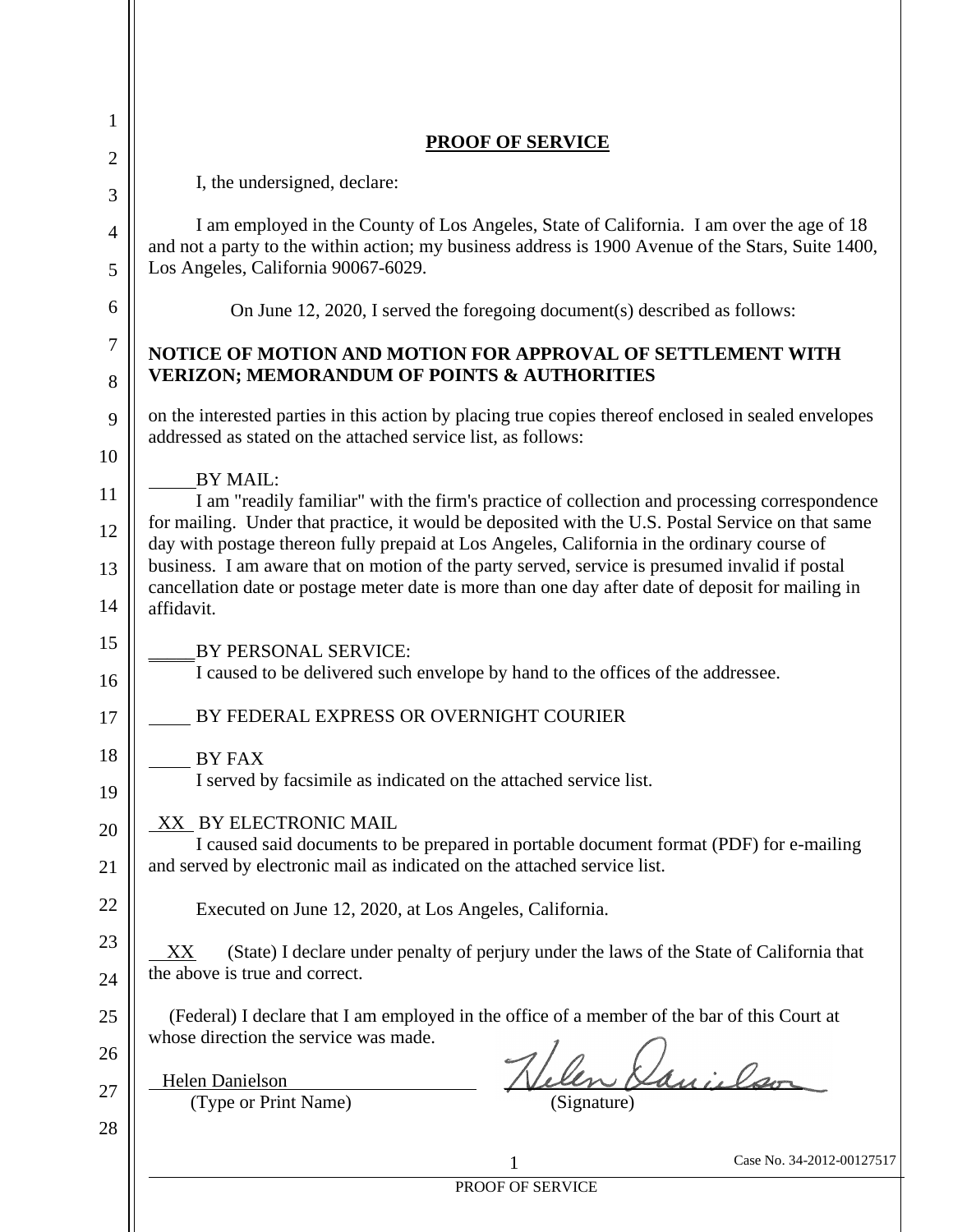| W. Scott Cameron (SBN 229828)                     | Attorneys for Defendant New Cingular |
|---------------------------------------------------|--------------------------------------|
| scameron@kslaw.com                                | Wireless National Accounts, LLC,     |
| KING & SPALDING LLP                               | d/b/a Cingular Wireless n/k/a AT&T   |
| 621 Capitol Mall, Suite 1500                      | <b>Mobility National Accounts</b>    |
| Sacramento, CA 95814                              |                                      |
| John C. Richter (Admitted Pro Hac Vice)           | Attorneys for Defendant New Cingular |
| jrichter@kslaw.com                                | Wireless National Accounts, LLC,     |
| Nikesh Jindal                                     | d/b/a Cingular Wireless n/k/a AT&T   |
| NJindal@KSLAW.com                                 | <b>Mobility National Accounts</b>    |
| Peter Cooch                                       |                                      |
| PCooch@KSLAW.com                                  |                                      |
| Anne Voigts                                       |                                      |
| AVoigts@KSLAW.com                                 |                                      |
| Margaret Farquhar Thomas (Pro Hac Vice)           |                                      |
| mthomas@kslaw.com                                 |                                      |
| Jenna Carly Stern (Pro Hac Vice)                  |                                      |
| jstern@kslaw.com                                  |                                      |
| Jessica Rapoport (Pro Hac Vice)                   |                                      |
| JRapoport@KSLAW.com                               |                                      |
| David Mattern (Pro Hac Vice)                      |                                      |
| dmattern@kslaw.com<br>Kelli Gulite (Pro Hac Vice) |                                      |
| kgulite@kslaw.com                                 |                                      |
| Christina Kung (SBN 324754)                       |                                      |
| ckung@kslaw.com                                   |                                      |
| Jacqueline Duobinis                               |                                      |
| JDuobinis@KSLAW.com                               |                                      |
| KING & SPALDING LLP                               |                                      |
| 1700 Pennsylvania Ave NW, Suite 200               |                                      |
| Washington, DC 20006                              |                                      |
| Bailey J. Langer (SBN 307753)                     |                                      |
| blangner@kslaw.com                                |                                      |
| KING & SPALDING LLP                               |                                      |
| 101 Second Street, Suite 2300                     |                                      |
| San Francisco, CA 94105                           |                                      |
| Telephone: (415) 318-1214                         |                                      |
| Facsimile: (415) 318-1300                         |                                      |
|                                                   |                                      |
| Brian Priestley (SBN 301586)                      |                                      |
| bpriestley@kslaw.com                              |                                      |
| KING & SPALDING LLP                               |                                      |
| 633 West Fifth Street                             |                                      |
| Suite 1700                                        |                                      |
| Los Angeles, CA 90071                             |                                      |
| Telephone: (213) 443-4348                         |                                      |
| Facsimile: (213) 443-4310                         |                                      |
| $\overline{2}$                                    | Case No. 34-2012-00127517            |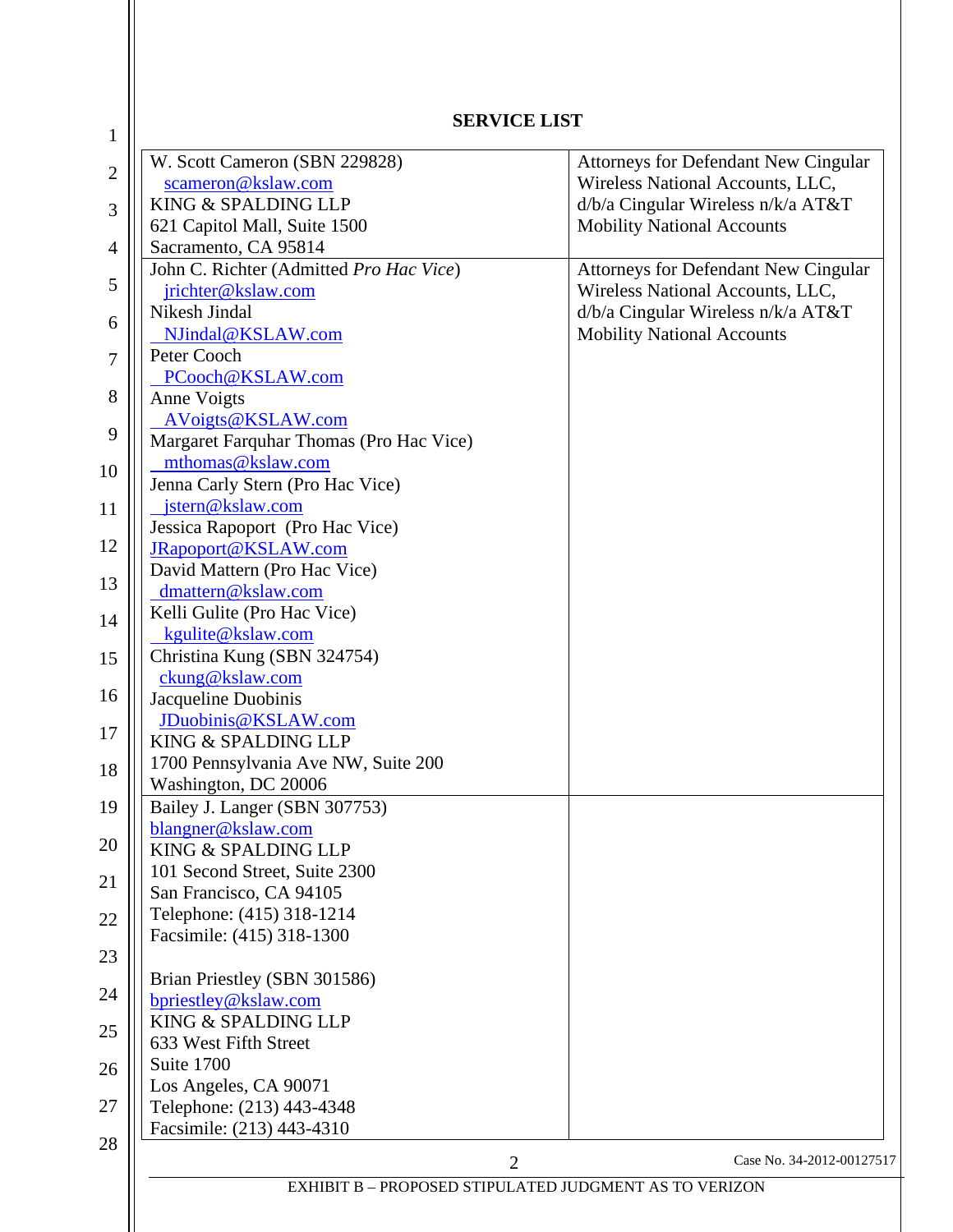|                | $\overline{2}$<br>EXHIBIT B - PROPOSED STIPULATED JUDGMENT AS TO VERIZON |                                                    |
|----------------|--------------------------------------------------------------------------|----------------------------------------------------|
| 28             | atsiotsias@wc.com                                                        | Case No. 34-2012-00127517                          |
| 27             | Anna K. Tsiotsias (CA State Bar No. 319520)                              |                                                    |
|                | ijasiewicz@wc.com                                                        |                                                    |
| 26             | squinn@wc.com<br>Monika Isia Jasiewicz (Pro Hac Vice)                    |                                                    |
| 25             | Sean M. Quinn (CA State Bar No. 314041)                                  |                                                    |
| 24             | tweaver@wc.com                                                           |                                                    |
|                | skramer@wc.com<br>Taylor G. Weaver (Pro Hac Vice)                        |                                                    |
| 23             | Shauna M. Kramer (Pro Hac Vice)                                          |                                                    |
| 22             | aswafford@wc.com                                                         |                                                    |
| 21             | ahardin@wc.com<br>Alec Swafford (Pro Hac Vice)                           |                                                    |
| 20             | Ashley W. Hardin (Pro Hac Vice)                                          |                                                    |
|                | washworth@wc.com                                                         |                                                    |
| 19             | jjoiner@wc.com<br>William P. Ashworth (Pro Hac Vice)                     |                                                    |
| 18             | John E. Joiner (Pro Hac Vice)                                            | California, Inc.                                   |
|                | hhubbard@wc.com                                                          | Solutions, Inc., and Nextel of                     |
| 17             | Heidi K. Hubbard (Pro Hac Vice)                                          | <b>Attorneys for Defendants Sprint</b>             |
| 16             | 815 Connecticut Avenue, N.W.<br>Washington, DC 20006                     |                                                    |
| 15             | <b>BAKER &amp; MCKENZIE LLP</b>                                          |                                                    |
|                | John.woods@bakermckenzie.com                                             |                                                    |
| 14             | John Woods (Pro Hac Vice)                                                |                                                    |
| 13             | Jonathan M. Wilan (Pro Hac Vice)<br>Jonathan.wilan@bakermckenzie.com     |                                                    |
| 12             |                                                                          |                                                    |
|                | Houston, TX 77002                                                        |                                                    |
| 11             | 700 Louisiana, Suite 3000                                                |                                                    |
| 10             | Jessica.averitt@bakermckenzie.com<br><b>BAKER &amp; MCKENZIE LLP</b>     |                                                    |
|                | Jessica L. Averitt (Pro Hac Vice)                                        |                                                    |
| 9              |                                                                          |                                                    |
| 8              | Two Embarcadero Center, 11th Fl.<br>San Francisco, CA 94111              |                                                    |
| 7              | <b>BAKER &amp; McKENZIE LLP</b>                                          |                                                    |
| 6              | Anne.kelts@bakermckenzie.com                                             |                                                    |
|                | Colin.murray@bakermckenzie.com<br>Anne M. Kelts (SBN 298710)             | Solutions, Inc., and Nextel of<br>California, Inc. |
| 5              | Colin H. Murray (SBN 159142)                                             | <b>Attorneys for Defendants Sprint</b>             |
| $\overline{4}$ |                                                                          |                                                    |
|                | Tel. (650) 422-6725                                                      |                                                    |
| 3              | 601 South California Avenue Suite 100<br>Palo Alto, CA 94304             |                                                    |
| $\overline{2}$ | KING & SPALDING LLP                                                      |                                                    |
| $\mathbf{1}$   | mdawson@kslaw.com                                                        |                                                    |
|                | Matthew H. Dawson                                                        |                                                    |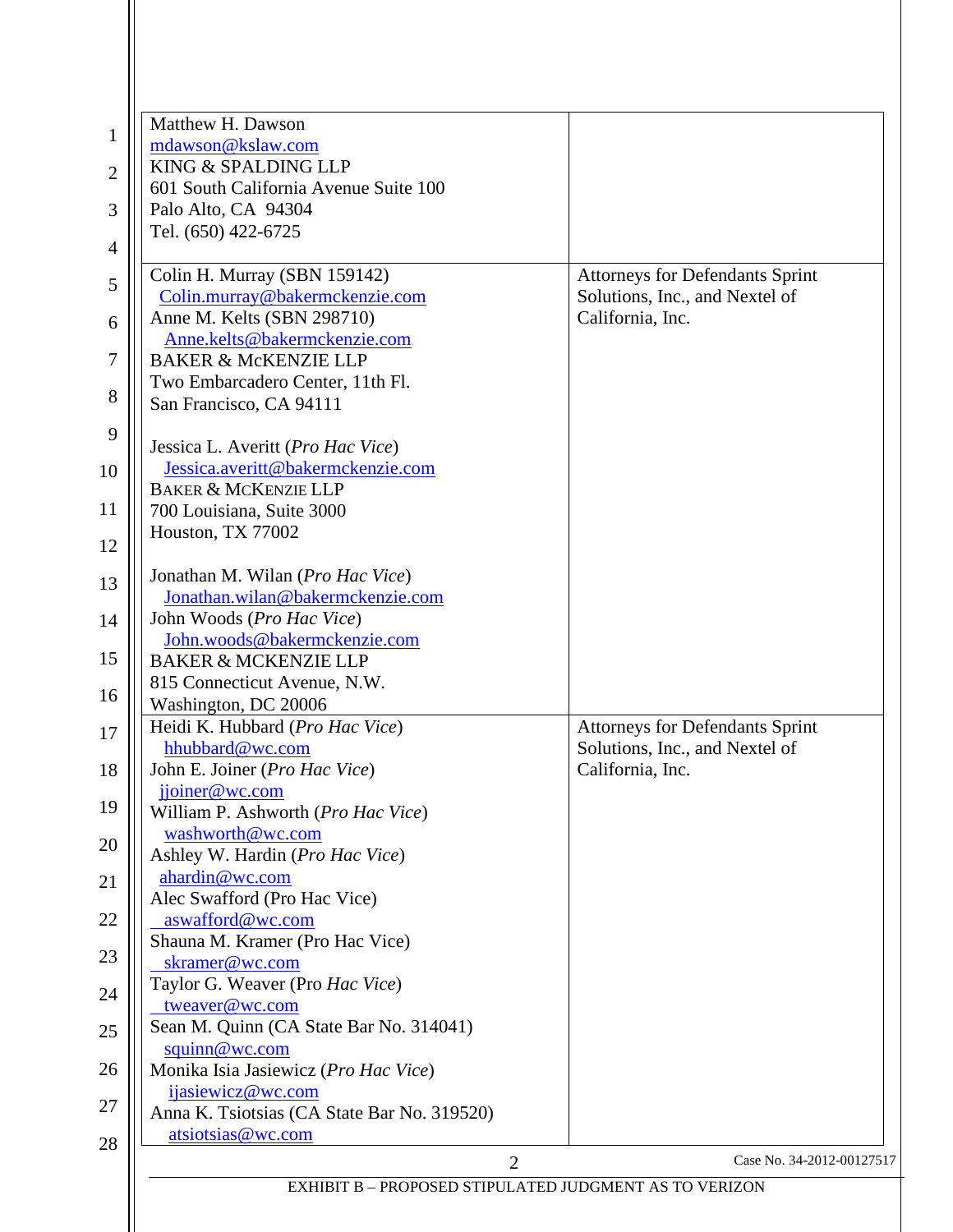|                | Michael Mestitz (CA State Bar No. 310354)              |                                       |
|----------------|--------------------------------------------------------|---------------------------------------|
| 1              | mmestitz@wc.com                                        |                                       |
| $\mathbf{2}$   | WILLIAMS & CONNOLLY LLP                                |                                       |
|                | 725 Twelfth Street, N.W.                               |                                       |
| 3              | Washington, D.C. 20005                                 |                                       |
|                | Mark McGrory                                           | Attorney for Defendants, Sprint       |
| $\overline{4}$ | mark.mcgrory@eriseip.com                               | Solutions, Inc., and Nextel of        |
| 5              | Erise IP, P.A. (Pro Hac Vice)                          | California, Inc.                      |
|                | 7015 College Blvd. Suite 700                           |                                       |
| 6              | Overland Parks, KS 66211                               |                                       |
|                | Tel.: 913-777-5604                                     |                                       |
| 7              | Steve Y. Koh (Pro Hac Vice)                            | Attorneys for Defendant T-Mobile      |
| 8              | skoh@perkinscoie.com                                   | USA, Inc.                             |
|                | Erin K. Earl (Pro Hac Vice)                            |                                       |
| 9              | eearl@perkinscoie.com                                  |                                       |
|                | PERKINS COIE LLP                                       |                                       |
| 10             | 1201 Third Avenue, Suite 4900                          |                                       |
| 11             | Seattle, WA 98101<br>Bobbie Wilson (SBN 148317)        | Attorneys for Defendant T-Mobile      |
|                | bwilson@perkinscoie.com                                | USA, Inc.                             |
| 12             | Sunita Bali (SBN 274108)                               |                                       |
|                | sbali@perkinscoie.com                                  |                                       |
| 13             | PERKINS COIE LLP                                       |                                       |
| 14             | 505 Howard Street, Suite 1000                          |                                       |
|                | San Francisco, CA 94105                                |                                       |
| 15             | Mathew S. Rosengart                                    | <b>Attorneys for Defendant Cellco</b> |
|                | rosengartm@gtlaw.com                                   | Partnership d/b/a Verizon Wireless    |
| 16             | <b>GREENBERG TRAURIG LLP</b>                           |                                       |
| 17             | 1840 Century Park East, Suite 1900                     |                                       |
|                | Los Angeles, CA 90067                                  |                                       |
| 18             | Jeremy A. Meier                                        | <b>Attorneys for Defendant Cellco</b> |
| 19             | meierj@gtlaw.com                                       | Partnership d/b/a Verizon Wireless    |
|                | Shiran Zohar                                           |                                       |
| 20             | zohars@gtlaw.com<br>David A. Cheit                     |                                       |
|                | cheitd@gtlaw.com                                       |                                       |
| 21             | <b>GREENBERG TRAURIG LLP</b>                           |                                       |
| 22             | 1201 K Street, Suite 1100                              |                                       |
|                | Sacramento, CA 95814                                   |                                       |
| 23             |                                                        |                                       |
|                | Matthew F. Bruno (Pro Hac Vice)                        |                                       |
| 24             | brunoma@gtlaw.com                                      |                                       |
| 25             | Eric D. Wong (Pro Hac Vice)                            |                                       |
|                | wonge@gtlaw.com                                        |                                       |
| 26             |                                                        |                                       |
| 27             |                                                        |                                       |
|                |                                                        |                                       |
| 28             |                                                        |                                       |
|                | $\overline{2}$                                         | Case No. 34-2012-00127517             |
|                | EXHIBIT B - PROPOSED STIPULATED JUDGMENT AS TO VERIZON |                                       |
|                |                                                        |                                       |